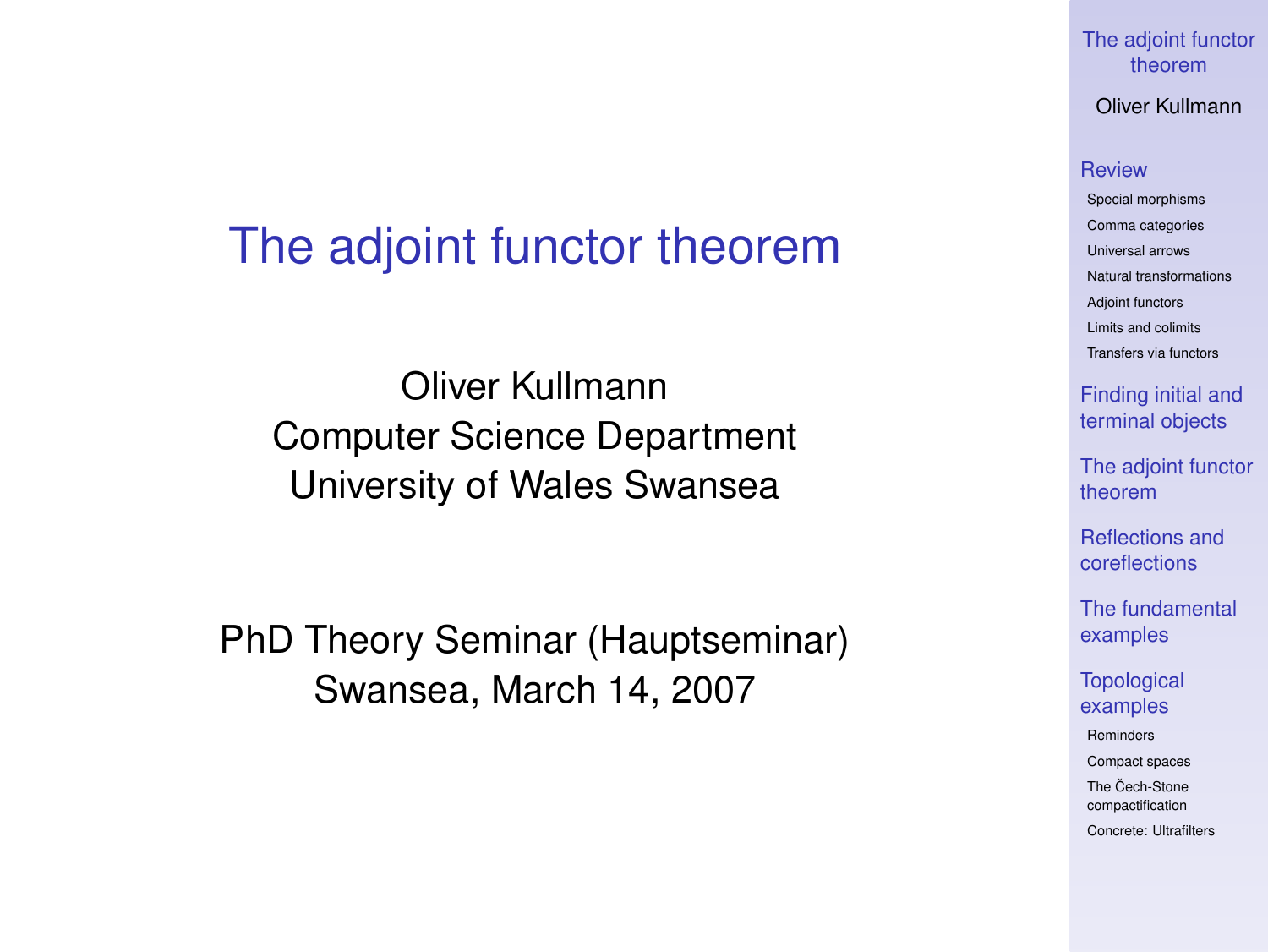### **Introduction**

The main topic is:

- **•** after a review of notions and theorems relevant to adjunctions
- we prove the "adjoint functor theorem", a necessary and sufficient criterion for the existence of (left- or right-) adjoints of a given functor.

With this criterion the construction of adjoint functors is often considerably facilitated.

We will also outline main corollaries and main applications / examples.

### [The adjoint functor](#page-0-0) theorem

Oliver Kullmann

#### **[Review](#page-4-0)**

[Special morphisms](#page-4-0) [Comma categories](#page-7-0) [Universal arrows](#page-9-0) [Natural transformations](#page-10-0) [Adjoint functors](#page-11-0) [Limits and colimits](#page-21-0) [Transfers via functors](#page-25-0)

[Finding initial and](#page-33-0) terminal objects

[The adjoint functor](#page-37-0) theorem

[Reflections and](#page-41-0) coreflections

[The fundamental](#page-47-0) examples

**[Topological](#page-50-0)** examples

[Reminders](#page-50-0)

[Compact spaces](#page-55-0)

The Cech-Stone [compactification](#page-57-0)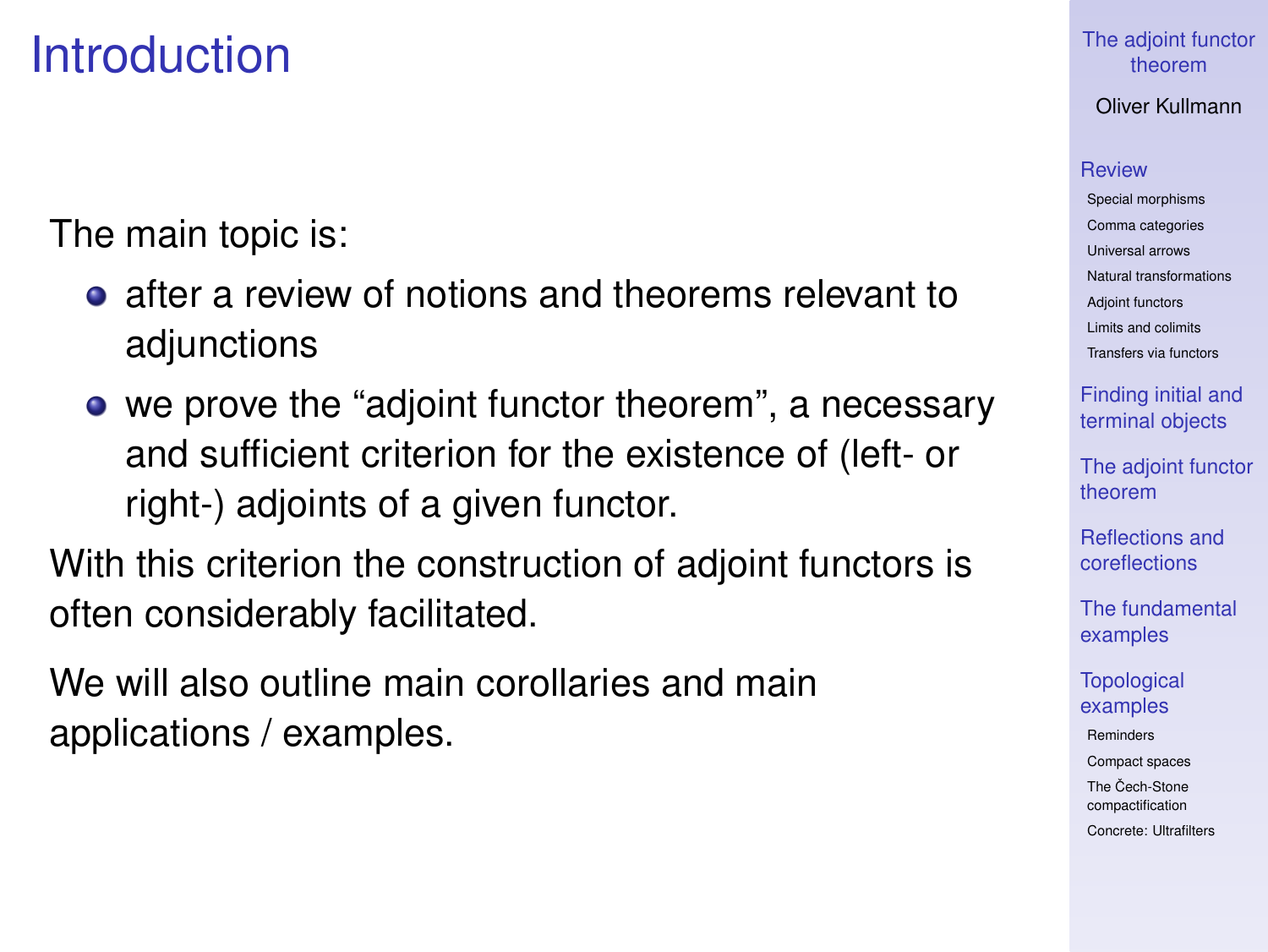### The adjoint functor theorem

**Theorem** *Consider a complete category* C *with small morphism-sets, and a functor*  $V : \mathfrak{C} \to \mathfrak{S}$ .

*Then V has a left adjoint if and only if V respects all limits (is "continuous"), and for every every*  $X \in Ob(G)$  *we have a "solution set", that is, a family* (*Ai*)*i*∈*<sup>I</sup> of objects in* C *together with a family* (*fi*)*i*∈*<sup>I</sup> of morphisms*  $f_i: X \rightarrow V(A_i)$  in  $\mathfrak S$  *such that* 

*for all A*  $\in$  Obj $(\mathfrak{C})$  *and all f* :  $X \rightarrow V(A)$  *there is some i*  $\in I$ *together with some morphism*  $g : A_i \to A$  *in*  $\mathfrak C$  *with*  $f = V(g) \circ f_i$ .

(Remark: For  $|I| = 1$  we nearly get the condition, that A is universal for *X* to *V* (uniqueness is missing).)

### [The adjoint functor](#page-0-0) theorem

### Oliver Kullmann

#### **[Review](#page-4-0)**

[Special morphisms](#page-4-0) [Comma categories](#page-7-0) [Universal arrows](#page-9-0) [Natural transformations](#page-10-0) [Adjoint functors](#page-11-0) [Limits and colimits](#page-21-0) [Transfers via functors](#page-25-0)

[Finding initial and](#page-33-0) terminal objects

[The adjoint functor](#page-37-0) theorem

[Reflections and](#page-41-0) coreflections

[The fundamental](#page-47-0) examples

**[Topological](#page-50-0)** examples [Reminders](#page-50-0)

[Compact spaces](#page-55-0)

The Cech-Stone [compactification](#page-57-0) [Concrete: Ultrafilters](#page-59-0)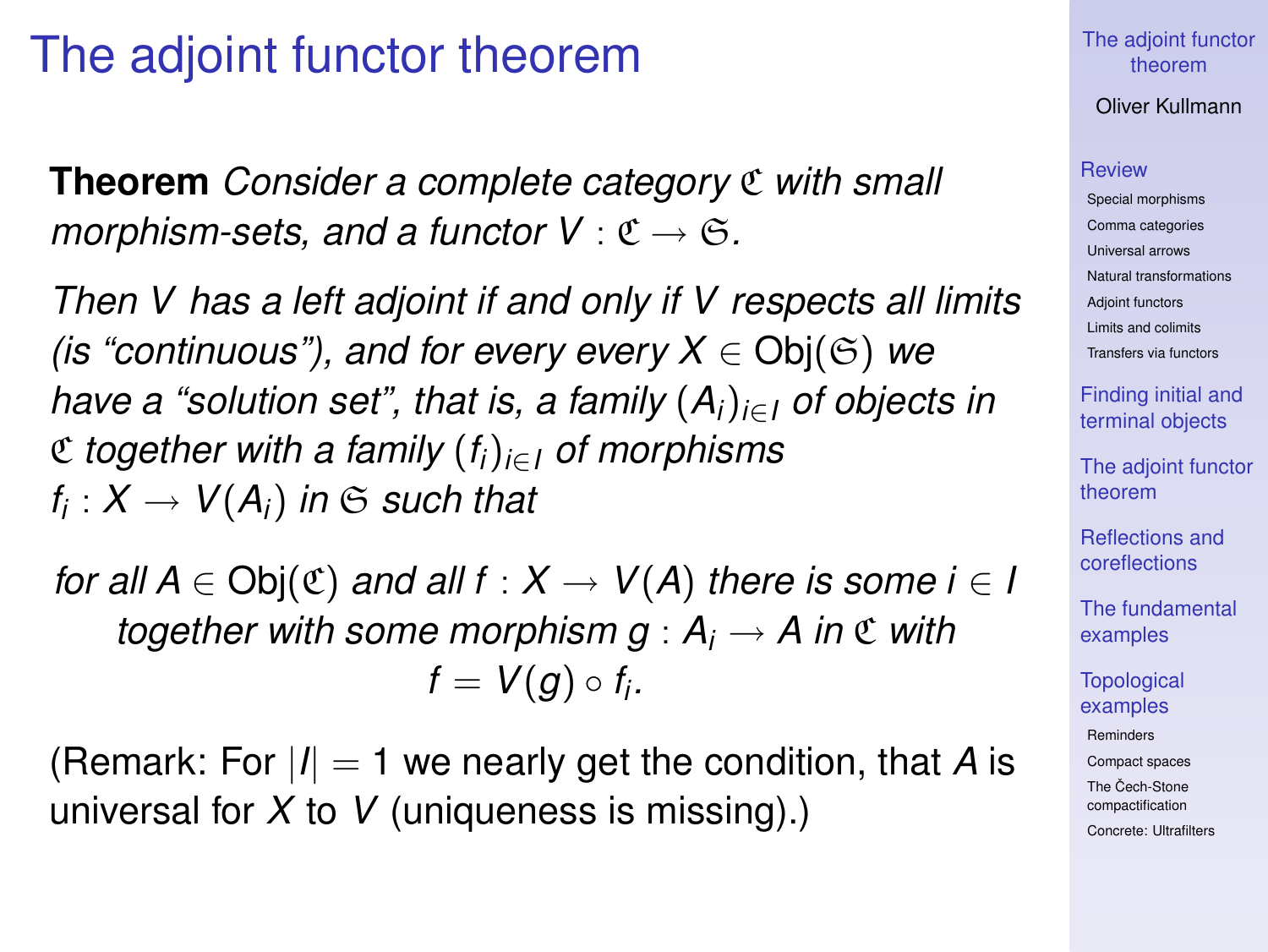### **Overview**



- [Finding initial and terminal objects](#page-33-0)
- 3 [The adjoint functor theorem](#page-37-0)
	- [Reflections and coreflections](#page-41-0)
- 5 [The fundamental examples](#page-47-0)
- 6 [Topological examples](#page-50-0)

### [The adjoint functor](#page-0-0) theorem

Oliver Kullmann

### **[Review](#page-4-0)**

[Special morphisms](#page-4-0) [Comma categories](#page-7-0) [Universal arrows](#page-9-0) [Natural transformations](#page-10-0) [Adjoint functors](#page-11-0) [Limits and colimits](#page-21-0) [Transfers via functors](#page-25-0)

[Finding initial and](#page-33-0) terminal objects

[The adjoint functor](#page-37-0) theorem

[Reflections and](#page-41-0) coreflections

[The fundamental](#page-47-0) examples

**[Topological](#page-50-0)** examples

[Reminders](#page-50-0)

[Compact spaces](#page-55-0)

The Cech-Stone [compactification](#page-57-0)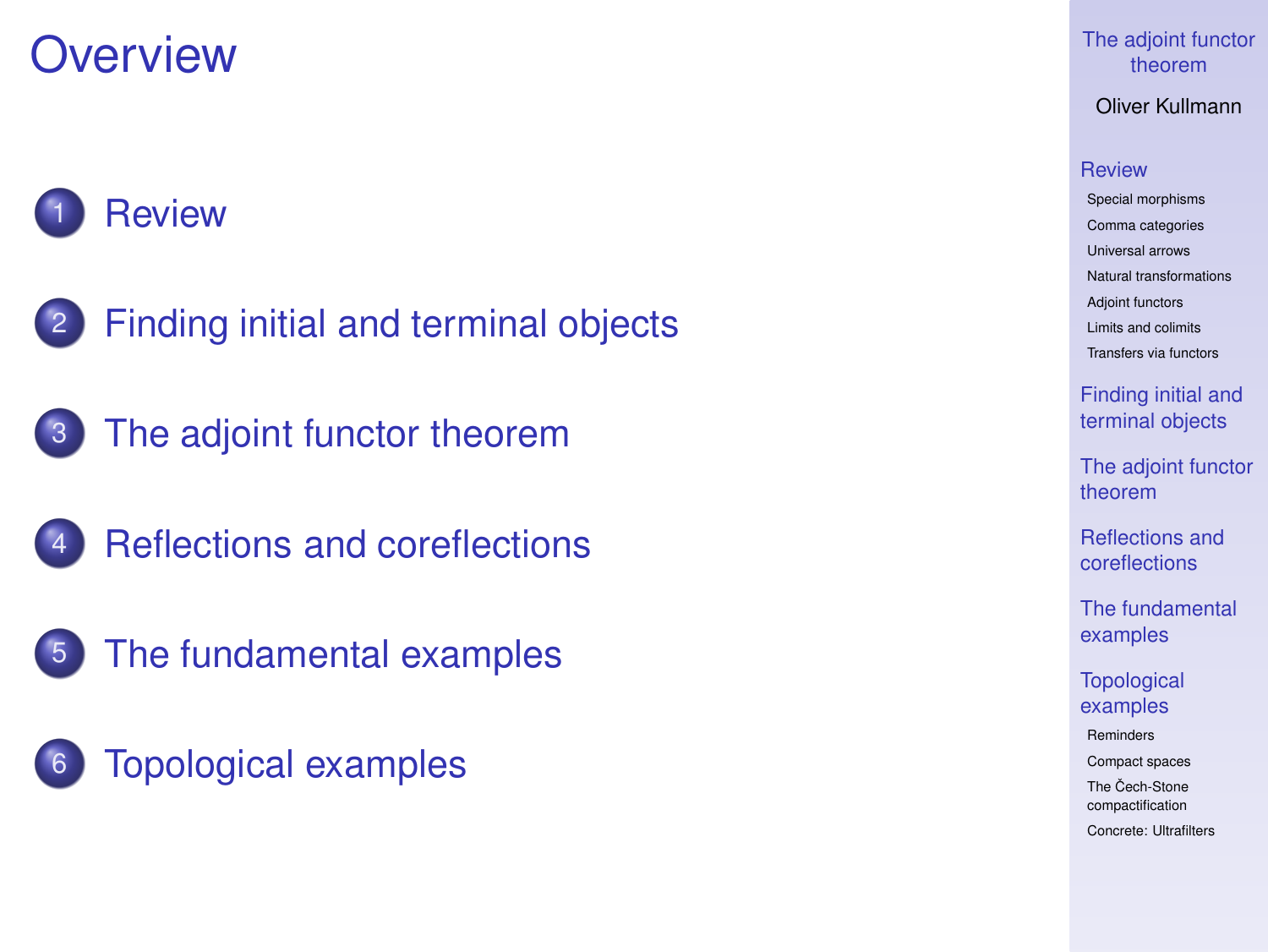### Cancellation and inversion

Consider a category  $\mathfrak C$  and a morphism  $f$  in  $\mathfrak C$ :

- Regarding cancellation:
	- *f* is a **monomorphism** if *f* is left-cancellable.
	- *f* is an **epimorphism** if *f* is right-cancellable.
- Regarding invertibility:
	- *f* is a **coretraction** if *f* is left-invertible.
	- *f* is a **retraction** if *f* is right-invertible.
- **•** It follows, that *f* is an **isomorphism** iff *f* is a retraction and a coretraction.
- Necessary conditions for cancellability:
	- Every coretraction is a monomorphism
	- Every retraction is an epimorphism.
- <span id="page-4-0"></span>• The following conditions are equivalent:
	- *f* is an isomorphism.
	- *f* is a monomorphism and a retraction.
	- **•** *f* is an epimorphism and a coretraction.

### [The adjoint functor](#page-0-0) theorem

Oliver Kullmann

#### **[Review](#page-4-0)**

[Special morphisms](#page-4-0) [Comma categories](#page-7-0) [Universal arrows](#page-9-0) [Natural transformations](#page-10-0) [Adjoint functors](#page-11-0) [Limits and colimits](#page-21-0) [Transfers via functors](#page-25-0)

[Finding initial and](#page-33-0) terminal objects

[The adjoint functor](#page-37-0) theorem

[Reflections and](#page-41-0) coreflections

[The fundamental](#page-47-0) examples

**[Topological](#page-50-0)** examples

[Reminders](#page-50-0)

[Compact spaces](#page-55-0)

The Cech-Stone [compactification](#page-57-0)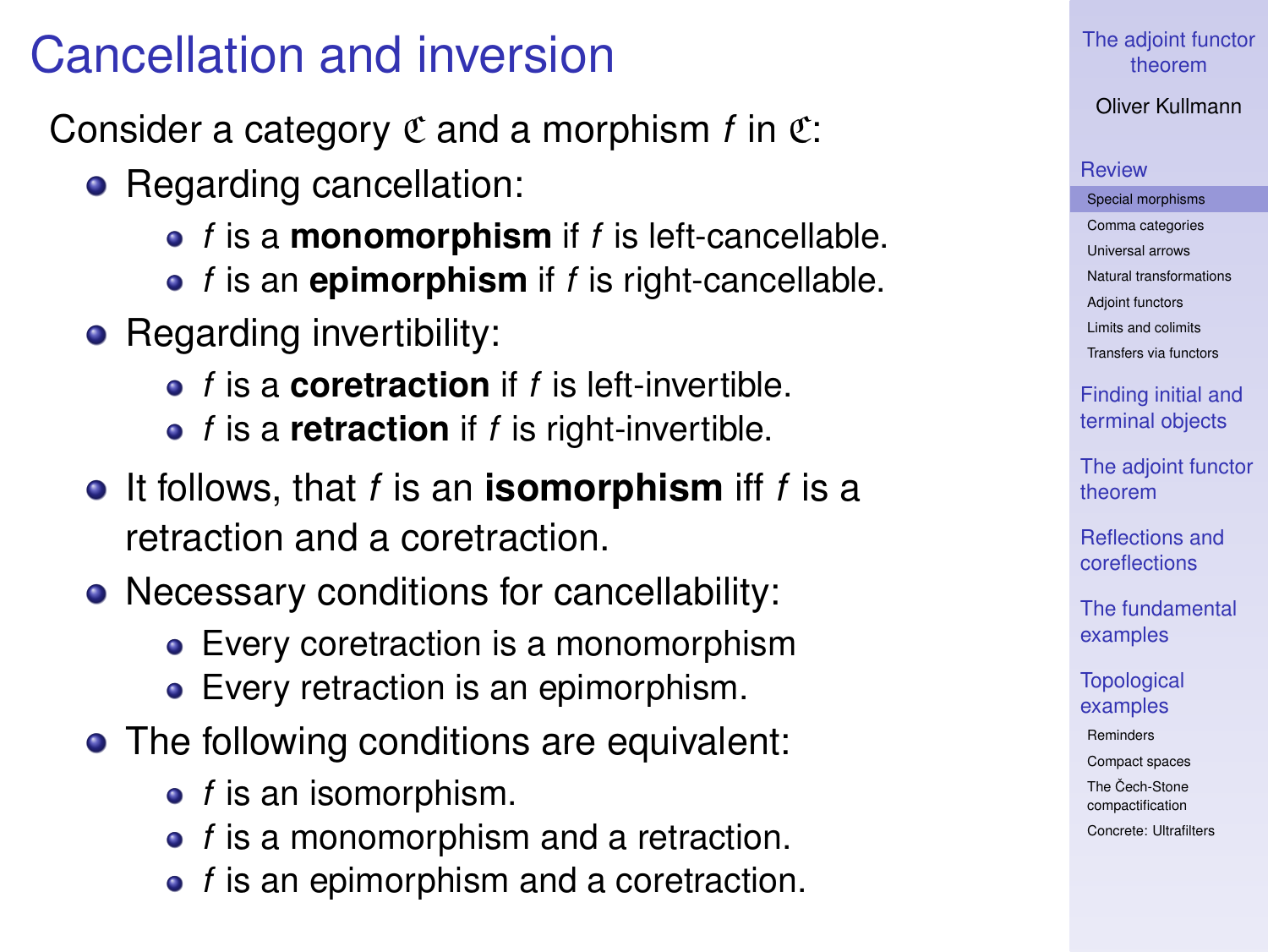### **Bimorphisms**

- A morphism is called a **bimorphism** if it is a monomorphism and an epimorphism.
- Every isomorphism is a bimorphism.

A category is called **balanced** if every bimorphism is an isomorphism.

- In a balanced concrete category, the isomorphisms are exactly the bijections.
- A concrete category, where every bijection is an isomorphism, does not need to be balanced, as  $MTM$  shows (the canonical injection  $j : (\mathbb{Z}, \cdot, 1) \rightarrow (\mathbb{Q}, \cdot, 1)$  is a bimorphism).

(The category of groups, on the other hand, is balanced.)

If  $V: \mathfrak{C} \to \mathfrak{S}$  is faithful, and  $\mathfrak{C}$  is balanced, then V is discrete (i.e., the fibres of *V* are discrete orders).

### [The adjoint functor](#page-0-0) theorem

Oliver Kullmann

#### **[Review](#page-4-0)**

[Special morphisms](#page-4-0) [Comma categories](#page-7-0) [Universal arrows](#page-9-0) [Natural transformations](#page-10-0) [Adjoint functors](#page-11-0) [Limits and colimits](#page-21-0) [Transfers via functors](#page-25-0)

[Finding initial and](#page-33-0) terminal objects

[The adjoint functor](#page-37-0) theorem

[Reflections and](#page-41-0) coreflections

[The fundamental](#page-47-0) examples

**[Topological](#page-50-0)** examples [Reminders](#page-50-0) [Compact spaces](#page-55-0) The Cech-Stone

[compactification](#page-57-0) [Concrete: Ultrafilters](#page-59-0)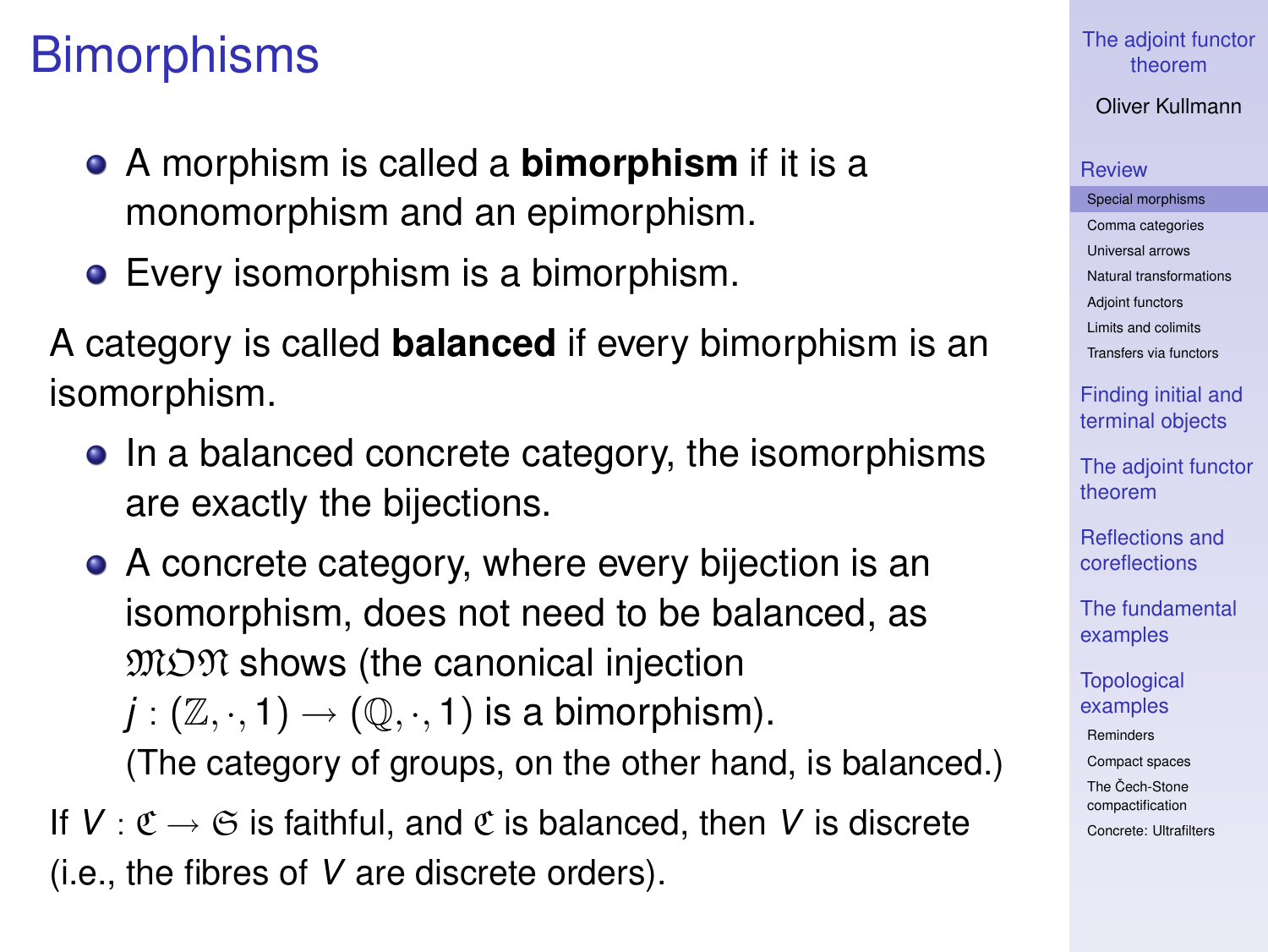### Equalisers and coequalisers

Consider two morphisms  $f, g: X \to Y$ .

- $\bullet \ \alpha : E \to X$  is an **equaliser** for *f*, *g* if  $f \circ \alpha = g \circ \alpha$ , and for every  $\alpha':E'\to X$  with  $f\circ\alpha'=g\circ\beta'$  there is a unique  $\beta : E' \to E$  with  $\alpha' = \alpha \circ \beta$ .
- $\bullet \ \alpha : Y \to C$  is an **coequaliser** for *f*, *g* if  $\alpha \circ f = \alpha \circ g$ , and for every  $\alpha' : \mathsf{Y} \to \mathsf{C}$  with  $\alpha' \circ \mathsf{f} = \alpha' \circ \mathsf{g}$  there is a unique  $\beta : E \to E'$  with  $\alpha' = \beta \circ \alpha$ .

We have

- **1** Every equaliser is a monomorphism.
- 2 Every coequaliser is an epimorphism.

To see this, let  $\alpha$  be an equaliser of *f*, *g*, and consider  $\varphi, \psi$  with  $\alpha \circ \varphi = \alpha \circ \psi$ . Trivially  $f(\alpha \varphi) = g(\alpha \varphi)$ , and the (unique(!))  $\beta$  with  $\alpha\beta = \alpha\varphi$  is  $\beta = \varphi$ . Now  $\alpha\psi = \alpha\varphi$ , and thus  $\psi = \beta = \varphi \cdot \sqrt{\frac{\mu}{\sigma^2}}$ 

### [The adjoint functor](#page-0-0) theorem

Oliver Kullmann

#### **[Review](#page-4-0)**

[Special morphisms](#page-4-0) [Comma categories](#page-7-0) [Universal arrows](#page-9-0) [Natural transformations](#page-10-0) [Adjoint functors](#page-11-0) [Limits and colimits](#page-21-0) [Transfers via functors](#page-25-0)

[Finding initial and](#page-33-0) terminal objects

[The adjoint functor](#page-37-0) theorem

[Reflections and](#page-41-0) coreflections

[The fundamental](#page-47-0) examples

**[Topological](#page-50-0)** examples

[Reminders](#page-50-0)

[Compact spaces](#page-55-0)

The Cech-Stone [compactification](#page-57-0)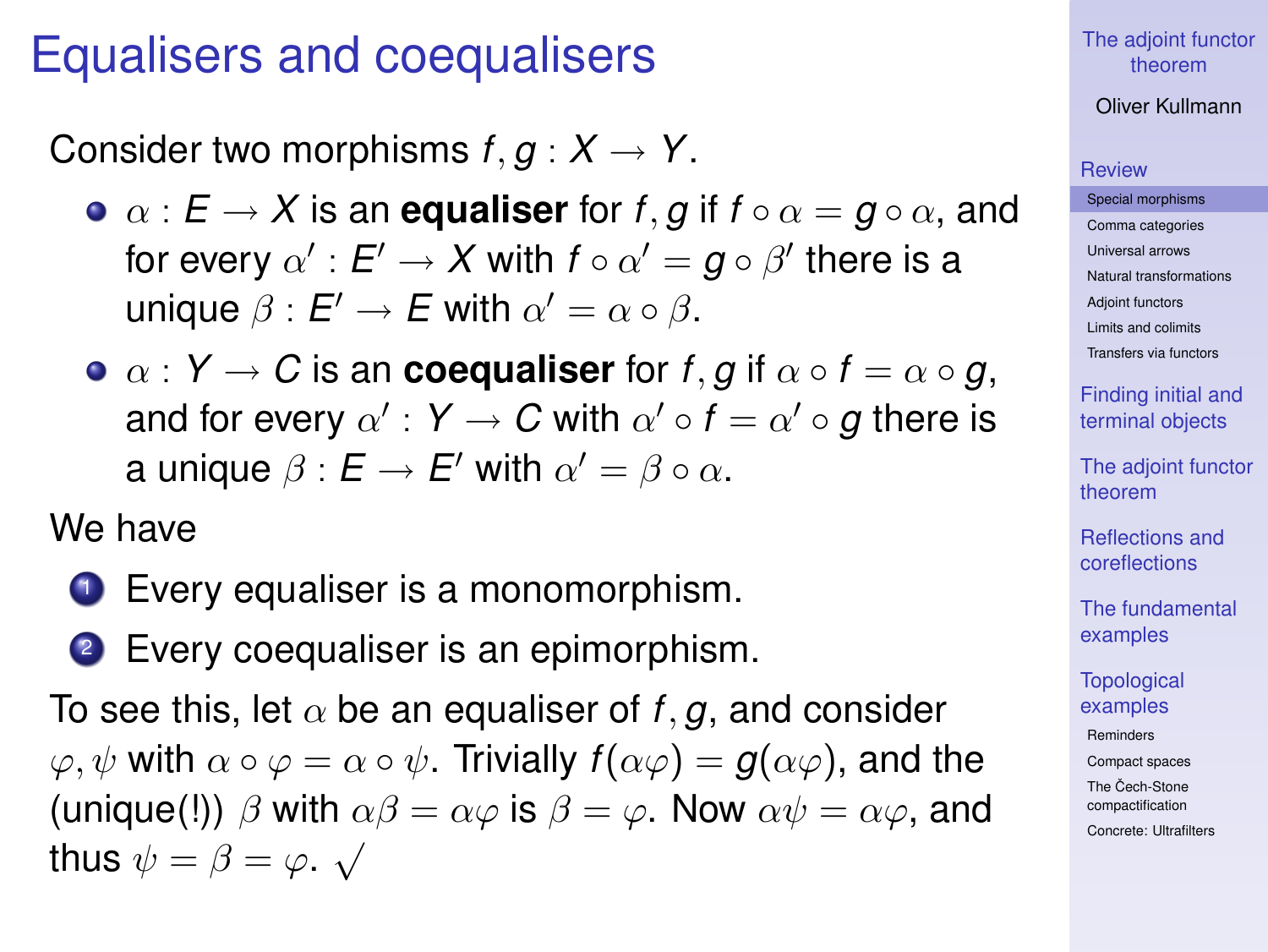### Upon an object

### Let  $V: \mathfrak{C} \to \mathfrak{S}$  be a functor, and  $X \in \mathsf{Obj}(\mathfrak{S})$ . The **comma-category** (*X* ↓ *V*) has

*V*(*C*)

- objects  $(C, \alpha)$  where  $C \in \text{Obj}(\mathfrak{C})$  and  $\alpha : X \to V(C)$ ;
- morphisms from  $(C, \alpha)$  to  $(D, \beta)$  are  $f : C \rightarrow D$  with commuting *V*(*f* )

α a<br>Daddal a gant a gant a gant a gant a gant a gant a gant a gant a gant a gant a gant a gant a gant a gant a gant a gant a gant a gant a gant a gant a gant a gant a gant a gant a gant a gant a gant a gant a gant a gant a g /*V*(*D*)





*X*

β  $\beta$ 

<span id="page-7-0"></span>So  $(X \downarrow V)$  is a concrete category over  $\mathfrak C$  via the projection  $P: (X \downarrow V) \rightarrow \mathfrak{C}, P((C, \alpha)) := C$ .

#### [The adjoint functor](#page-0-0) theorem

### Oliver Kullmann

#### **[Review](#page-4-0)**

[Special morphisms](#page-4-0) [Comma categories](#page-7-0) [Universal arrows](#page-9-0) [Natural transformations](#page-10-0) [Adjoint functors](#page-11-0) [Limits and colimits](#page-21-0) [Transfers via functors](#page-25-0)

[Finding initial and](#page-33-0) terminal objects

[The adjoint functor](#page-37-0) theorem

[Reflections and](#page-41-0) coreflections

[The fundamental](#page-47-0) examples

**[Topological](#page-50-0)** examples

[Reminders](#page-50-0)

[Compact spaces](#page-55-0)

The Cech-Stone [compactification](#page-57-0)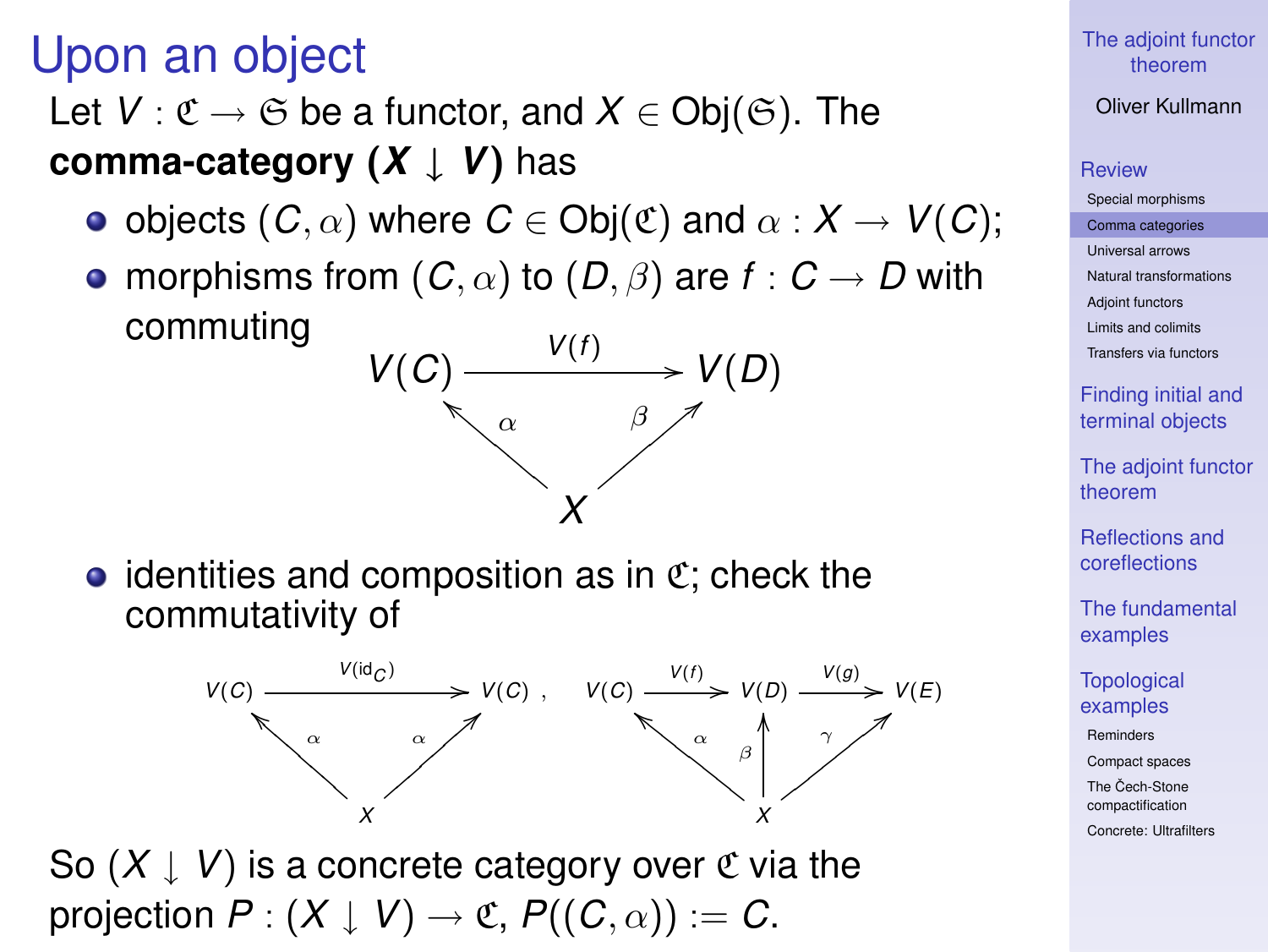### The other side (into an object)

The **comma-category**  $(V \downarrow X)$  has

- objects  $(C, \alpha)$  where  $C \in Ob(C)$  and  $\alpha : V(C) \to X$ ;
- morphisms from  $(C, \alpha)$  to  $(D, \beta)$  are  $f : C \rightarrow D$  with commuting



 $\bullet$  identities and composition as in  $\mathfrak{C}$ ; check the commutativity of



So  $(V \downarrow X)$  is a concrete category over  $\mathfrak C$  via the projection  $P: (X \downarrow V) \rightarrow \mathfrak{C}, P((C, \alpha)) := C$ .

### [The adjoint functor](#page-0-0) theorem

### Oliver Kullmann

### **[Review](#page-4-0)**

[Special morphisms](#page-4-0) [Comma categories](#page-7-0) [Universal arrows](#page-9-0) [Natural transformations](#page-10-0) [Adjoint functors](#page-11-0) [Limits and colimits](#page-21-0) [Transfers via functors](#page-25-0)

[Finding initial and](#page-33-0) terminal objects

[The adjoint functor](#page-37-0) theorem

[Reflections and](#page-41-0) coreflections

[The fundamental](#page-47-0) examples

**[Topological](#page-50-0)** examples

[Reminders](#page-50-0)

[Compact spaces](#page-55-0)

The Cech-Stone [compactification](#page-57-0)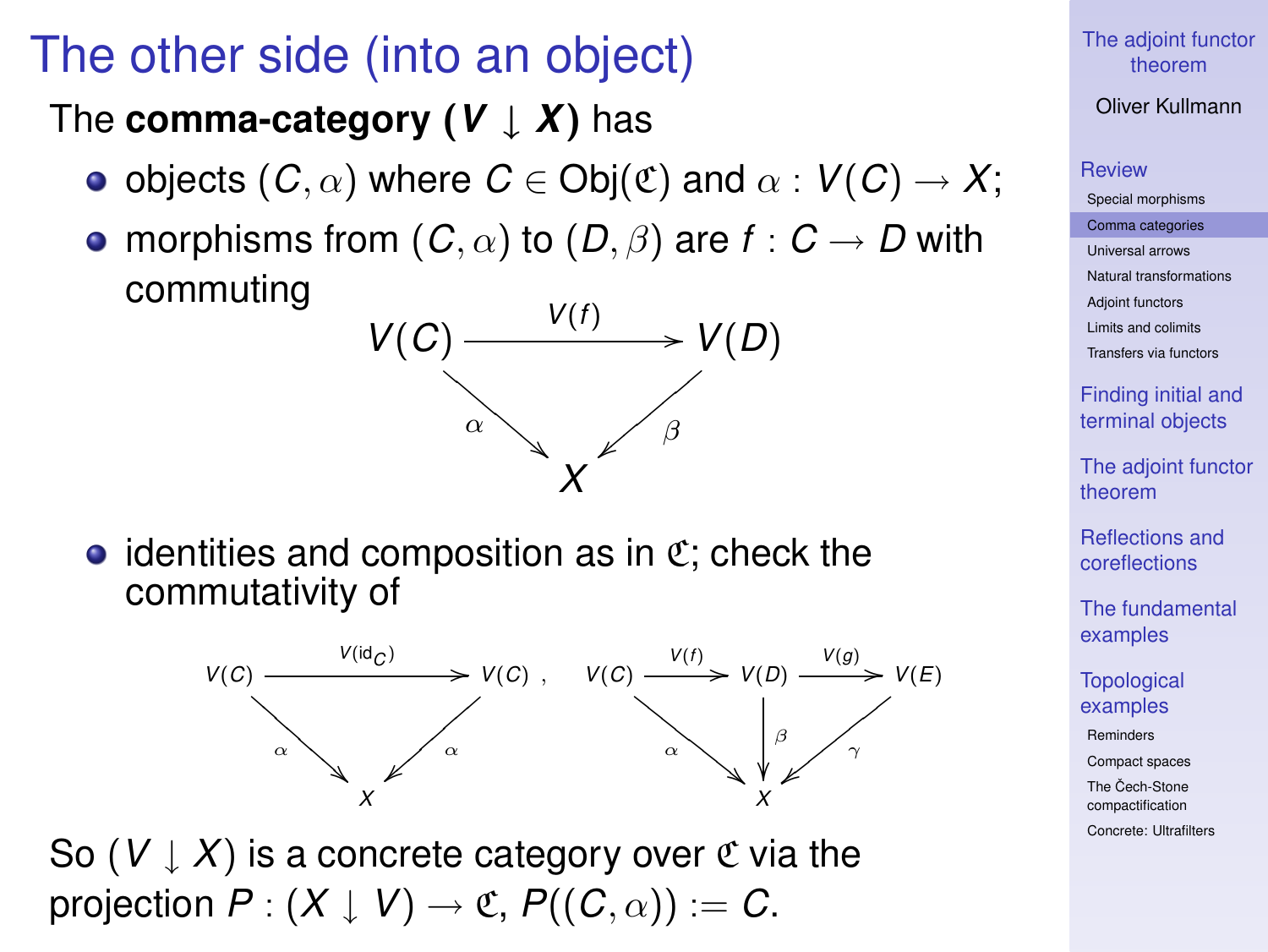### Universality via commas

Let  $V: \mathfrak{C} \to \mathfrak{S}$  be a functor, and  $X \in \mathsf{Obj}(\mathfrak{S})$ .

- A **universal arrow** from *X* to *V* is an initial object of  $(X \mid V)$ .
- A **universal arrow** from *V* to *X* is a terminal object of  $(V \perp X)$ .

In [Borceux] the terminology "(co)reflection of *X* along *V*" is used; universal constructions were (under **this** name) made well-known in the 1950s, and since then they carried this name.

### The definitions carried out:

- A universal arrow from X to V is a pair  $(C, \alpha)$  with  $C \in Ob_i(\mathfrak{C})$  and  $\alpha: X \to V(C)$  such that for every  $(D, \beta)$  there is a unique  $f : C \rightarrow D$  with  $\beta = V(f) \circ \alpha$ .
- <span id="page-9-0"></span>A universal arrow from *V* to *X* is a pair (*C*, β) with  $C \in Ob_i(\mathfrak{C})$  and  $\beta: V(C) \rightarrow X$  such that for every  $(D, \alpha)$  there is a unique  $f : C \to D$  with  $\alpha = \beta \circ V(F)$ .

[The adjoint functor](#page-0-0) theorem

Oliver Kullmann

#### **[Review](#page-4-0)**

[Special morphisms](#page-4-0) [Comma categories](#page-7-0) [Universal arrows](#page-9-0) [Natural transformations](#page-10-0) [Adjoint functors](#page-11-0) [Limits and colimits](#page-21-0) [Transfers via functors](#page-25-0)

[Finding initial and](#page-33-0) terminal objects

[The adjoint functor](#page-37-0) theorem

[Reflections and](#page-41-0) coreflections

[The fundamental](#page-47-0) examples

**[Topological](#page-50-0)** examples

[Reminders](#page-50-0)

[Compact spaces](#page-55-0)

The Cech-Stone [compactification](#page-57-0)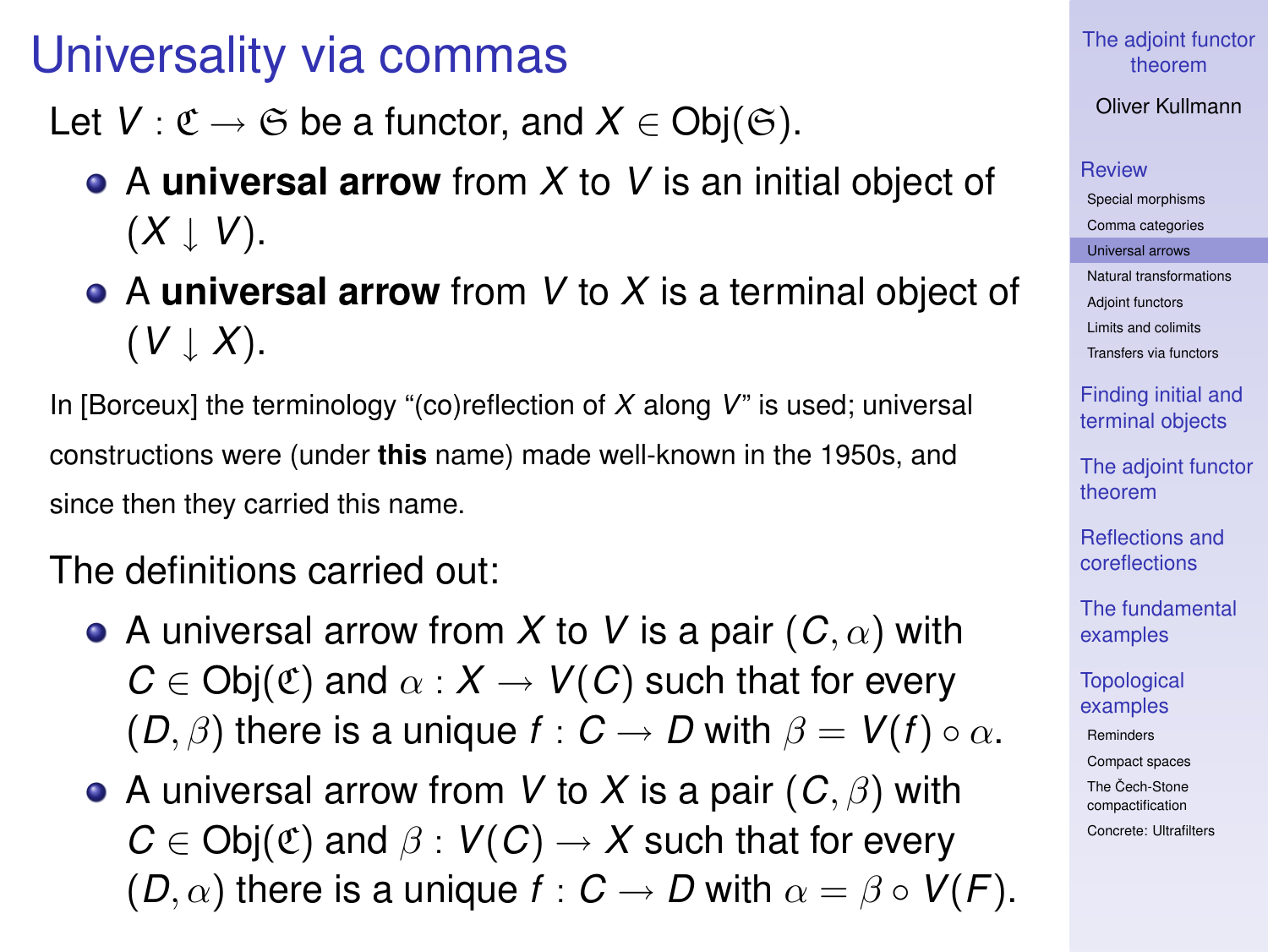### Functorial morphisms

Given functors  $F, G: \mathfrak{C} \to \mathfrak{D}$ , a **natural transformation**  $\eta$ :  $F \to G$  is a family  $\eta = (\eta_X)_{X \in Ob(G)}$  with  $\eta_X$ :  $F(X) \to G(X)$  such that for all objects A, B in  $\mathfrak C$  and

morphisms  $f : A \rightarrow B$  the following diagram commutes:

$$
G(A) \xrightarrow{G(f)} G(B)
$$
\n
$$
\uparrow_{\eta_A} \uparrow_{\eta_B} \uparrow_{\eta_B}
$$
\n
$$
F(A) \xrightarrow{F(f)} F(B)
$$

- Natural transformations  $\eta : F \to G$  are morphisms between functors; the "vertical composition" of natural transformations yields the category  $\mathfrak{FUN}(\mathfrak{C}, \mathfrak{D})$  of functors from  $\mathfrak{C}$  to  $\mathfrak{D}$ .
- <span id="page-10-0"></span>• The isomorphisms  $\eta : F \hookrightarrow G$  in  $\mathfrak{FUM}(\mathfrak{C}, \mathfrak{D})$  are exactly the natural transformations  $\eta$  which are "pointwise isomorphisms"  $\eta_X : F(X) \hookrightarrow G(X)$ .

#### [The adjoint functor](#page-0-0) theorem

### Oliver Kullmann

#### **[Review](#page-4-0)**

[Special morphisms](#page-4-0) [Comma categories](#page-7-0) [Universal arrows](#page-9-0) [Natural transformations](#page-10-0) [Adjoint functors](#page-11-0) [Limits and colimits](#page-21-0) [Transfers via functors](#page-25-0)

> [Finding initial and](#page-33-0) terminal objects

[The adjoint functor](#page-37-0) theorem

[Reflections and](#page-41-0) coreflections

[The fundamental](#page-47-0) examples

**[Topological](#page-50-0)** examples

[Reminders](#page-50-0)

[Compact spaces](#page-55-0)

The Cech-Stone [compactification](#page-57-0)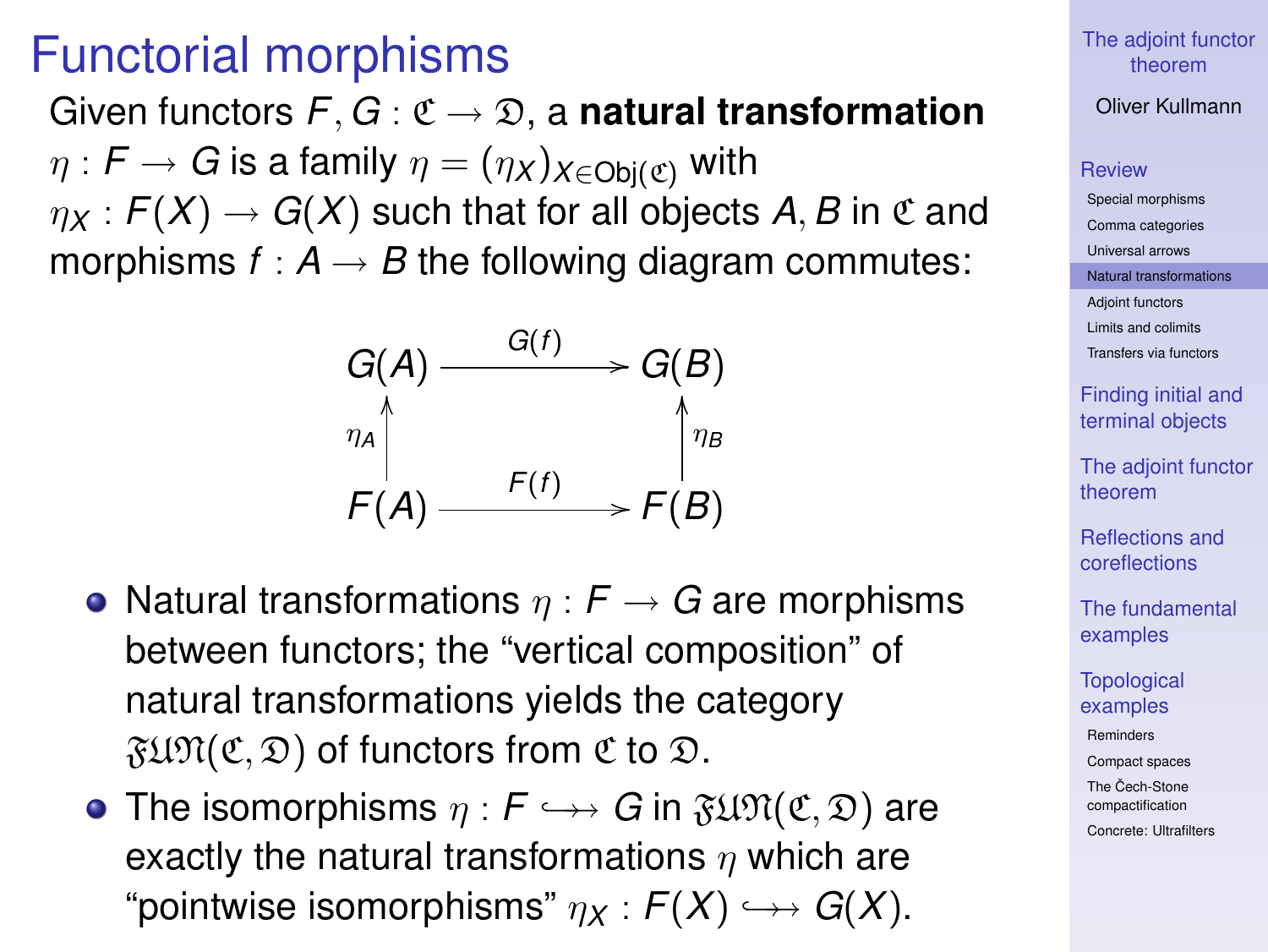### Adjunctions via natural isomorphisms

Consider functors  $V : \mathfrak{C} \to \mathfrak{S}$  and  $F : \mathfrak{S} \to \mathfrak{C}$  between categories with small morphism-sets. We get two functors

> Mor $(F(-_1), -_2)$ :  $\mathfrak{S}^{\dagger} \times \mathfrak{C} \rightarrow \mathfrak{S} \mathfrak{C} \mathfrak{T}$ Mor $(-1, V(-2))$ :  $\mathfrak{S}^{\dagger} \times \mathfrak{C} \rightarrow \mathfrak{S} \mathfrak{E} \mathfrak{D}$ .

(*F*,*V*) is called an **adjoint functor pair** if there is a natural isomorphism

$$
\eta: \mathsf{Mor}(\mathsf{F}(-1),-2) \hookrightarrow \mathsf{Mor}(-1,\mathsf{V}(-2)).
$$

- **•** The triple  $(F, V, \eta)$  is called an **adjunction**, and  $\eta$  is called the **adjunction-isomorphism**.
- *F* is called a **left adjoint** of *V*, and *V* is called a **right adjoint** of *F*.
- <span id="page-11-0"></span>*V* is called **right adjoint** (at all) if there exists some left adjoint *F* of *V*, while *F* is called **left adjoint** (at all) if there exists some right adjoint *V* of *F*.

[The adjoint functor](#page-0-0) theorem

Oliver Kullmann

### **[Review](#page-4-0)**

[Special morphisms](#page-4-0) [Comma categories](#page-7-0) [Universal arrows](#page-9-0) [Natural transformations](#page-10-0) [Adjoint functors](#page-11-0) [Limits and colimits](#page-21-0) [Transfers via functors](#page-25-0)

> [Finding initial and](#page-33-0) terminal objects

[The adjoint functor](#page-37-0) theorem

[Reflections and](#page-41-0) coreflections

[The fundamental](#page-47-0) examples

**[Topological](#page-50-0)** examples

[Reminders](#page-50-0)

[Compact spaces](#page-55-0)

The Cech-Stone [compactification](#page-57-0)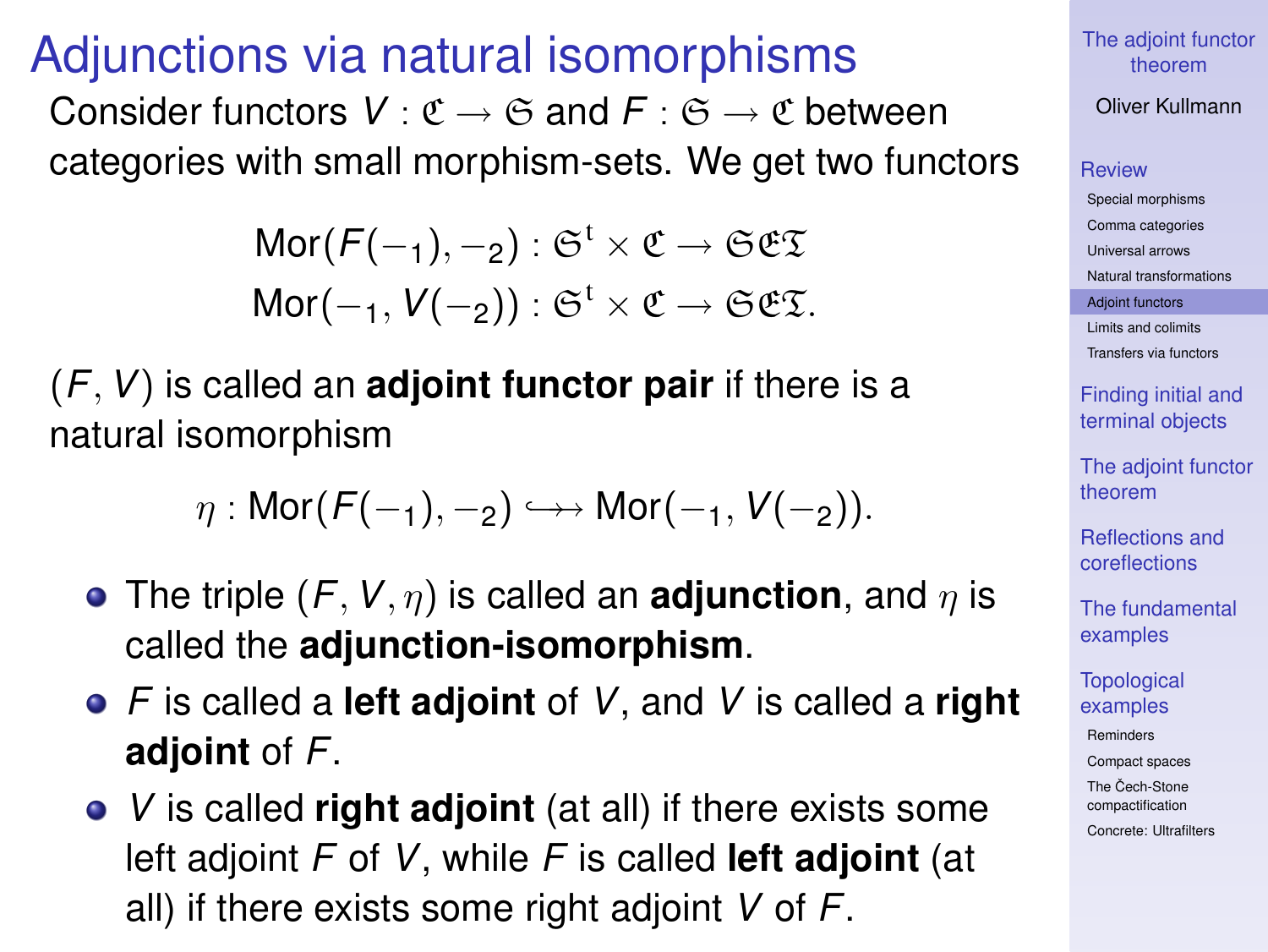### Units

Consider an adjunction  $(F, V, \eta)$  with  $V : \mathfrak{C} \to \mathfrak{S}$ . For  $X \in Ob(\mathfrak{S})$  and  $Y \in Ob(\mathfrak{C})$  we get the (natural) bijection

 $\eta_{(X,Y)}: \mathsf{Mor}(\mathcal{F}(X),Y) \hookrightarrow \mathsf{Mor}(X,V(Y)).$ 

So for  $Y := F(X)$  we get

 $\eta(X, F(X))$ : Mor $(F(X), F(X)) \hookrightarrow$  Mor $(X, V(F(X))).$ 

Thus

$$
\varphi_X := \eta_{(X,F(X))}(\text{id}_{F(X)}) : X \to V(F(X)).
$$

- It follows, that  $\varphi : id_{\mathfrak{S}} \to V \circ F$  is a natural transformation, called the **unit** of (*F*,*V*, η).
- For every  $X \in Ob(G)$  the pair  $(F(X), \varphi_X)$  is a *universal arrow* from *X* to *V*.

[The adjoint functor](#page-0-0) theorem

Oliver Kullmann

### **[Review](#page-4-0)**

[Special morphisms](#page-4-0) [Comma categories](#page-7-0) [Universal arrows](#page-9-0) [Natural transformations](#page-10-0) [Adjoint functors](#page-11-0) [Limits and colimits](#page-21-0) [Transfers via functors](#page-25-0)

> [Finding initial and](#page-33-0) terminal objects

[The adjoint functor](#page-37-0) theorem

[Reflections and](#page-41-0) coreflections

[The fundamental](#page-47-0) examples

**[Topological](#page-50-0)** examples

[Reminders](#page-50-0)

[Compact spaces](#page-55-0)

The Cech-Stone [compactification](#page-57-0)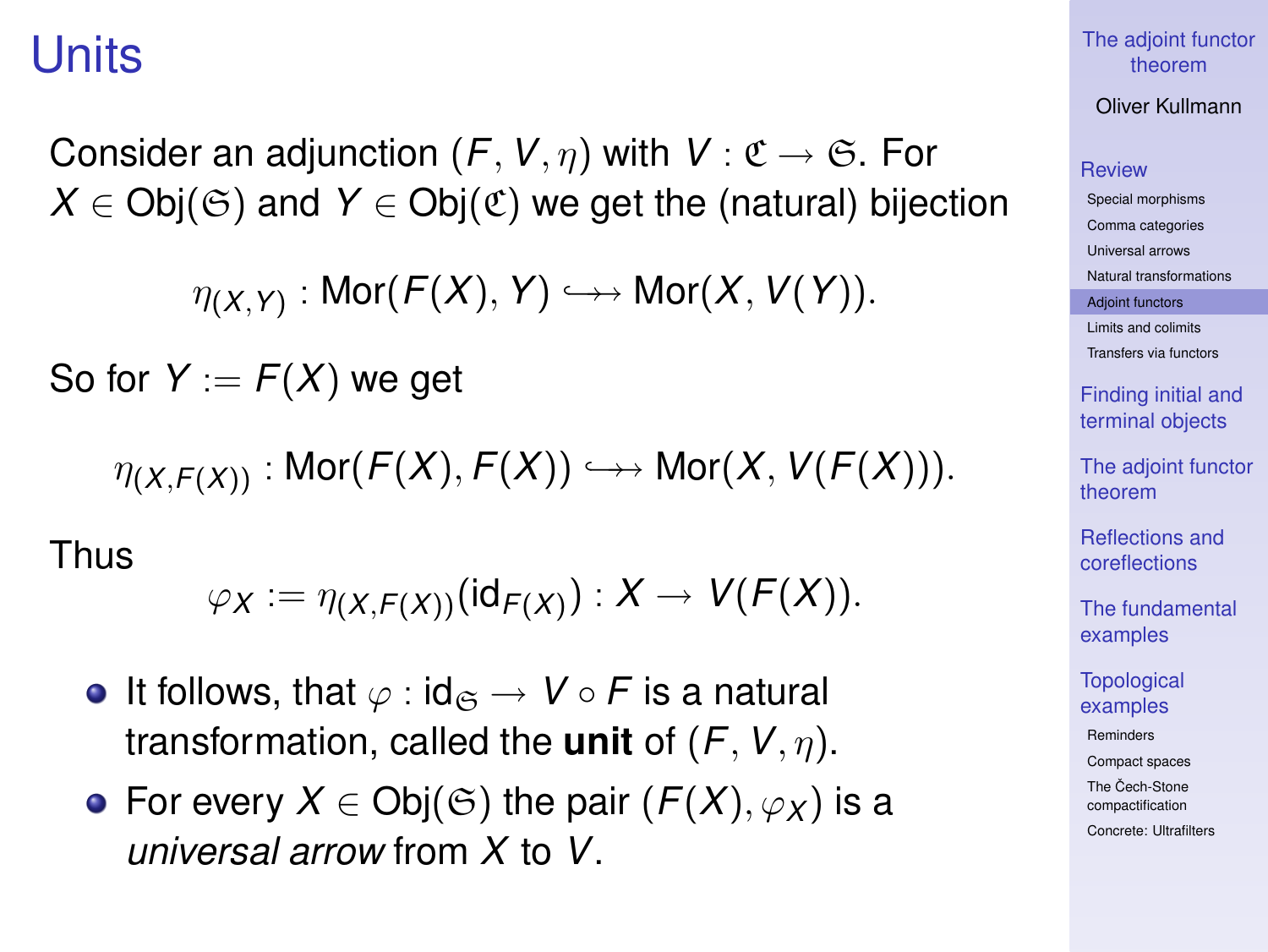**Counits** 

For  $X \in \text{Obj}(\mathfrak{S})$  and  $Y \in \text{Obj}(\mathfrak{C})$  from the bijection  $\eta_{(X,Y)}: \mathsf{Mor}(\mathcal{F}(X),Y) \hookrightarrow \mathsf{Mor}(X,V(Y)).$ For  $X := V(Y)$  we get

 $\eta_{(\mathsf{V}(\mathsf{Y}),\mathsf{Y})}:\mathsf{Mor}(\mathsf{F}(\mathsf{V}(\mathsf{Y})),\mathsf{Y})\hookrightarrow\mathsf{Mor}(\mathsf{V}(\mathsf{Y}),\mathsf{V}(\mathsf{Y})).$ 

Thus

$$
\psi_Y := \eta_{(V(Y),Y)}^{-1}(\textup{id}_{V(Y)}): F(V(Y)) \to Y.
$$

- It follows, that  $\psi$  :  $\mathcal{F} \circ V \to id_{\mathcal{F}}$  is a natural transformation, called the **counit** of  $(F, V, \eta)$ .
- **•** For every *Y* ∈ Obj( $\mathfrak{C}$ ) the pair (*V*(*Y*),  $\psi$ <sub>*Y*</sub>) is a *universal arrow* from *F* to *Y*.

For an adjunction  $(F, V, \nu)$  we get the adjunction  $(V^{\text{t}}, F^{\text{t}}, \eta^{-1})$ , and the unit of  $(V^{\text{t}}, F^{\text{t}}, \eta^{-1})$  is the counit of  $(F, V, \nu)$  (and vice versa). (Using  $F^t : \mathfrak{S}^t \to \mathfrak{C}^t$  and  $V^t : \mathfrak{C}^t \to \mathfrak{S}^t$ .)

[The adjoint functor](#page-0-0) theorem

Oliver Kullmann

#### **[Review](#page-4-0)**

[Special morphisms](#page-4-0) [Comma categories](#page-7-0) [Universal arrows](#page-9-0) [Natural transformations](#page-10-0) [Adjoint functors](#page-11-0) [Limits and colimits](#page-21-0) [Transfers via functors](#page-25-0)

[Finding initial and](#page-33-0) terminal objects

[The adjoint functor](#page-37-0) theorem

[Reflections and](#page-41-0) coreflections

[The fundamental](#page-47-0) examples

**[Topological](#page-50-0)** examples

[Reminders](#page-50-0)

[Compact spaces](#page-55-0)

The Cech-Stone [compactification](#page-57-0) [Concrete: Ultrafilters](#page-59-0)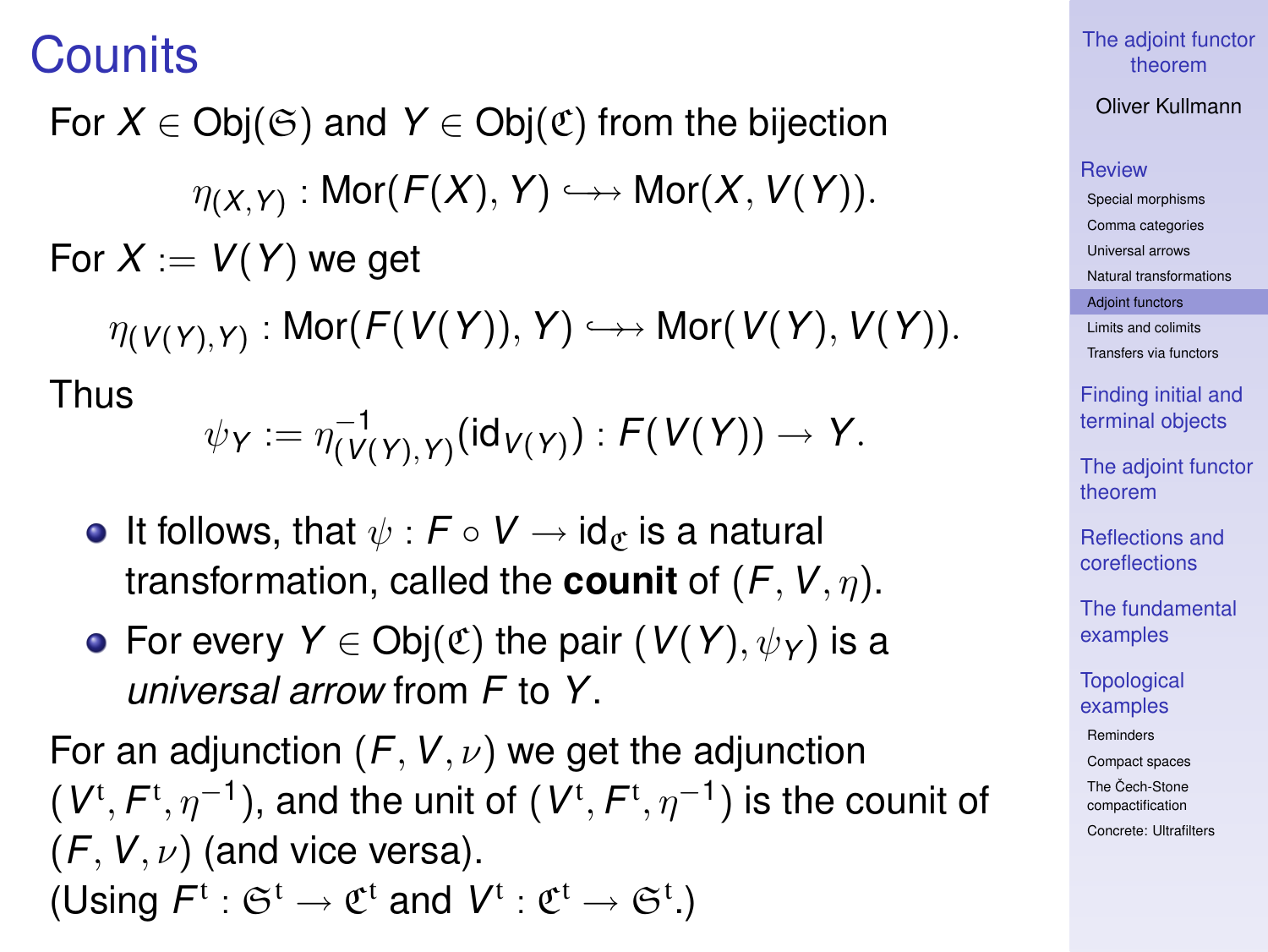# Obtaining the adjunction-isomorphism from the (co)units

We have defined the adjoined pair (*F*,*V*) via the existence of the adjunction-isomorphism

 $\eta_X \vee \cdot \text{Mor}_{\mathfrak{C}}(F(X), Y) \hookrightarrow \text{Mor}_{\mathfrak{S}}(X, V(Y))$ 

which is natural in  $X \in Ob(G)$  and  $Y \in Ob(G)$ . So we have mappings

$$
f: F(X) \to Y \mapsto \eta_{X,Y}(f): X \to V(Y)
$$
  

$$
g: X \to V(Y) \mapsto \eta_{X,Y}^{-1}(g): F(X) \to Y.
$$

Now these mappings are realised by the units  $\varphi_X$  :  $X \to V(F(X))$  and the counits  $\psi_Y$  :  $F(V(Y)) \to Y$ :

$$
\eta_{X,Y}(f) = V(f) \circ \varphi_X
$$
  

$$
\eta_{X,Y}^{-1}(g) = \psi_Y \circ F(g).
$$

[The adjoint functor](#page-0-0) theorem

Oliver Kullmann

#### **[Review](#page-4-0)**

[Special morphisms](#page-4-0) [Comma categories](#page-7-0) [Universal arrows](#page-9-0) [Natural transformations](#page-10-0) [Adjoint functors](#page-11-0) [Limits and colimits](#page-21-0) [Transfers via functors](#page-25-0)

> [Finding initial and](#page-33-0) terminal objects

[The adjoint functor](#page-37-0) theorem

[Reflections and](#page-41-0) coreflections

[The fundamental](#page-47-0) examples

**[Topological](#page-50-0)** examples

[Reminders](#page-50-0)

[Compact spaces](#page-55-0)

The Cech-Stone [compactification](#page-57-0)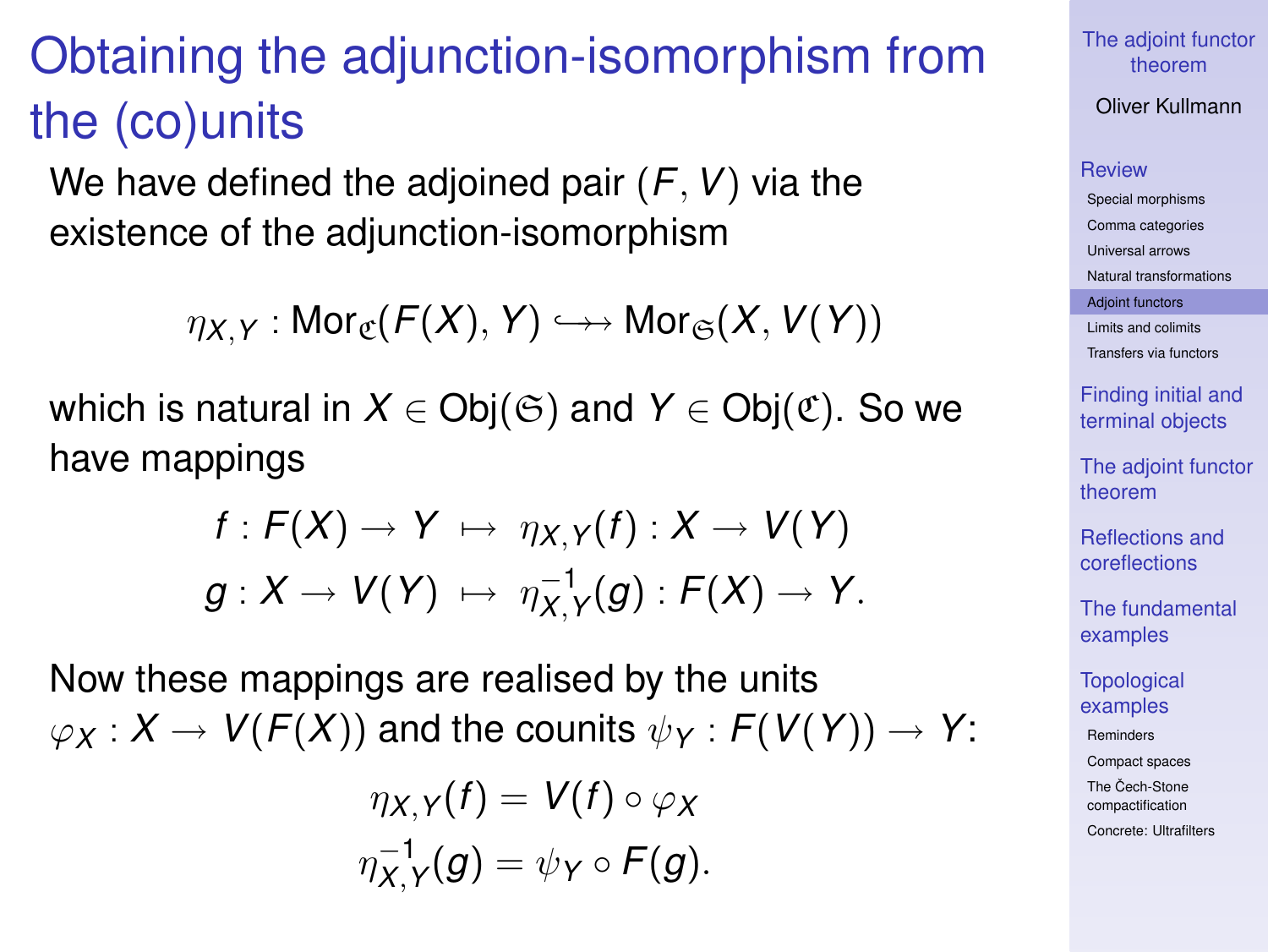### Adjoints via universal arrows to the functor

We have seen that given an adjunction (*F*,*V*, η), where *V* :  $\mathfrak{C} \to \mathfrak{S}$ , for every  $X \in \mathfrak{S}$  (the "sets") we obtain a universal arrow  $(F(X), \varphi_X)$  from X to V.

Consider the situation where we just have given the functor  $V : \mathfrak{C} \to \mathfrak{S}$ , but not F, and for every X we have a universal arrow  $(F(X), \varphi_X)$  to *V*, where now we have just given  $F : Ob_i(\mathfrak{S}) \to Ob_i(\mathfrak{C})$  and  $\varphi : Ob_i(\mathfrak{S}) \to Mor(\mathfrak{S})$ .

This data already *uniquely determines* a left adjoint *F* of *V* (that is, *V* has some left adjoint *F'*, and *V* has exactly one left adjoint *F* which extends the given object map *F* and such that the unit of the adjunction is  $\varphi$ ).

[The adjoint functor](#page-0-0) theorem

Oliver Kullmann

#### **[Review](#page-4-0)**

[Special morphisms](#page-4-0) [Comma categories](#page-7-0) [Universal arrows](#page-9-0) [Natural transformations](#page-10-0) [Adjoint functors](#page-11-0) [Limits and colimits](#page-21-0) [Transfers via functors](#page-25-0)

> [Finding initial and](#page-33-0) terminal objects

[The adjoint functor](#page-37-0) theorem

[Reflections and](#page-41-0) coreflections

[The fundamental](#page-47-0) examples

**[Topological](#page-50-0)** examples

[Reminders](#page-50-0)

[Compact spaces](#page-55-0)

The Cech-Stone [compactification](#page-57-0)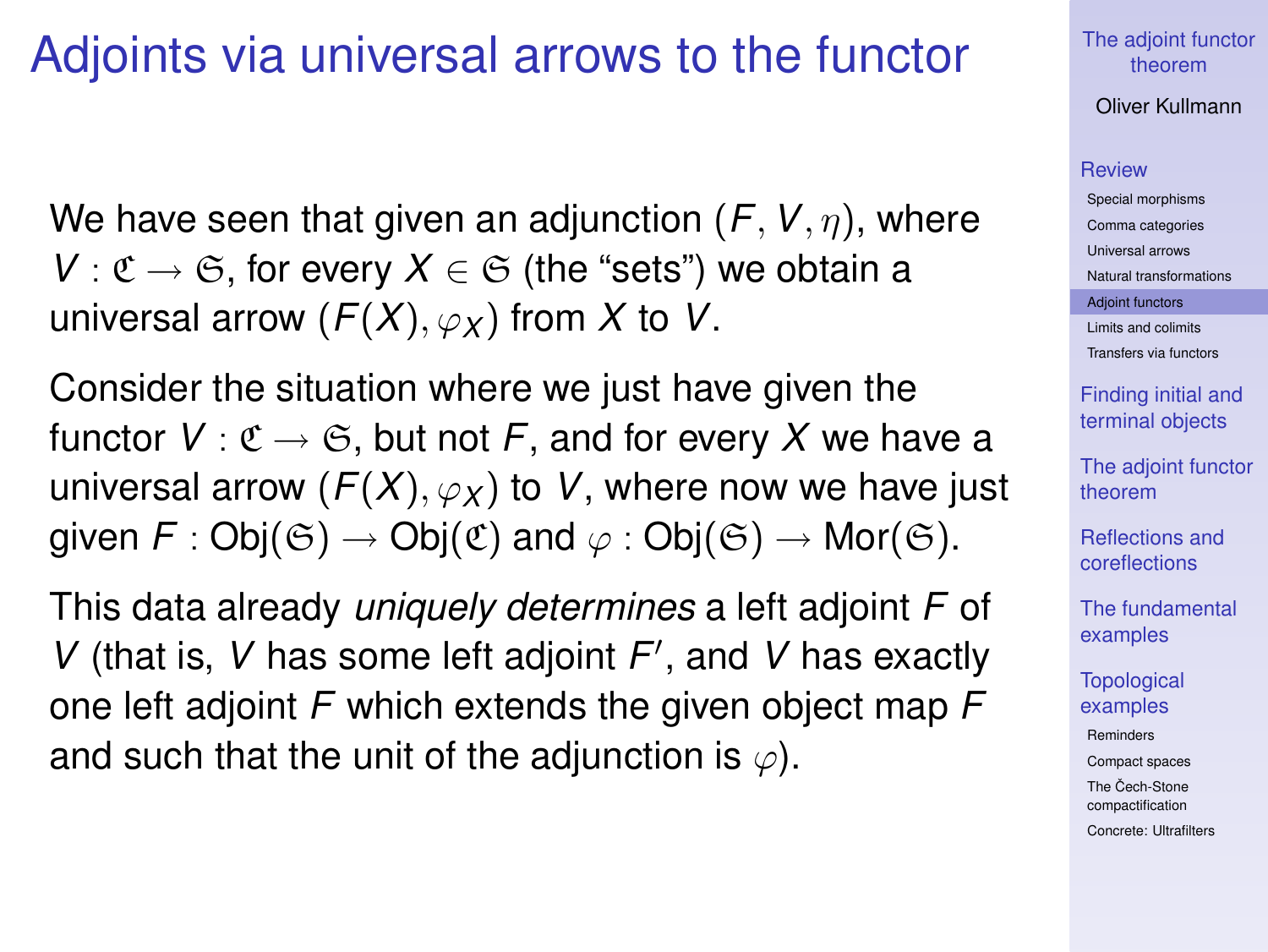### Adjoints via universal arrows from the functor

Dually, we have seen that given an adjunction (*F*,*V*, η), where  $F: \mathfrak{S} \to \mathfrak{C}$ , for every  $X \in \mathfrak{C}$  we obtain a universal arrow ( $V(X)$ ,  $\psi_X$ ) from F to X.

Assume we have the functor  $F : \mathfrak{S} \to \mathfrak{C}$ , but not *V*, and for every *X* we have a universal arrow ( $V(X)$ ,  $\psi_X$ ) from *F* (where  $V : Ob_i(\mathfrak{C}) \to Ob_i(\mathfrak{S})$  and  $\psi : Ob_i(\mathfrak{C}) \to Mor(\mathfrak{C})$ ).

This data already *uniquely determines* a right adjoint *V* of  $F$  (that is,  $F$  has some right adjoint  $V'$ , and  $F$  has exactly one right adjoint *V* which extends the given object map *V* and such that the counit of the adjunction is  $\psi$ ).

[The adjoint functor](#page-0-0) theorem

Oliver Kullmann

#### **[Review](#page-4-0)**

[Special morphisms](#page-4-0) [Comma categories](#page-7-0) [Universal arrows](#page-9-0) [Natural transformations](#page-10-0) [Adjoint functors](#page-11-0) [Limits and colimits](#page-21-0) [Transfers via functors](#page-25-0)

[Finding initial and](#page-33-0) terminal objects

[The adjoint functor](#page-37-0) theorem

[Reflections and](#page-41-0) coreflections

[The fundamental](#page-47-0) examples

**[Topological](#page-50-0)** examples

[Reminders](#page-50-0)

[Compact spaces](#page-55-0)

The Cech-Stone [compactification](#page-57-0)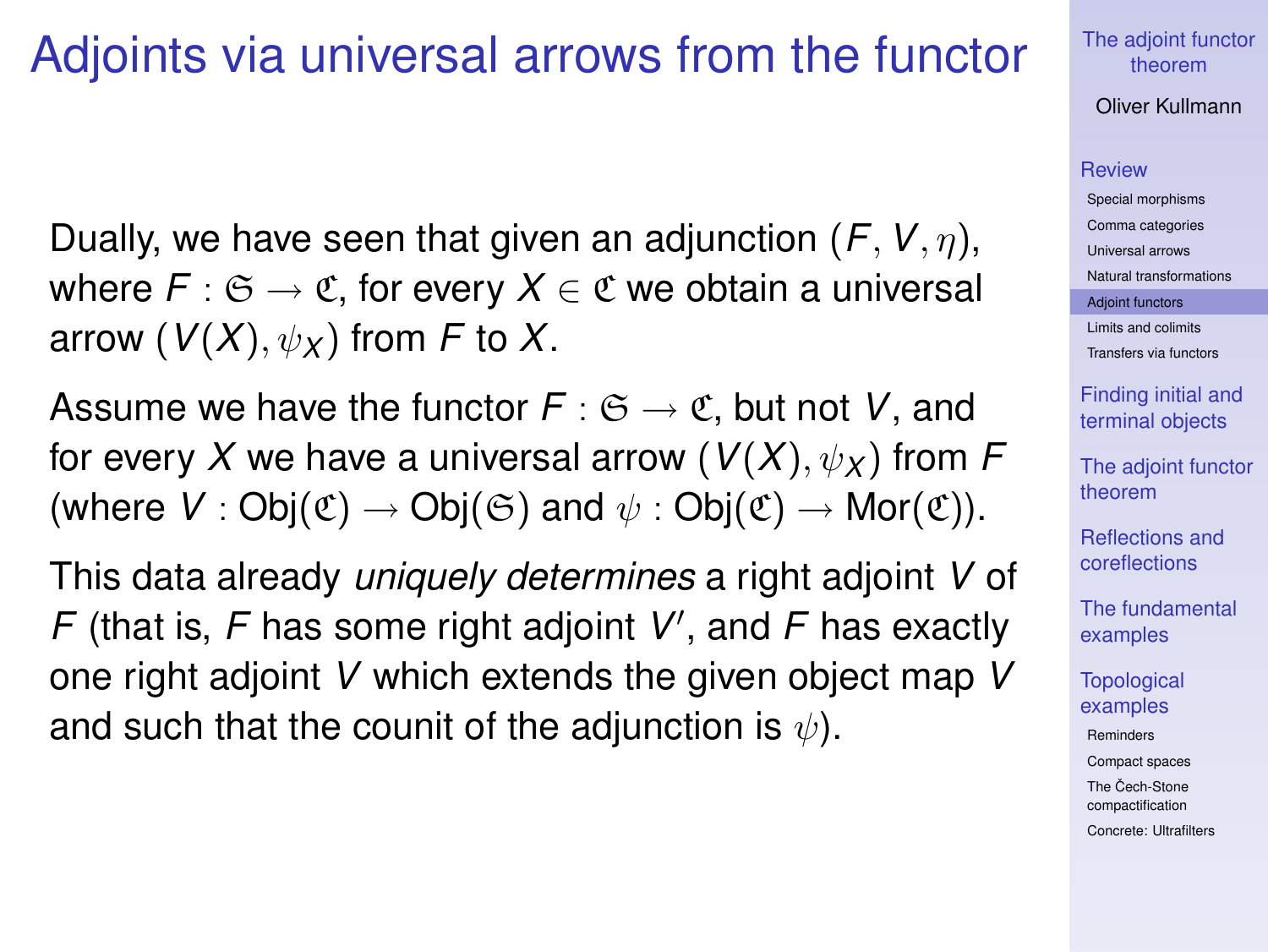### Basic properties of adjunctions

### **1** Uniqueness of adjoints:

- Two left adjoints of a functor are isomorphic.
- Two right adjoints of a functor are isomorphic.
- 2 Preservation of limits and colimits:
	- Left adjoints preserve colimits.
	- Right adjoints preserve limits.

#### [The adjoint functor](#page-0-0) theorem

Oliver Kullmann

#### **[Review](#page-4-0)**

[Special morphisms](#page-4-0) [Comma categories](#page-7-0) [Universal arrows](#page-9-0) [Natural transformations](#page-10-0) [Adjoint functors](#page-11-0) [Limits and colimits](#page-21-0) [Transfers via functors](#page-25-0)

> [Finding initial and](#page-33-0) terminal objects

[The adjoint functor](#page-37-0) theorem

[Reflections and](#page-41-0) coreflections

[The fundamental](#page-47-0) examples

**[Topological](#page-50-0)** examples

[Reminders](#page-50-0)

[Compact spaces](#page-55-0)

The Cech-Stone [compactification](#page-57-0)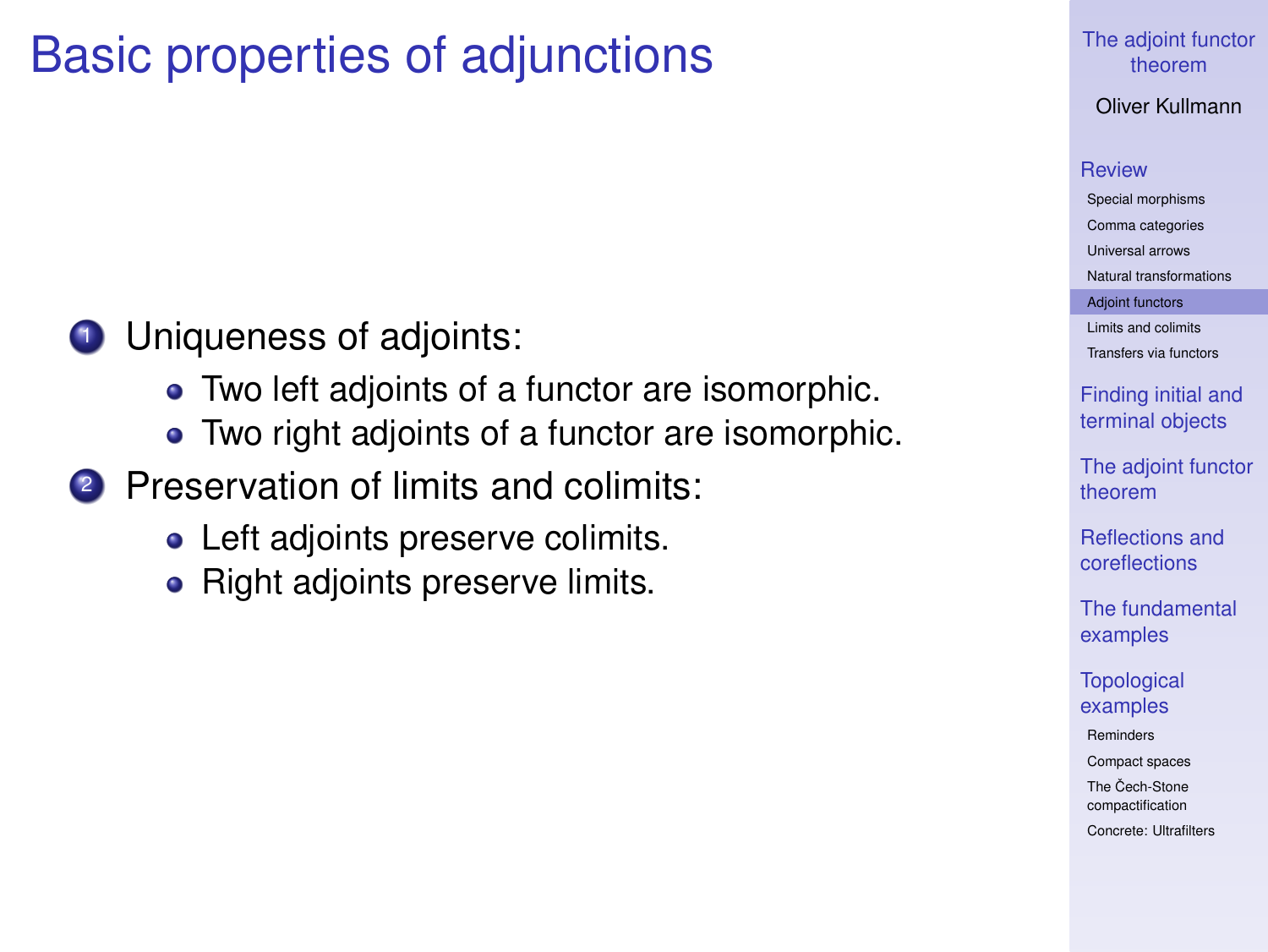### Some mnemonics

The uniqueness of adjoint functors is an extension of the fact, that universal arrows are unique up to isomorphism.

To remember which kind of adjoint (left? right??) respects limits or colimits, consider the category  $\mathfrak{M} \mathfrak{O} \mathfrak{N}$  of monoids and the adjoint pair  $(F, V)$ , where V is the forgetful functor and *F* the "free" functor:

- <sup>1</sup> The set {1} is terminal in SET, which maps via *F* to the monoid  $\mathbb{N}_0$ , which is not terminal in  $\mathfrak{M} \mathfrak{M}$ .
- 2 The monoid  $\{0\}$  is initial in  $\mathfrak{M} \mathfrak{O} \mathfrak{N}$ , but the set  $\{0\}$  is not initial in  $CCF$ .

Thus *F* does not respect limits (terminal objects are special products, which are special limits), while *V* does not respect colimits (initial objects are special coproducts, which are special colimits).

### [The adjoint functor](#page-0-0) theorem

### Oliver Kullmann

### **[Review](#page-4-0)**

[Special morphisms](#page-4-0) [Comma categories](#page-7-0) [Universal arrows](#page-9-0) [Natural transformations](#page-10-0) [Adjoint functors](#page-11-0) [Limits and colimits](#page-21-0) [Transfers via functors](#page-25-0)

[Finding initial and](#page-33-0) terminal objects

[The adjoint functor](#page-37-0) theorem

[Reflections and](#page-41-0) coreflections

[The fundamental](#page-47-0) examples

**[Topological](#page-50-0)** examples

[Reminders](#page-50-0)

[Compact spaces](#page-55-0)

The Cech-Stone [compactification](#page-57-0)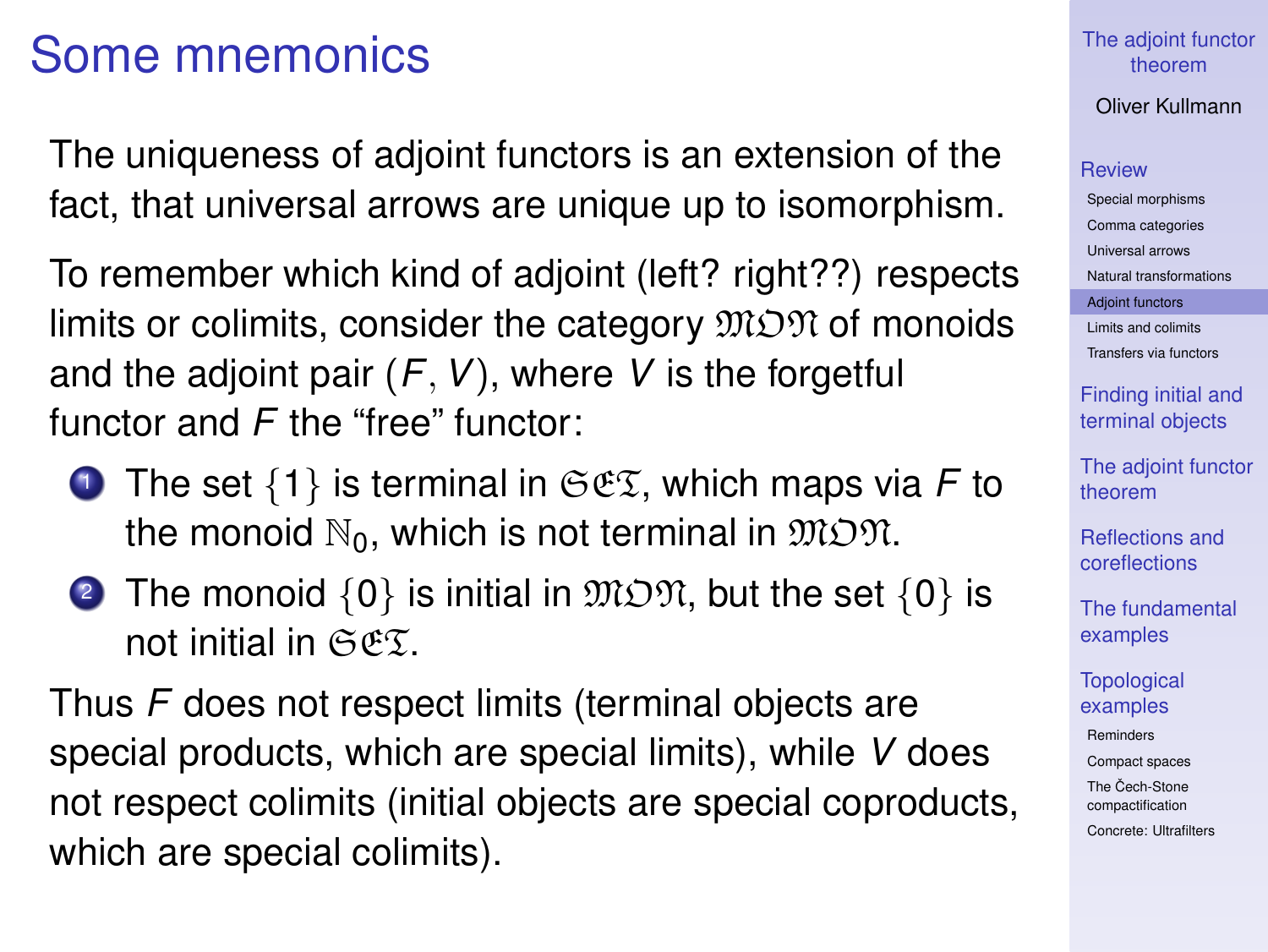## Properties of the unit and the counit

Consider an adjunction (*F*,*V*, η):

- Regarding *F*:
	- *F* is faithful iff the unit if pointwise monomorph.
	- *F* is full iff the unit is a pointwise retraction.
	- *F* is fully faithful iff the unit is an isomorphism.
- Regarding *V*:
	- *V* is faithful iff the counit if pointwise epimorph.
	- *V* is full iff the counit is a pointwise coretraction.
	- *V* is fully faithful iff the counit is an isomorphism.

So "typically" units are (pointwise) monomorph and counits are (pointwise) epimorph.

[The adjoint functor](#page-0-0) theorem

Oliver Kullmann

### **[Review](#page-4-0)**

[Special morphisms](#page-4-0) [Comma categories](#page-7-0) [Universal arrows](#page-9-0) [Natural transformations](#page-10-0) [Adjoint functors](#page-11-0) [Limits and colimits](#page-21-0) [Transfers via functors](#page-25-0)

[Finding initial and](#page-33-0) terminal objects

[The adjoint functor](#page-37-0) theorem

[Reflections and](#page-41-0) coreflections

[The fundamental](#page-47-0) examples

**[Topological](#page-50-0)** examples

[Reminders](#page-50-0)

[Compact spaces](#page-55-0)

The Cech-Stone [compactification](#page-57-0)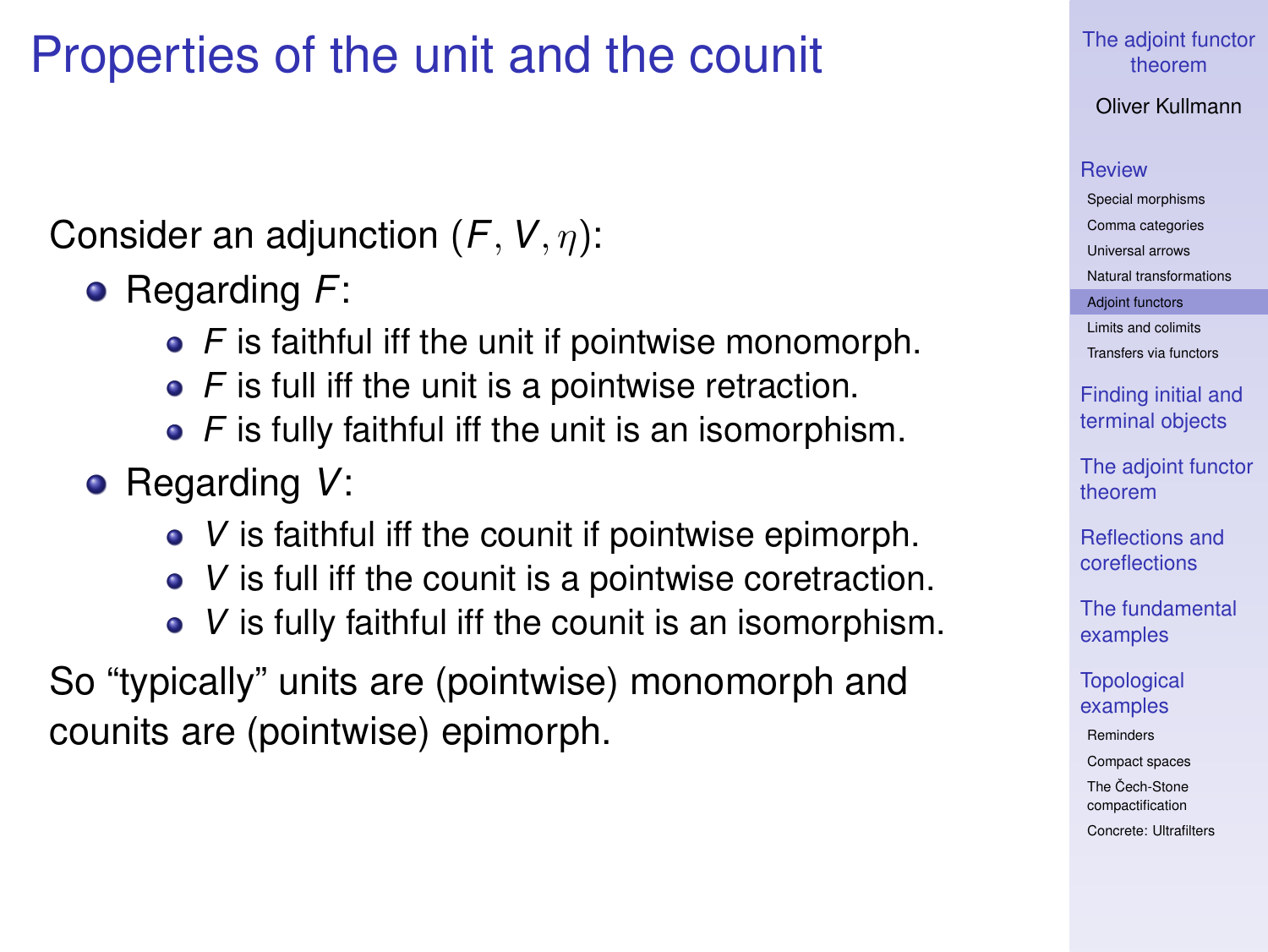Recall for example the units and counits of the  $\mathfrak{M} \mathfrak{M} \to \mathfrak{S} \mathfrak{E} \mathfrak{T}$  situation:

- the units are the canonical injections  $X \to V(F(X))$ ;
- the counits are the homomorphisms  $F(V(M)) \to M$ , which assign to every word over a monoid *M* the composition of its "letters".)

### [The adjoint functor](#page-0-0) theorem

Oliver Kullmann

#### **[Review](#page-4-0)**

[Special morphisms](#page-4-0) [Comma categories](#page-7-0) [Universal arrows](#page-9-0) [Natural transformations](#page-10-0) [Adjoint functors](#page-11-0) [Limits and colimits](#page-21-0)

[Transfers via functors](#page-25-0)

[Finding initial and](#page-33-0) terminal objects

[The adjoint functor](#page-37-0) theorem

[Reflections and](#page-41-0) coreflections

[The fundamental](#page-47-0) examples

**[Topological](#page-50-0)** examples

[Reminders](#page-50-0)

[Compact spaces](#page-55-0)

The Cech-Stone [compactification](#page-57-0)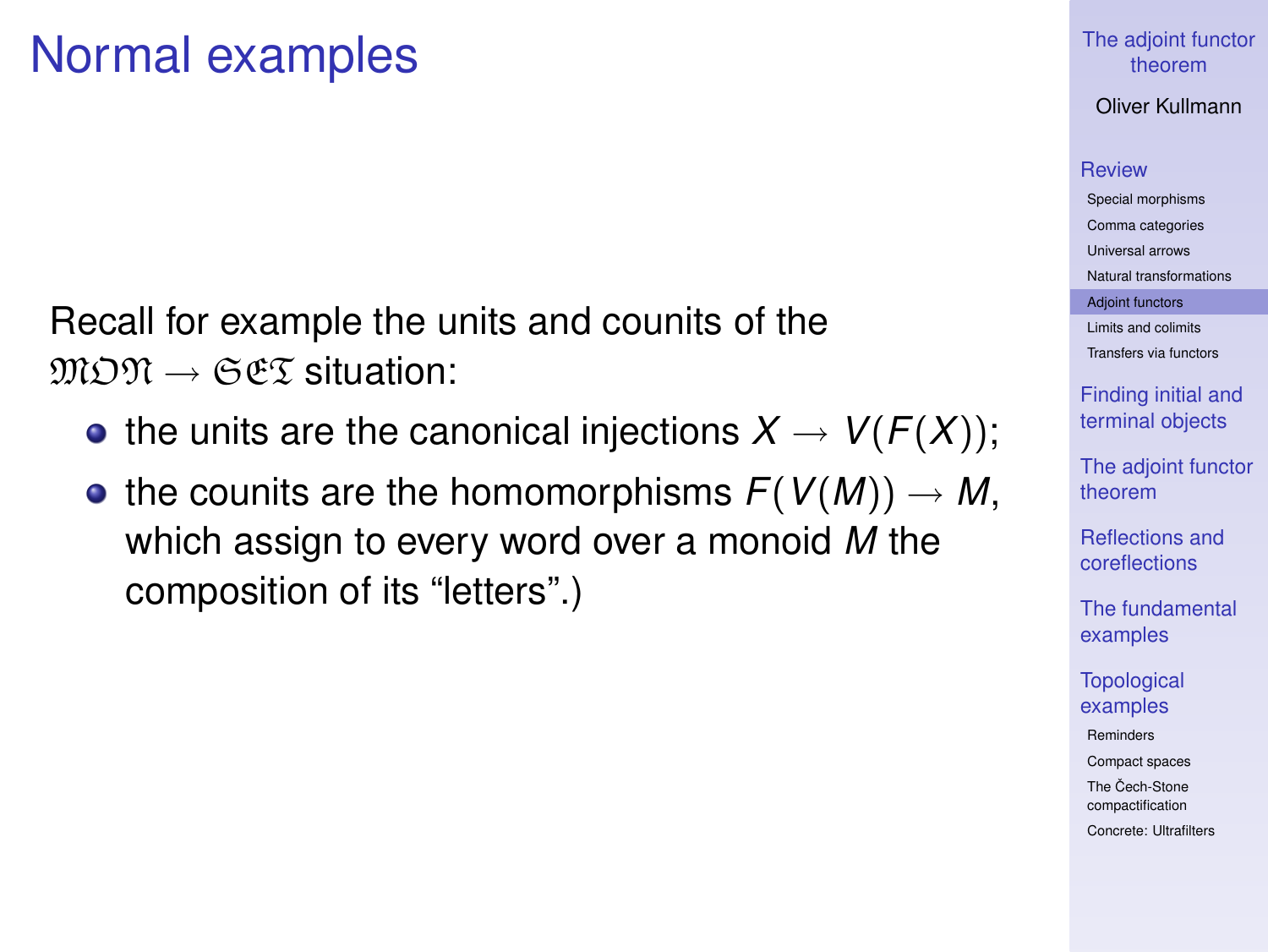### (Co)Limits and universal arrows

Consider a category  $\mathfrak J$  (the "diagram") and a functor

 $D: \mathfrak{J} \to \mathfrak{C}$ , that is,  $D \in \mathfrak{FUM}(\mathfrak{J}, \mathfrak{C})$ .

Recall that we have a canonical functor

 $\Delta: \mathfrak{C} \to \mathfrak{FUM}(\mathfrak{J},\mathfrak{C})$ 

which assigns to every object *X* the constant functor with value *X*. ( $\Delta$  is an embedding except of the cases where  $\mathfrak J$ is empty while  $\mathfrak C$  has at least two objects).

A **limit** of *D* is a universal object from ∆ to *D*.

<span id="page-21-0"></span>A **colimit** of *D* is a universal object from *D* to ∆. (As usual with natural transformations, we take the liberty here to strip off the attached domain- and codomain-categories in the triple-representation.)

[The adjoint functor](#page-0-0) theorem

Oliver Kullmann

#### **[Review](#page-4-0)**

[Special morphisms](#page-4-0) [Comma categories](#page-7-0) [Universal arrows](#page-9-0) [Natural transformations](#page-10-0) [Adjoint functors](#page-11-0) [Limits and colimits](#page-21-0) [Transfers via functors](#page-25-0)

> [Finding initial and](#page-33-0) terminal objects

[The adjoint functor](#page-37-0) theorem

[Reflections and](#page-41-0) coreflections

[The fundamental](#page-47-0) examples

**[Topological](#page-50-0)** examples [Reminders](#page-50-0) [Compact spaces](#page-55-0)

The Cech-Stone [compactification](#page-57-0)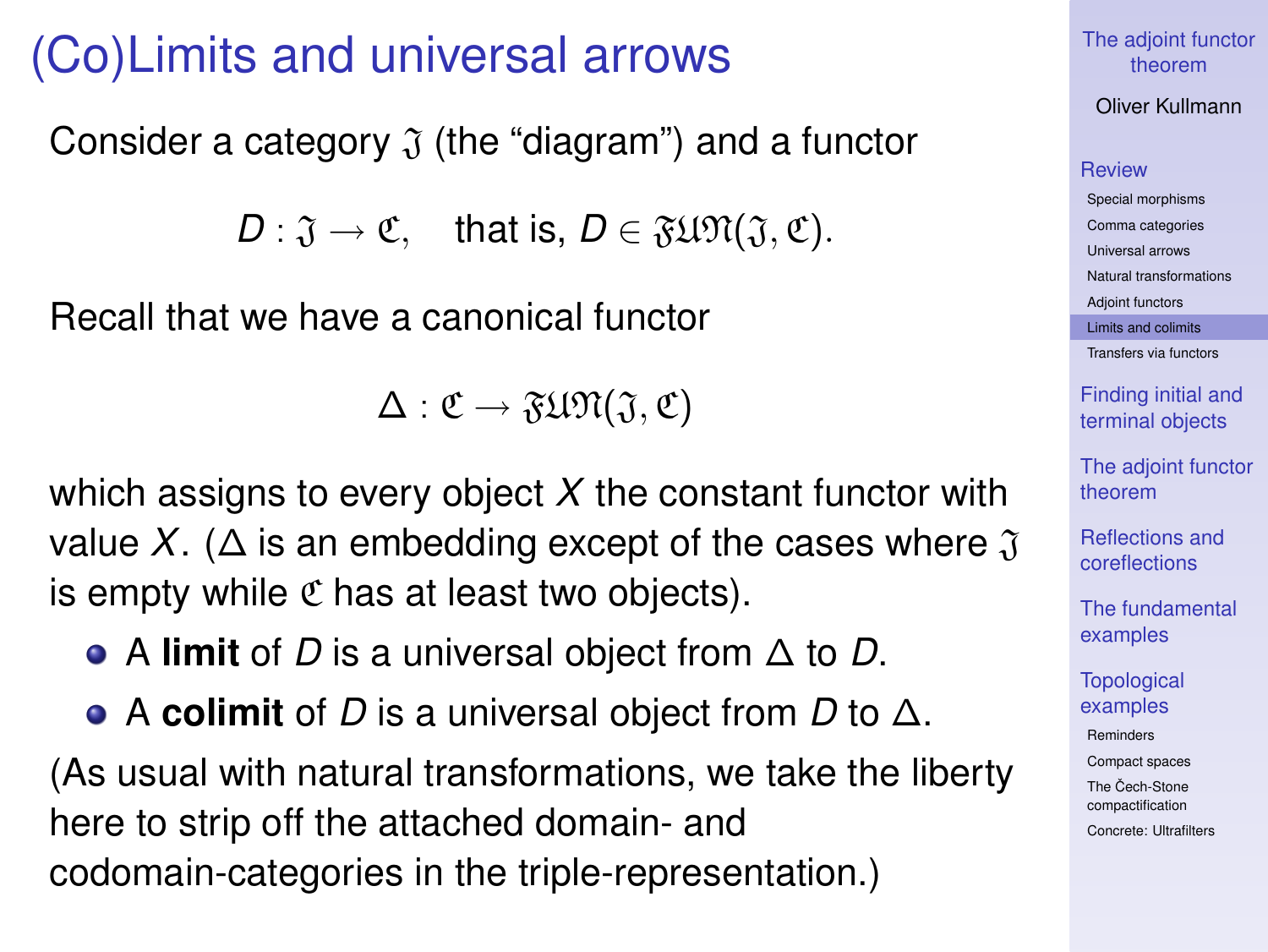### Cones and cocones

Regarding limits of  $D : \mathfrak{J} \to \mathfrak{C}$ :

- The objects of  $(\Delta \downarrow D)$ , which are pairs  $(P, \eta)$ , where η is a natural transformation from ∆(*P*) to *D*, are called **cones with base** *D* (the top of the cone is on the left, the base on the right; the direction is dictated by the direction of the arrows).
- Limits of *D* are **limit cones with base** *D*.

Regarding colimits of  $D : \mathfrak{J} \to \mathfrak{C}$ :

- The objects of  $(D \downarrow \Delta)$ , which are pairs  $(S, \eta)$ , where η is a natural transformation from *D* to ∆(*S*), are called **cocones with base** *D* (the base of the cocone is on the left, the top on the right).
- Colimits of *D* are **colimit cocones with base** *D*.

Cones are also called **projective cones**, and cocones **inductive cones**.

### [The adjoint functor](#page-0-0) theorem

Oliver Kullmann

### **[Review](#page-4-0)**

[Special morphisms](#page-4-0) [Comma categories](#page-7-0) [Universal arrows](#page-9-0) [Natural transformations](#page-10-0) [Adjoint functors](#page-11-0) [Limits and colimits](#page-21-0) [Transfers via functors](#page-25-0)

> [Finding initial and](#page-33-0) terminal objects

[The adjoint functor](#page-37-0) theorem

[Reflections and](#page-41-0) coreflections

[The fundamental](#page-47-0) examples

**[Topological](#page-50-0)** examples

[Reminders](#page-50-0)

[Compact spaces](#page-55-0)

The Cech-Stone [compactification](#page-57-0)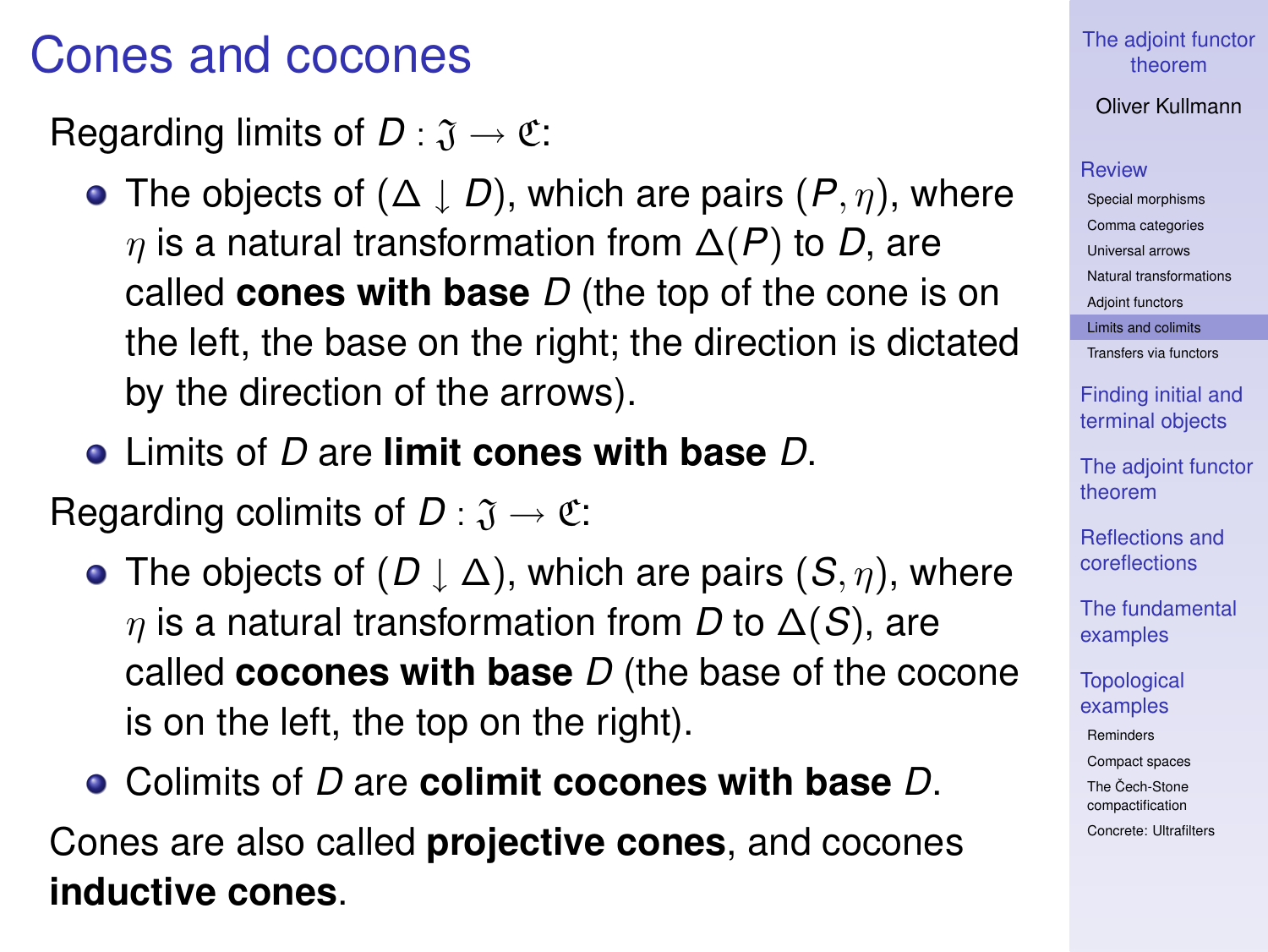## Special limits

~} } •

•

<sup>4</sup> If *J* is •

• A<br>A

A A A •

To specify *J*, we may just specify a general directed graph, and then the free category associated with this dgg is meant.

- <sup>1</sup> If *J* is discrete, then limits are called **products** and colimits are called **coproducts**.
- 2 If *J* is a doublet (the directed general graph consisting of the vertices 0, 1 and a bunch of arrows from 0 to 1), then limits are called **equalisers**, and colimits are called **coequalisers**.
- <sup>3</sup> If *J* is , then limits are called **pullbacks**.

>}}} , then colimits are called **pushouts**. [The adjoint functor](#page-0-0) theorem

Oliver Kullmann

#### **[Review](#page-4-0)**

[Special morphisms](#page-4-0) [Comma categories](#page-7-0) [Universal arrows](#page-9-0) [Natural transformations](#page-10-0) [Adjoint functors](#page-11-0)

[Limits and colimits](#page-21-0)

[Transfers via functors](#page-25-0)

[Finding initial and](#page-33-0) terminal objects

[The adjoint functor](#page-37-0) theorem

[Reflections and](#page-41-0) coreflections

[The fundamental](#page-47-0) examples

**[Topological](#page-50-0)** examples

[Reminders](#page-50-0)

[Compact spaces](#page-55-0)

The Cech-Stone [compactification](#page-57-0)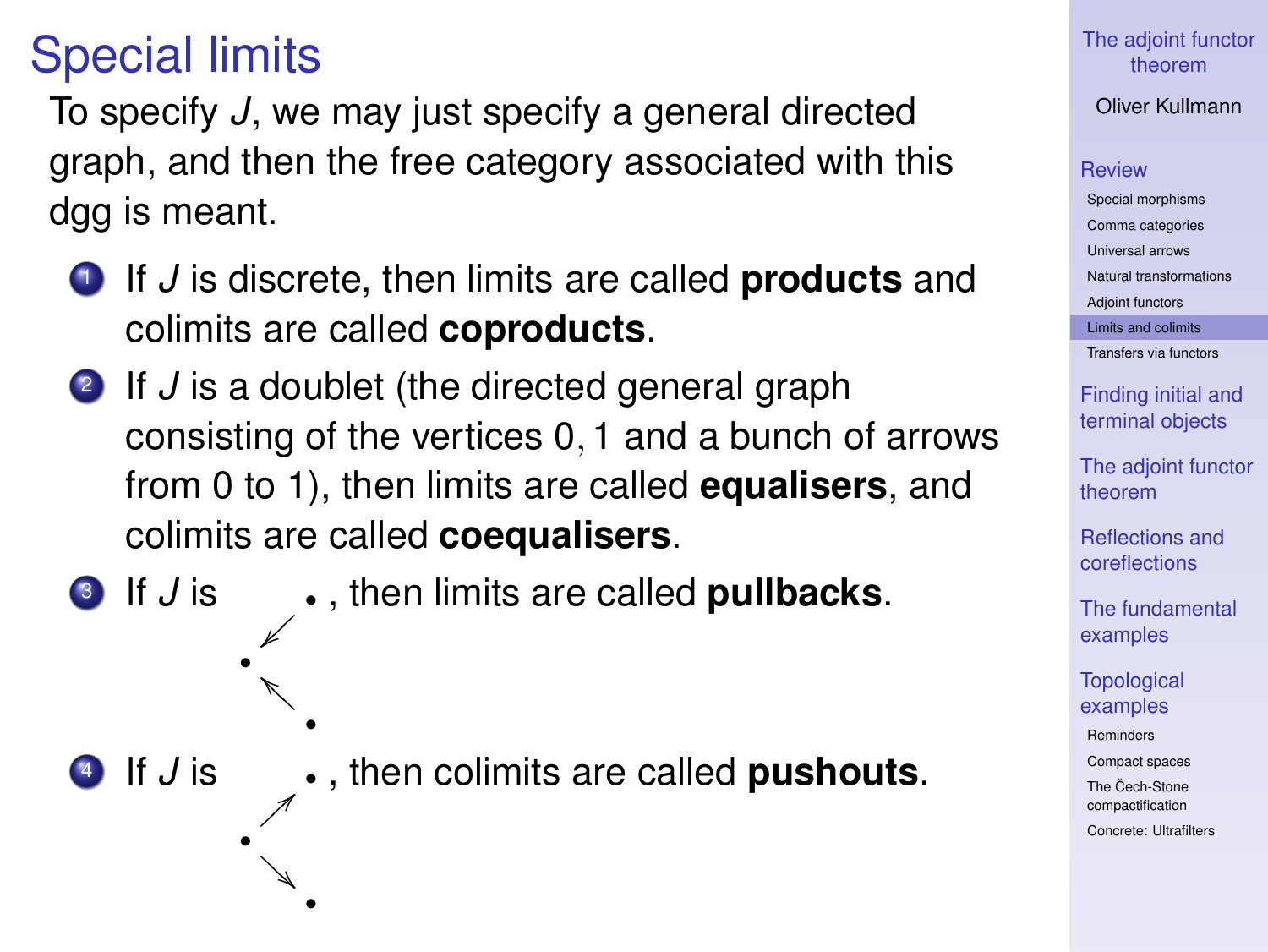### Complete and cocomplete categories

- A category C is **complete** if it has all small limits, while it is **cocomplete** if it has all small colimits.
- $\bullet$   $\mathfrak C$  is complete iff it has all small products and all binary equalisers, while  $\mathfrak C$  is cocomplete iff it has all small coproducts and all binary coequalisers.
- For a given diagram category  $\mathfrak{J}$ , the existence of all limits resp. colimits in C with source *J* is equivalent to  $\Delta: \mathfrak{C} \to \mathfrak{FUM}(\mathfrak{J}, \mathfrak{C})$  having a right adjoint resp. a left adjoint.

A nice property of small categories, generalising that a quasi-order has all infimums iff it has all supremums:

A small category is complete iff it is cocomplete.

(In complete small categories *all* limits and colimits exist.)

#### [The adjoint functor](#page-0-0) theorem

Oliver Kullmann

#### **[Review](#page-4-0)**

[Special morphisms](#page-4-0) [Comma categories](#page-7-0) [Universal arrows](#page-9-0) [Natural transformations](#page-10-0) [Adjoint functors](#page-11-0) [Limits and colimits](#page-21-0)

[Transfers via functors](#page-25-0)

[Finding initial and](#page-33-0) terminal objects

[The adjoint functor](#page-37-0) theorem

[Reflections and](#page-41-0) coreflections

[The fundamental](#page-47-0) examples

**[Topological](#page-50-0)** examples

[Reminders](#page-50-0)

[Compact spaces](#page-55-0)

The Cech-Stone [compactification](#page-57-0)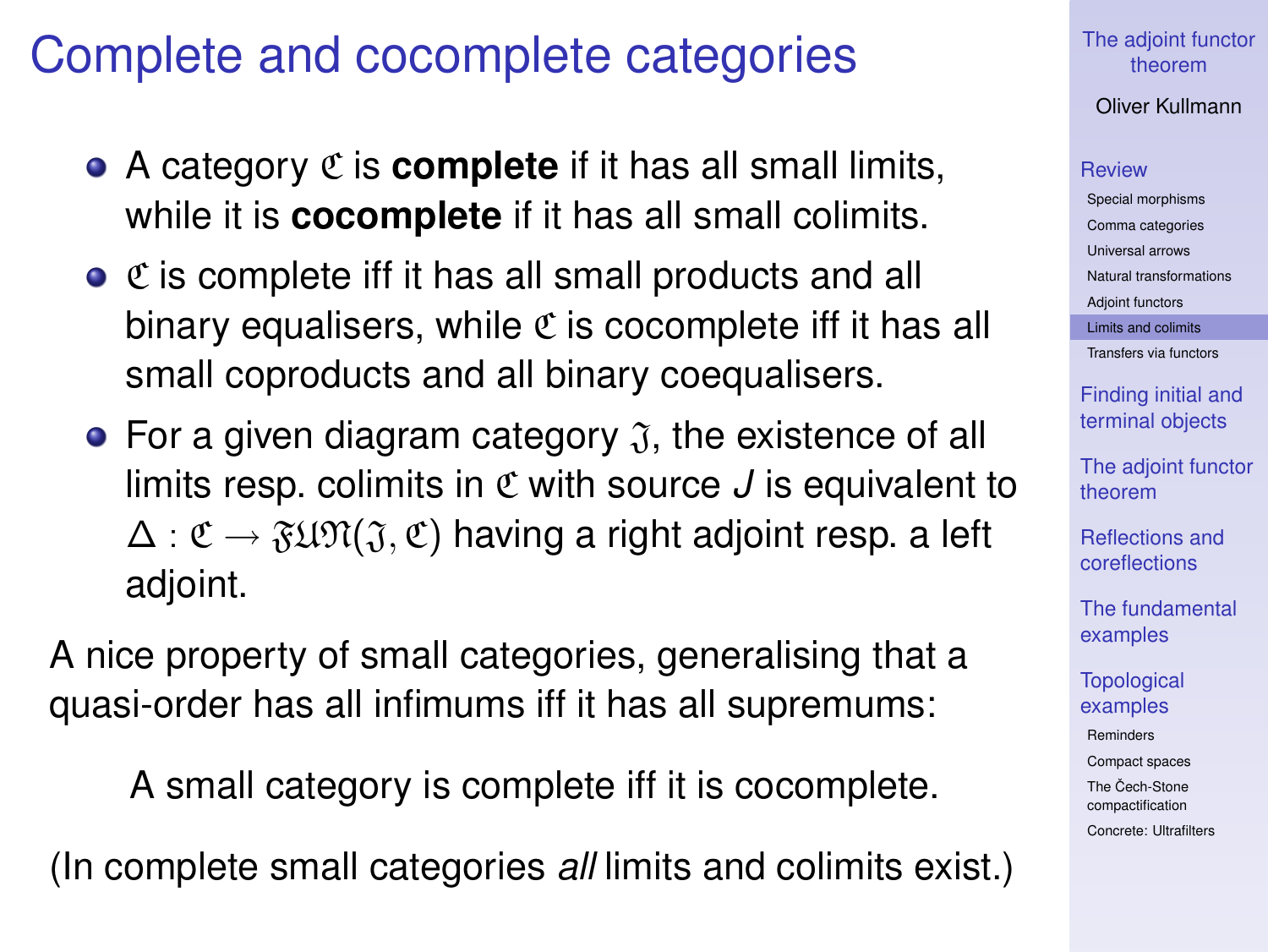### Transportation of structures

Consider a functor  $F: \mathfrak{C} \to \mathfrak{D}$ .

We assume a notion of a certain "structure"  $\mathcal S$  for  $\mathfrak C$  as well as for  $\mathfrak D$ , involving the objects and morphisms as well as other (set-theoretical) objects; the structures in  $\mathfrak C$  are denoted by  $S(\mathfrak{C})$ , those in  $\mathfrak{D}$  by  $S(\mathfrak{D})$ .

<span id="page-25-0"></span>A structure  $S \in \mathcal{S}(\mathfrak{C})$  can be transported by F, obtaining *F*(*S*), that is, applying *F* to all involved objects and morphisms, and leaving the rest intact. If  $F(S) \in S(\mathfrak{D})$ , then we say that *S* is *transportable* via *F*.

### [The adjoint functor](#page-0-0) theorem

Oliver Kullmann

#### **[Review](#page-4-0)**

[Special morphisms](#page-4-0) [Comma categories](#page-7-0) [Universal arrows](#page-9-0) [Natural transformations](#page-10-0) [Adjoint functors](#page-11-0) [Limits and colimits](#page-21-0) [Transfers via functors](#page-25-0)

[Finding initial and](#page-33-0) terminal objects

[The adjoint functor](#page-37-0) theorem

[Reflections and](#page-41-0) coreflections

[The fundamental](#page-47-0) examples

**[Topological](#page-50-0)** examples

[Reminders](#page-50-0)

[Compact spaces](#page-55-0)

The Cech-Stone [compactification](#page-57-0)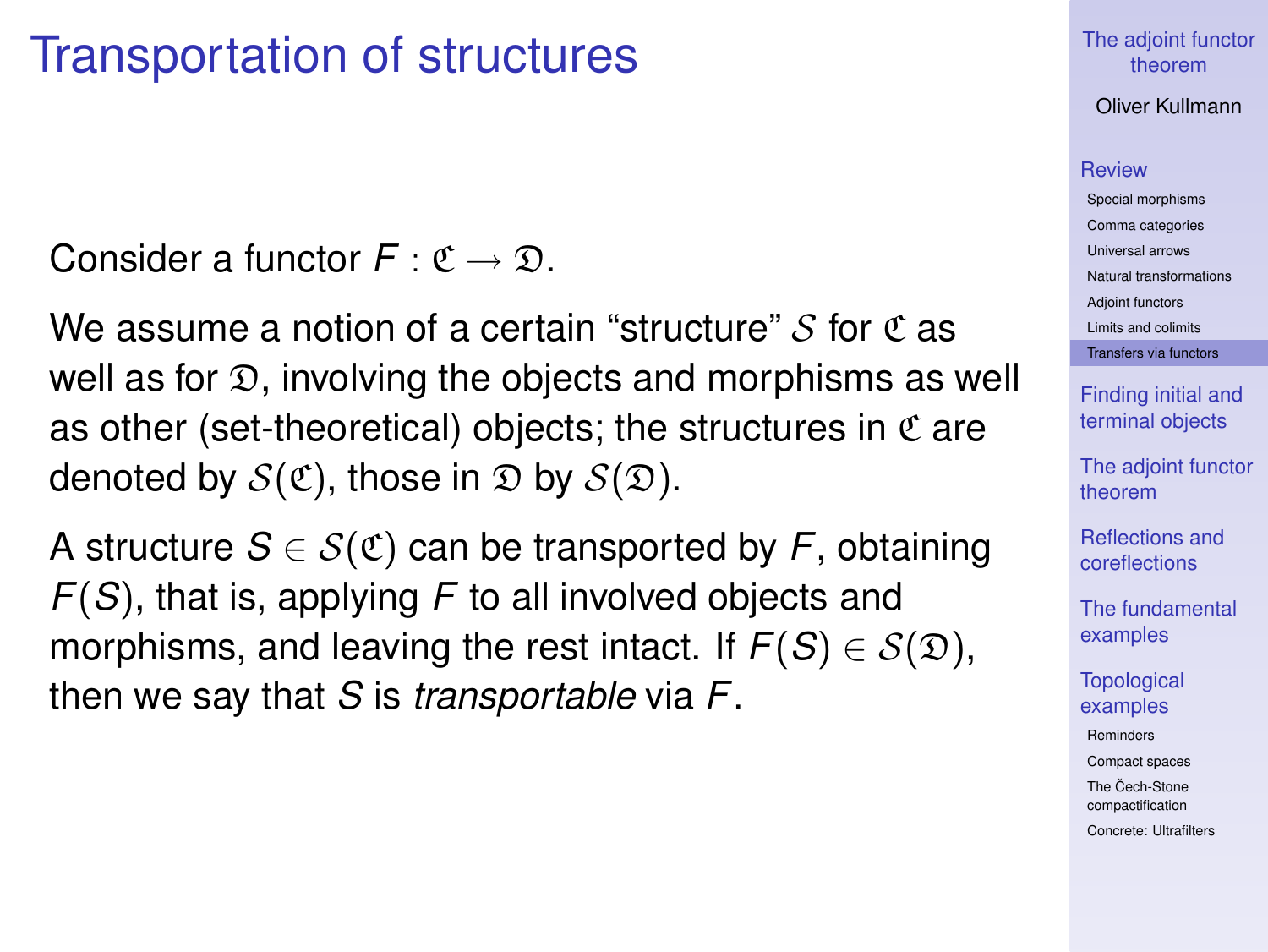### Examples

Examples for structures transportable via all functors:

- **1** Single objects  $X \mapsto F(X)$  and single morphisms  $f \mapsto F(f)$ .
- 2 Diagrams  $\mathfrak{D}: J \to \mathfrak{C}$  are transported to  $F \circ D : \mathfrak{J} \to \mathfrak{D}.$
- **3** Natural transformations  $\eta : D_1 \to D_2$  for  $D_1, D_2, \colon \mathfrak{J} \to \mathfrak{C}$  are transported to  $F \circ \eta : F \circ D_1 \to F \circ D_2$  (a special case of the "horizontal" composition of natural transformations).
- 4 An object of the comma category  $(D \downarrow \Delta_{\sigma})$ , where  $\Delta_{\mathscr{C}}: \mathfrak{C} \to \mathfrak{FUM}(\mathfrak{J}, \mathfrak{C})$  (in other words, a "cocone" for the diagram *D*), is transported to an "object" of  $(F \circ D \downarrow \Delta_{\mathfrak{D}'})$ , where  $\mathfrak{D}'$  is the image of F. So here the transport creates some "damage", but this can be easily repaired by extending  $\mathfrak{D}'$  to all of  $\mathfrak{D}$ .

[The adjoint functor](#page-0-0) theorem

Oliver Kullmann

#### **[Review](#page-4-0)**

[Special morphisms](#page-4-0) [Comma categories](#page-7-0) [Universal arrows](#page-9-0) [Natural transformations](#page-10-0) [Adjoint functors](#page-11-0) [Limits and colimits](#page-21-0) [Transfers via functors](#page-25-0)

[Finding initial and](#page-33-0) terminal objects

[The adjoint functor](#page-37-0) theorem

[Reflections and](#page-41-0) coreflections

[The fundamental](#page-47-0) examples

**[Topological](#page-50-0)** examples [Reminders](#page-50-0) [Compact spaces](#page-55-0) The Cech-Stone [compactification](#page-57-0) [Concrete: Ultrafilters](#page-59-0)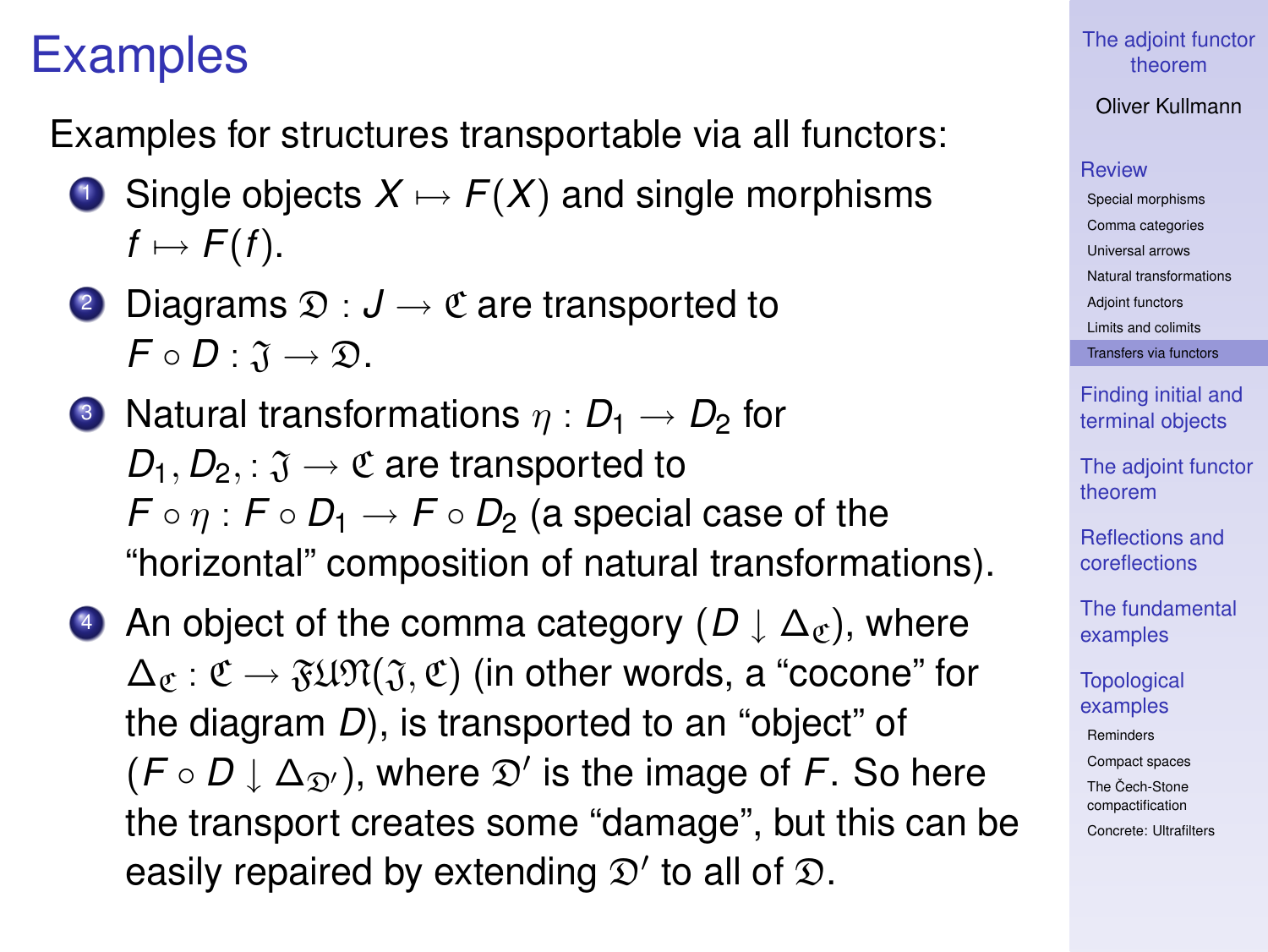### Preservation and detection of properties

For a functor  $F: \mathfrak{C} \to \mathfrak{D}$ , a "structure notion" S, and a property *P* of such structures:

- <sup>1</sup> *F* **preserves** (or **respects**) *P* for S if for each  $S \in \mathcal{S}(\mathfrak{C})$  transportable via *F* we have, that if *S* has property *P*, then also *F*(*S*) has property *P*.
- 2 *F* **detects** (or **reflects**) *P* for *S* if for each  $S \in S(\mathfrak{C})$ transportable via *F* we have, that if *F*(*S*) has property *P* then also *S* has property *P*.

These two properties are relatively simple, because they focus on a structure *S* in C. After some examples we then consider the case that we want to "transport back" some structure in  $\mathfrak{D}$ .

[The adjoint functor](#page-0-0) theorem

Oliver Kullmann

#### **[Review](#page-4-0)**

[Special morphisms](#page-4-0) [Comma categories](#page-7-0) [Universal arrows](#page-9-0) [Natural transformations](#page-10-0) [Adjoint functors](#page-11-0) [Limits and colimits](#page-21-0)

[Transfers via functors](#page-25-0)

[Finding initial and](#page-33-0) terminal objects

[The adjoint functor](#page-37-0) theorem

[Reflections and](#page-41-0) coreflections

[The fundamental](#page-47-0) examples

**[Topological](#page-50-0)** examples

[Reminders](#page-50-0)

[Compact spaces](#page-55-0)

The Cech-Stone [compactification](#page-57-0)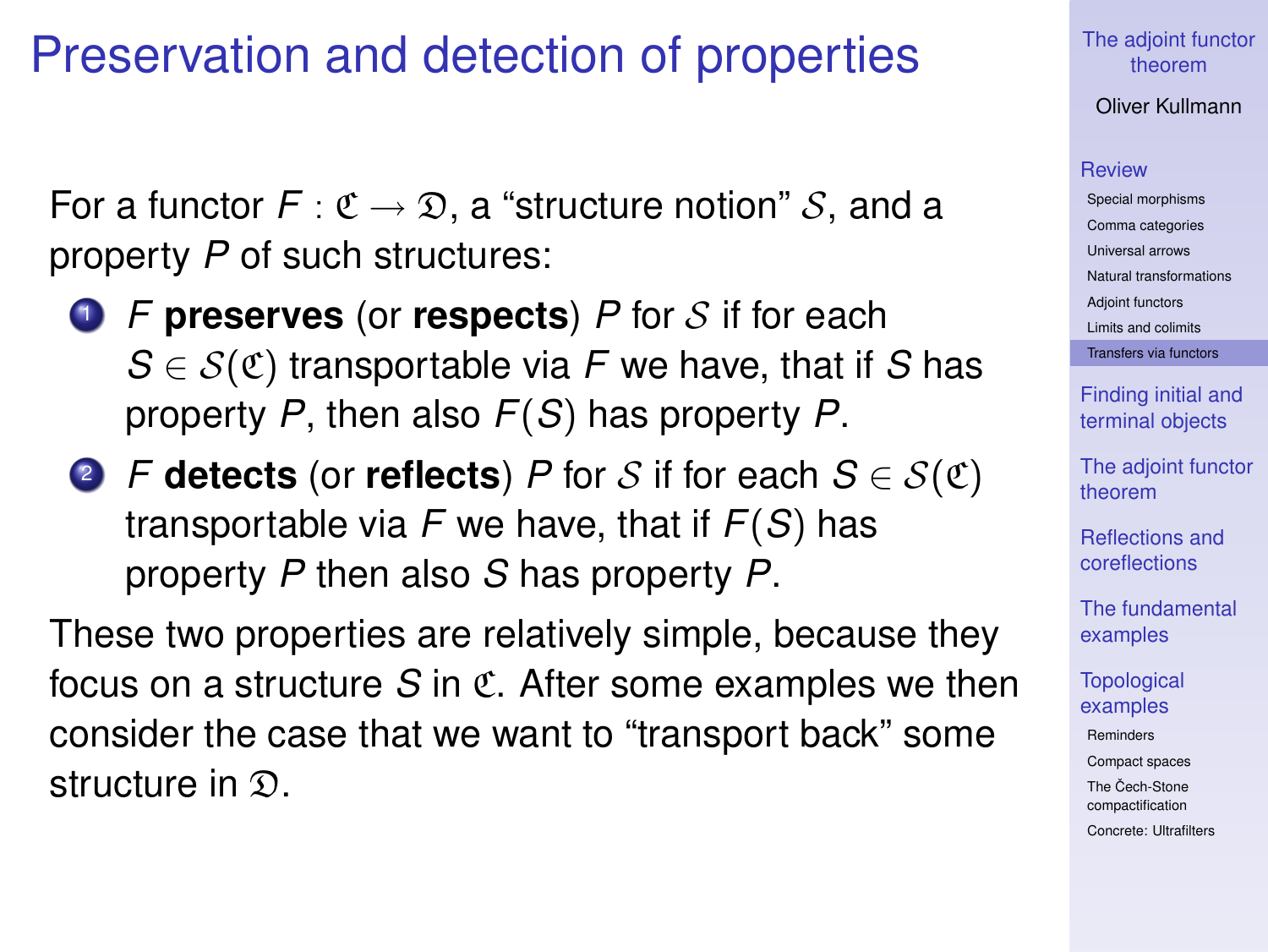### Basis examples

- **•** Each functor *F* respects retractions, coretractions and isomorphisms.
- Each faithful *F* detects monomorphisms and epimorphisms.
- *F* is called **(co)continuous** if *F* respects (co)limits.
- *F* is (co)continuous iff *F* respects (co)products and (co)equalisers.
- If *F*
	- **•** respects pullbacks, then *F* respects monomorphisms **•** respects pushouts, then *F* respects epimorphisms.
	- (Note that a morphism *f* is mono (epi) iff id is a pullback (pushout) of (*f*, *f*).)
- Thus left adjoints respect epimorphisms, and right adjoints respect monomorphisms.

### [The adjoint functor](#page-0-0) theorem

Oliver Kullmann

### **[Review](#page-4-0)**

[Special morphisms](#page-4-0) [Comma categories](#page-7-0) [Universal arrows](#page-9-0) [Natural transformations](#page-10-0) [Adjoint functors](#page-11-0) [Limits and colimits](#page-21-0) [Transfers via functors](#page-25-0)

[Finding initial and](#page-33-0) terminal objects

[The adjoint functor](#page-37-0) theorem

[Reflections and](#page-41-0) coreflections

[The fundamental](#page-47-0) examples

**[Topological](#page-50-0)** examples

[Reminders](#page-50-0)

[Compact spaces](#page-55-0)

The Cech-Stone [compactification](#page-57-0)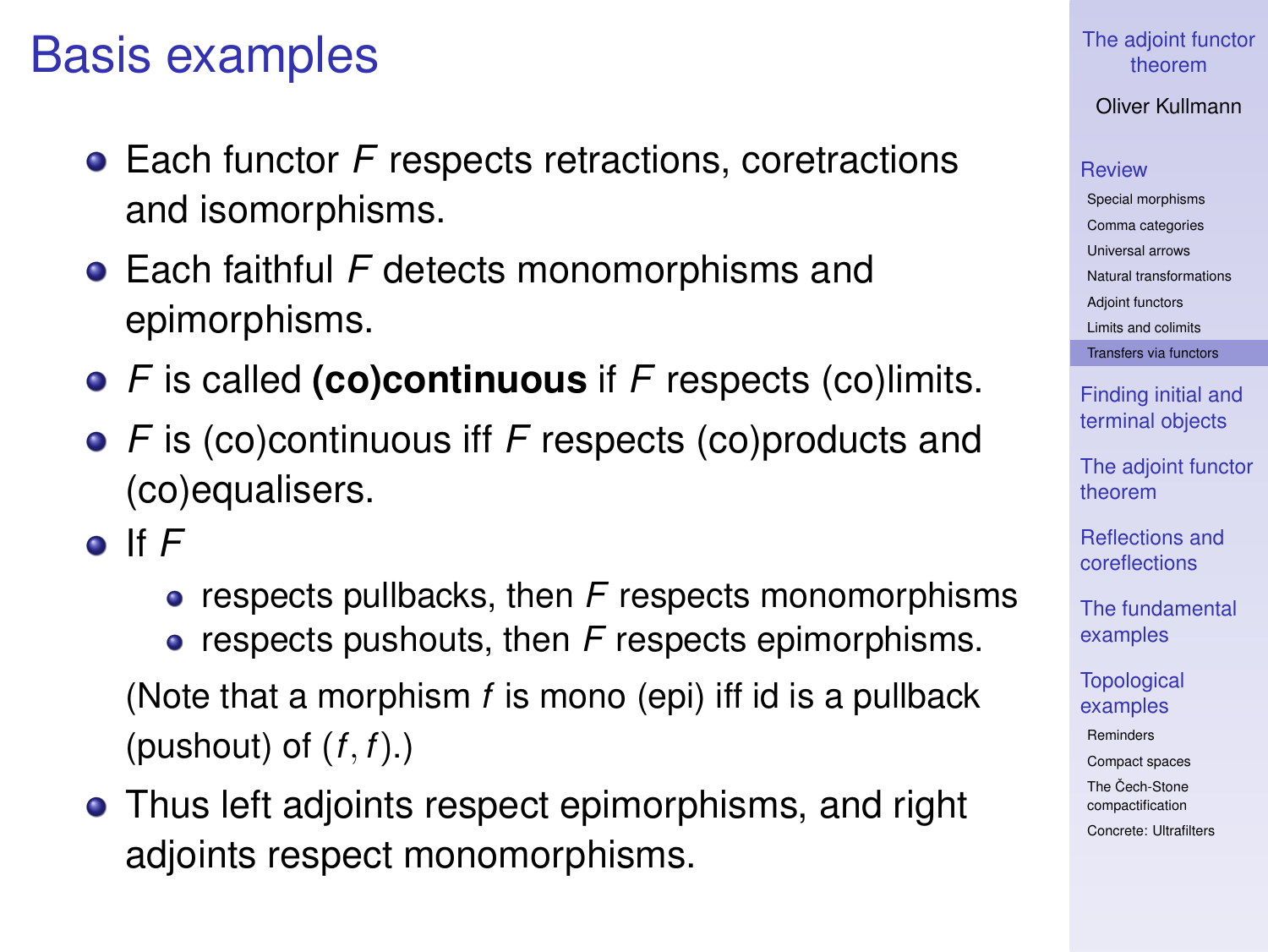### A note on representable functors

A functor  $F: \mathfrak{C} \to \mathfrak{S} \mathfrak{C} \mathfrak{T}$  is called **representable** if there is some object  $A \in Ob(\mathfrak{C})$  such that *F* is isomorphic to the (covariant) hom-functor

 $Mor_{\mathscr{C}}(A, -): \mathfrak{C} \to \mathfrak{S} \mathfrak{C} \mathfrak{T}, X \in Obi(\mathfrak{C}) \mapsto Mor(A, X).$ 

A contravariant functor  $F: \mathfrak{C}^{\mathfrak{t}} \to \mathfrak{S}\mathfrak{C}\mathfrak{T}$  is called **representable** if there is some object  $A \in Ob(\mathfrak{C})$  such that *F* is isomorphic to the contravariant hom-functor

 $Mor_{\mathfrak{C}}(-, A) : \mathfrak{C}^{\mathfrak{t}} \to \mathfrak{S}\mathfrak{E}\mathfrak{T}, X \in \mathsf{Obj}(\mathfrak{C}) \mapsto \mathsf{Mor}(X, A).$ 

- *F* is representable iff there is a universal arrow from {0} to *F*.
- Every representable functor is continuous.
- Representable contravariant functors on the other hand transform colimits into limits.

[The adjoint functor](#page-0-0) theorem

Oliver Kullmann

### **[Review](#page-4-0)**

[Special morphisms](#page-4-0) [Comma categories](#page-7-0) [Universal arrows](#page-9-0) [Natural transformations](#page-10-0) [Adjoint functors](#page-11-0) [Limits and colimits](#page-21-0) [Transfers via functors](#page-25-0)

[Finding initial and](#page-33-0) terminal objects

[The adjoint functor](#page-37-0) theorem

[Reflections and](#page-41-0) coreflections

[The fundamental](#page-47-0) examples

**[Topological](#page-50-0)** examples

[Reminders](#page-50-0)

[Compact spaces](#page-55-0)

The Cech-Stone [compactification](#page-57-0)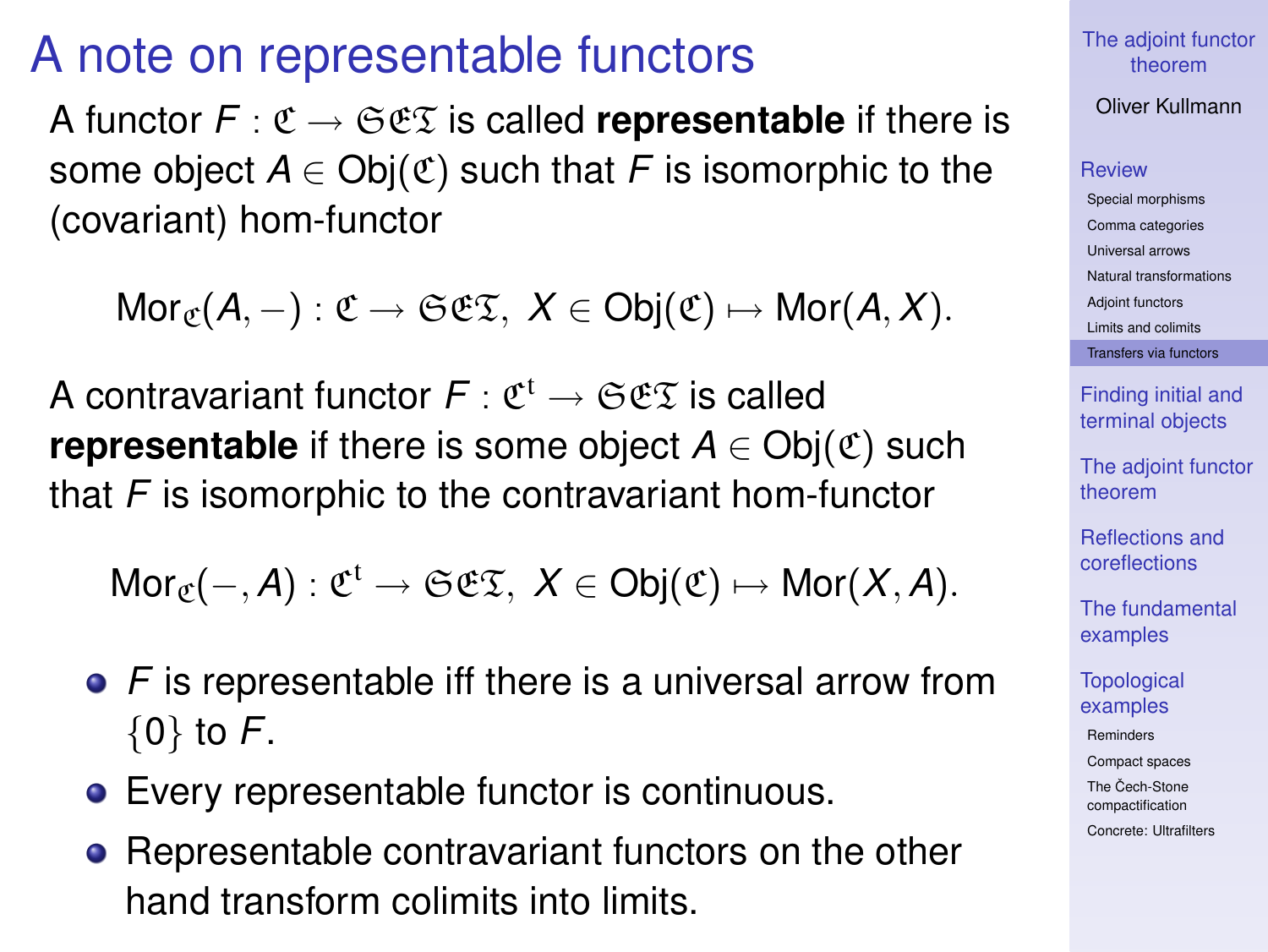### Lifting and creation of limits

For a functor  $F: \mathfrak{C} \to \mathfrak{D}$  and a diagram  $D: \mathfrak{J} \to \mathfrak{C}$ :

- <sup>1</sup> *F* **lifts limits** for *D* if for a limit *P* of *F D* there is a limit  $P_0$  of D which is transported via F to P.
- <sup>2</sup> *F* **uniquely lifts limits** for *D* if for a limit *P* of *F D* there is a unique limit  $P_0$  of D transported via F to P.
- <sup>3</sup> *F* **creates limits** for *D* if if for a limit *P* of *F D* there is a unique cone  $P_0$  with base D transported via F to *P*, and this unique cone is a limit cone for *D*.

If no diagram is specified, then the lifting- or creation-property holds (at all) if it holds for all  $D : \mathfrak{J} \to \mathfrak{C}$ with small  $\mathcal{J}$ .

*F* creates limits iff

*F* detects limits and *F* uniquely lifts limits.

For colimits we have the corresponding dual notions.

### [The adjoint functor](#page-0-0) theorem

Oliver Kullmann

#### **[Review](#page-4-0)**

[Special morphisms](#page-4-0) [Comma categories](#page-7-0) [Universal arrows](#page-9-0) [Natural transformations](#page-10-0) [Adjoint functors](#page-11-0) [Limits and colimits](#page-21-0) [Transfers via functors](#page-25-0)

[Finding initial and](#page-33-0) terminal objects

[The adjoint functor](#page-37-0) theorem

[Reflections and](#page-41-0) coreflections

[The fundamental](#page-47-0) examples

**[Topological](#page-50-0)** examples

[Reminders](#page-50-0)

[Compact spaces](#page-55-0)

The Cech-Stone [compactification](#page-57-0)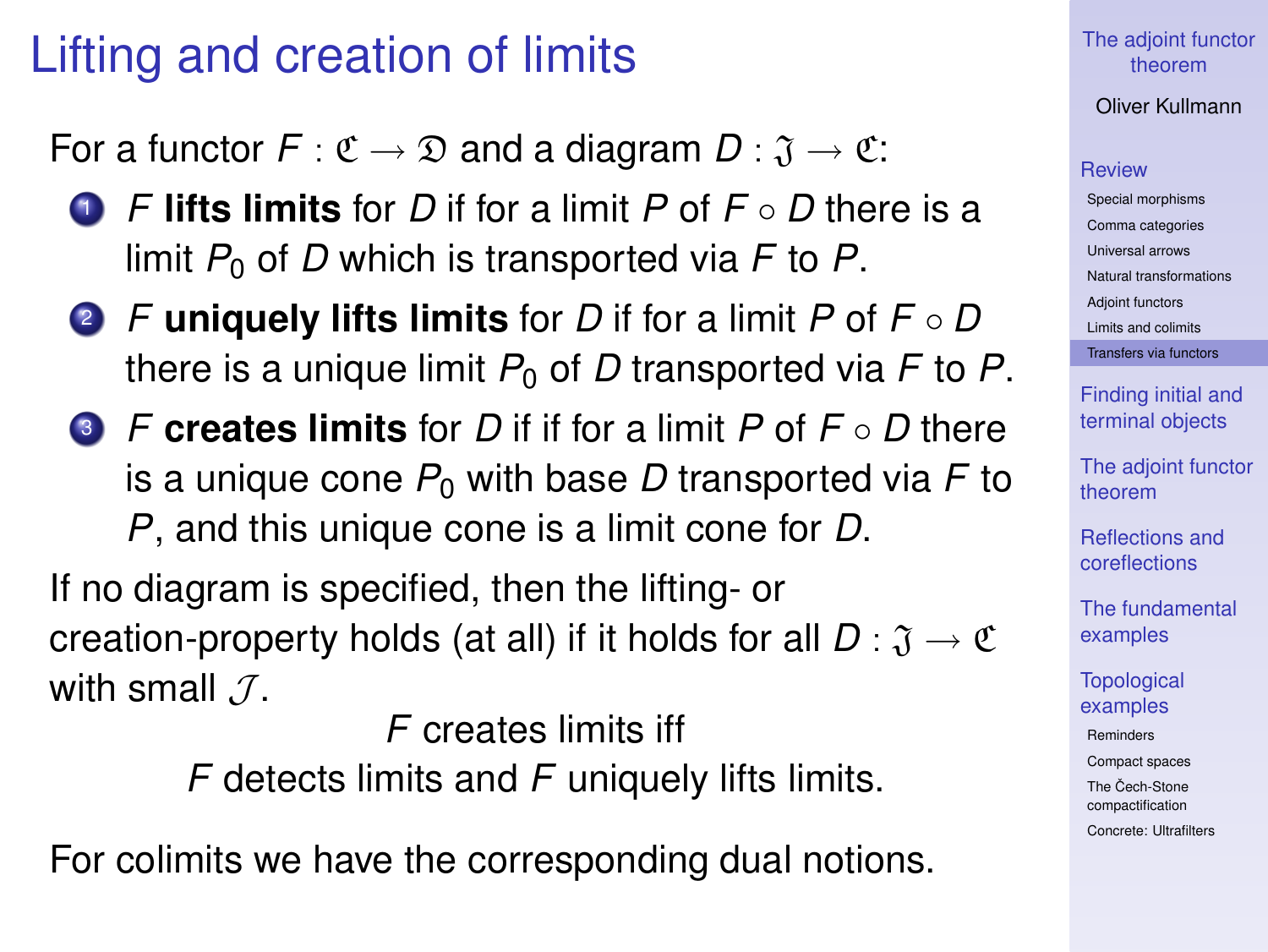### Basis usage of lifts

Consider a functor  $F : \mathfrak{C} \to \mathfrak{D}$ :

- **•** If *F* lifts limits, and  $\mathcal{D}$  is complete, then  $\mathcal{C}$  is complete.
- **•** If *F* lifts colimits, and  $\mathcal{D}$  is cocomplete, then  $\mathfrak{C}$  is cocomplete.

It seems that there are no general criterions for lifting (co)limits, but that lifts are given for special (general) situations. For us the main example is, using categories  $\mathfrak{C}, \mathfrak{S},$  objects  $X \in \mathsf{Obj}(\mathfrak{S})$  and a functor  $V : \mathfrak{C} \to \mathfrak{S}$ .

- **1** *V* continuous  $\Rightarrow$  *P* :  $(X \downarrow V)$  →  $\textcirc$  creates limits.
- 2 *V* cocontinuous  $\Rightarrow$  *P* :  $(V \downarrow X) \rightarrow C$  creates colimits. Thus:
	- $\bullet$  If *V* is continuous and  $\mathfrak C$  complete, then all comma categories  $(X \mid V)$  are complete.
	- $\bullet$  If *V* is cocontinuous and  $\mathfrak C$  cocomplete, then all comma categories  $(V \downarrow X)$  are cocomplete.

### [The adjoint functor](#page-0-0) theorem

Oliver Kullmann

### [Review](#page-4-0)

[Special morphisms](#page-4-0) [Comma categories](#page-7-0) [Universal arrows](#page-9-0) [Natural transformations](#page-10-0) [Adjoint functors](#page-11-0) [Limits and colimits](#page-21-0) [Transfers via functors](#page-25-0)

[Finding initial and](#page-33-0) terminal objects

[The adjoint functor](#page-37-0) theorem

[Reflections and](#page-41-0) coreflections

[The fundamental](#page-47-0) examples

**[Topological](#page-50-0)** examples

[Reminders](#page-50-0)

[Compact spaces](#page-55-0)

The Cech-Stone [compactification](#page-57-0)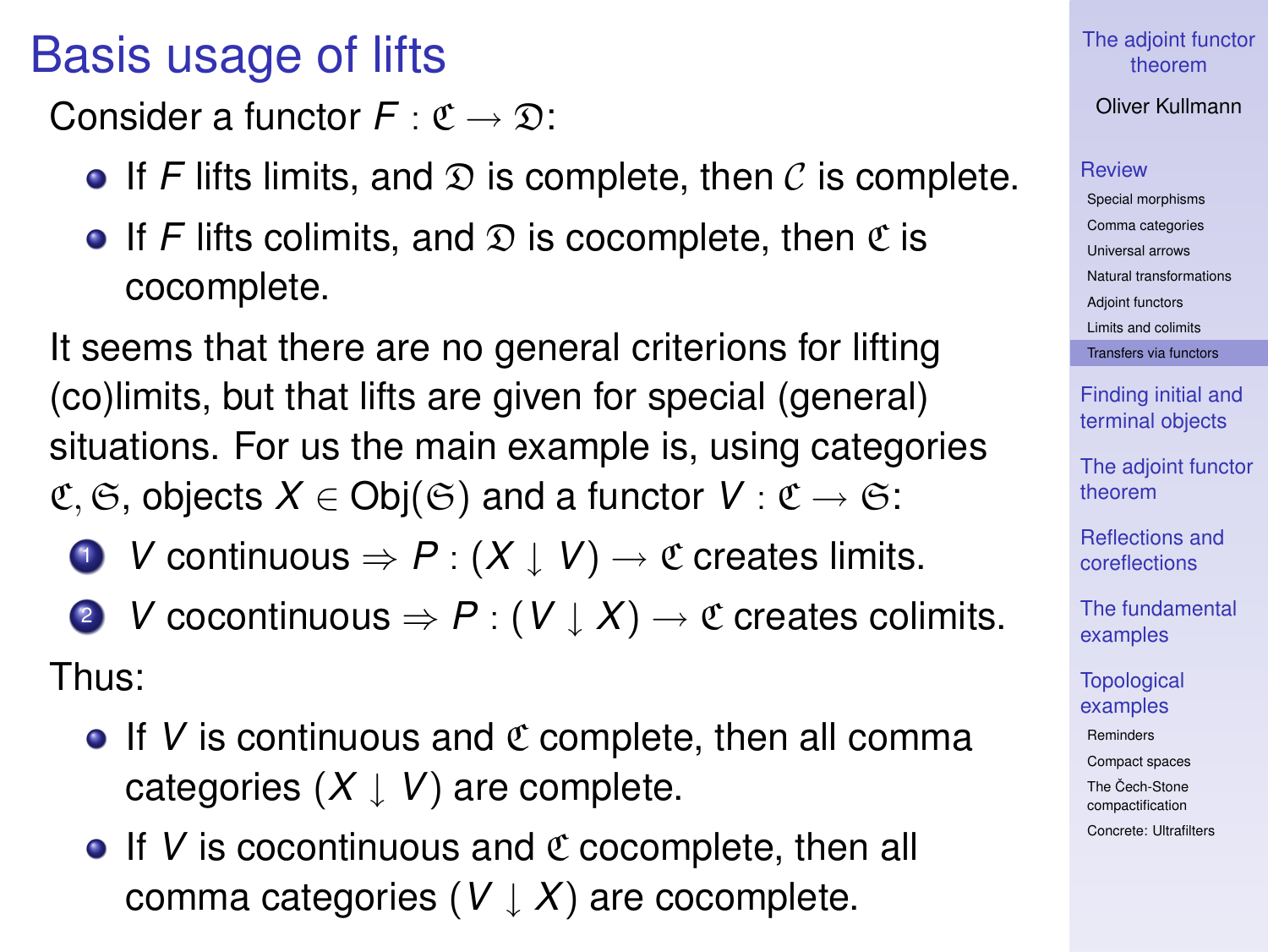## Regarding full embeddings

Of course, isomorphisms between categories respect and create limits. Close to isomorphisms are full embeddings.

So consider a full embedding  $F : \mathfrak{C} \to \mathfrak{D}$  (that is, F is an isomorphism of  $\mathfrak C$  to a full subcategory  $F(\mathfrak C)$  of  $\mathfrak D$ ; note however that the codomain of  $F$  is  $\mathfrak{D}$ ).

- *F* detects limits and colimits.
- $\bullet$  *F* respects (co)limits iff every (co)limit in  $F(\mathfrak{C})$  is also a (co)limit in  $\mathfrak{D}$ .
- If *F* lifts (co)limits, then the lifting is unique, and *F* actually creates (co)limits.
- Now assume that F respects (co)limits and that  $\mathfrak C$  is (co)complete:

*F* lifts (co)limits iff  $F(\mathfrak{C})$  is isomorphism-closed. (To show the direction from left to right, consider (co)products of one-object-families.)

#### [The adjoint functor](#page-0-0) theorem

Oliver Kullmann

### **[Review](#page-4-0)**

[Special morphisms](#page-4-0) [Comma categories](#page-7-0) [Universal arrows](#page-9-0) [Natural transformations](#page-10-0) [Adjoint functors](#page-11-0) [Limits and colimits](#page-21-0) [Transfers via functors](#page-25-0)

[Finding initial and](#page-33-0) terminal objects

[The adjoint functor](#page-37-0) theorem

[Reflections and](#page-41-0) coreflections

[The fundamental](#page-47-0) examples

**[Topological](#page-50-0)** examples

[Reminders](#page-50-0)

[Compact spaces](#page-55-0)

The Cech-Stone [compactification](#page-57-0)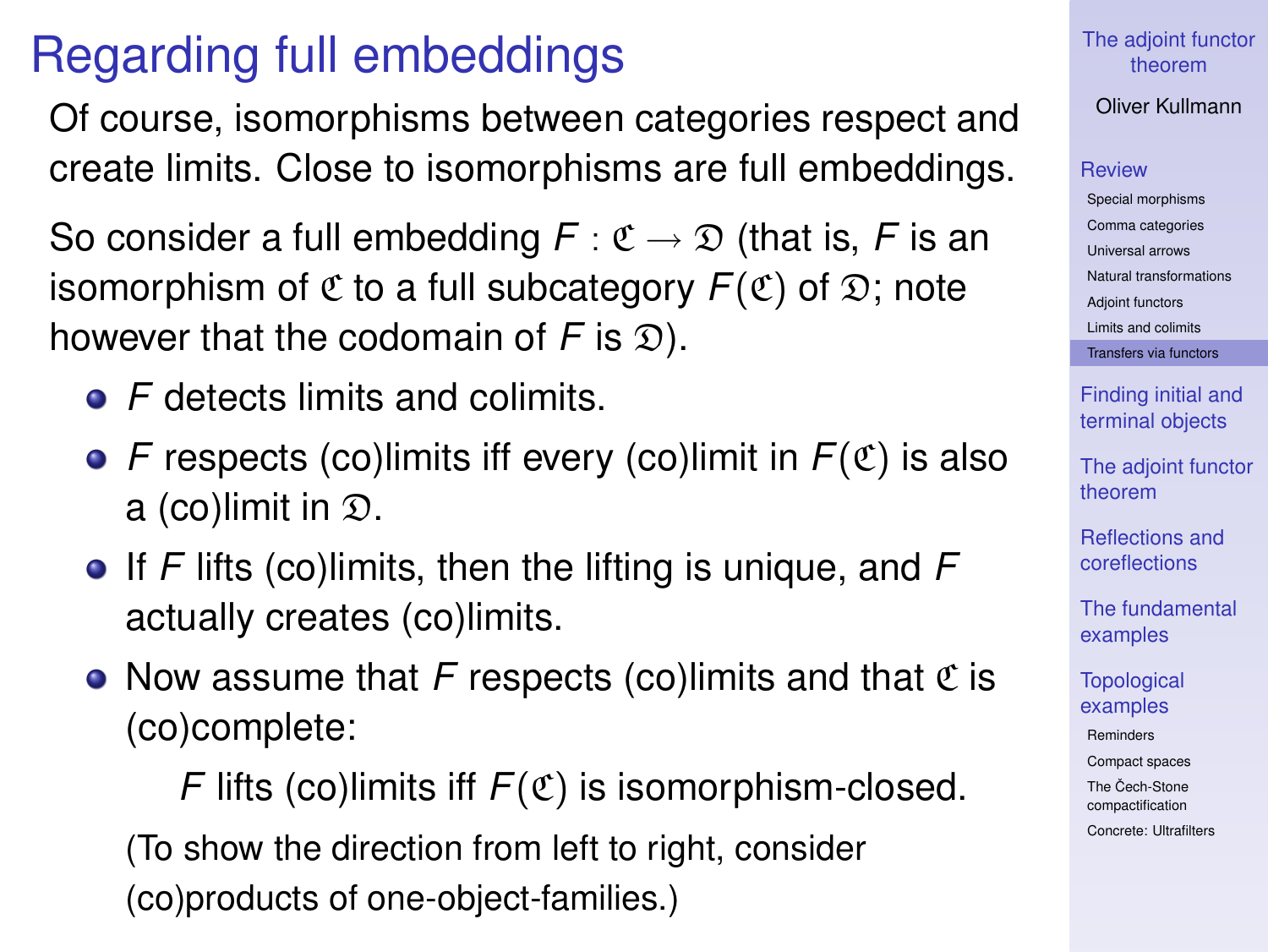### Weakening initiality and terminality

Consider a category  $\mathfrak{C}$ . Call an object  $A \in Ob(\mathfrak{C})$ 

- **•** a **source** if for all *Y* ∈ Obj( $\mathfrak{C}$ ) there is *f* : *A* → *Y*;
- $\bullet$  a sink if for all *X* ∈ Obj( $\mathfrak{C}$ ) there is *f* : *X* → *A*.

More generally, call  $A \subseteq Obj(\mathfrak{C})$  (where A is small(!))

- a **set-source** if for all *Y* ∈ Obj(C) there is *A* ∈ A and  $f: A \rightarrow Y$ :
- **•** a **set-sink** if for all  $X \in Ob_i(\mathfrak{C})$  there is  $A \in \mathbb{A}$  and  $f \cdot X \rightarrow A$

Obviously:

- **1** A category having a source does not need to have an initial object.
- <span id="page-33-0"></span>2 A category having a sink does not need to have a terminal object.

[The adjoint functor](#page-0-0) theorem

Oliver Kullmann

#### **[Review](#page-4-0)**

[Special morphisms](#page-4-0) [Comma categories](#page-7-0) [Universal arrows](#page-9-0) [Natural transformations](#page-10-0) [Adjoint functors](#page-11-0) [Limits and colimits](#page-21-0) [Transfers via functors](#page-25-0)

[Finding initial and](#page-33-0) terminal objects

[The adjoint functor](#page-37-0) theorem

[Reflections and](#page-41-0) coreflections

[The fundamental](#page-47-0) examples

**[Topological](#page-50-0)** examples

[Reminders](#page-50-0)

[Compact spaces](#page-55-0)

The Cech-Stone [compactification](#page-57-0)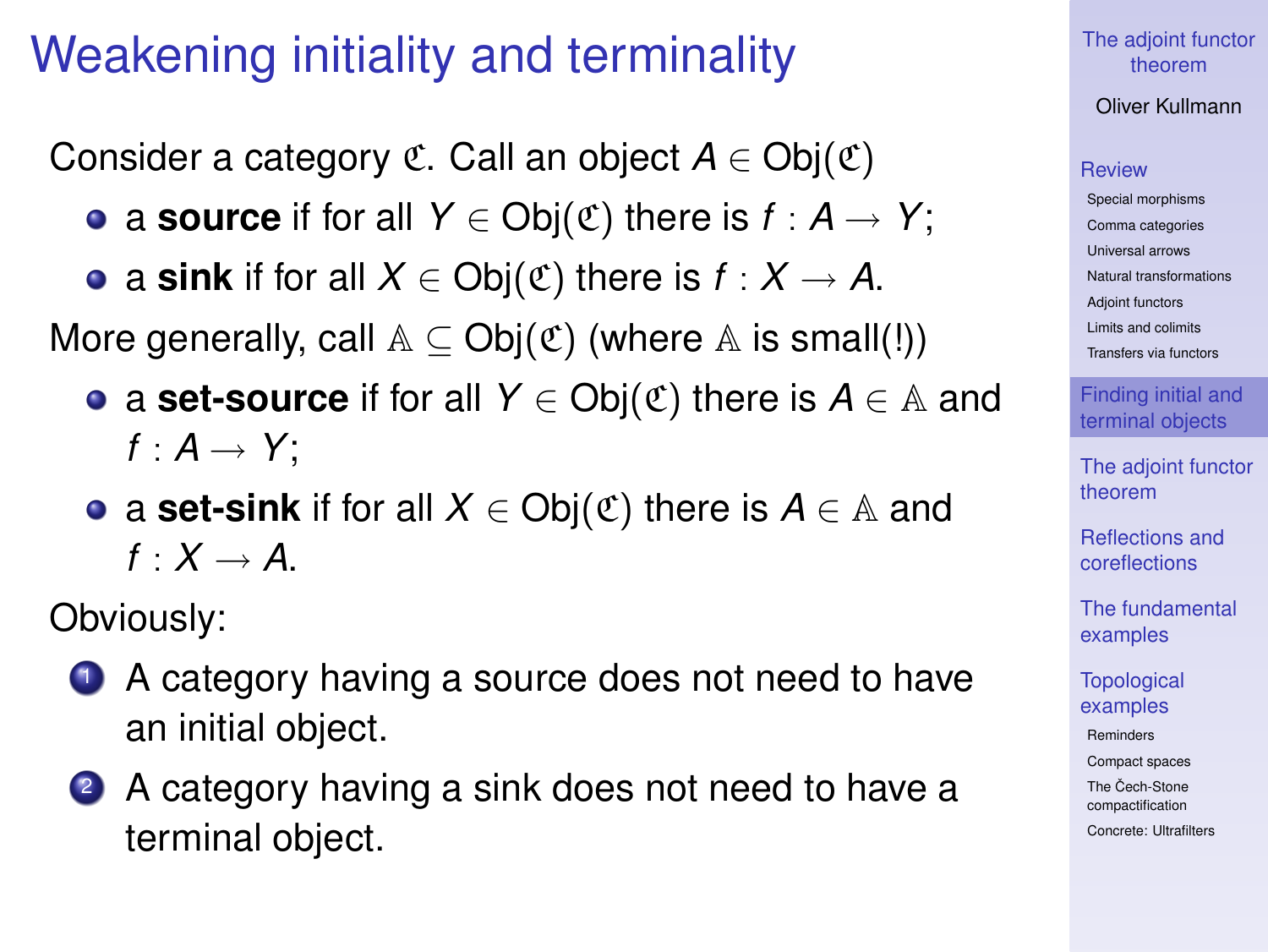### Solution set condition for initiality/terminality

**Lemma** *A complete category with some set-source has an initial object.*

- The dual version is: A cocomplete category with some set-sink has a terminal object.
- This lemma is the germ of what could be considered the underlying theme of this talk (and of the adjoint functor theorem): "Connecting the two sides", i.e., switching from the "unnamed side" of category theory to the "co-side", or, more specifically, switching from the limits to the colimits.

Let us start the proof; let  $\mathfrak C$  be a complete category and  $\mathbb A$ some set-source. The first strike is easy:  $S := \prod A$  is a source of C. In the remainder of the proof only *S* will be used.

[The adjoint functor](#page-0-0) theorem

Oliver Kullmann

### **[Review](#page-4-0)**

[Special morphisms](#page-4-0) [Comma categories](#page-7-0) [Universal arrows](#page-9-0) [Natural transformations](#page-10-0) [Adjoint functors](#page-11-0) [Limits and colimits](#page-21-0) [Transfers via functors](#page-25-0)

[Finding initial and](#page-33-0) terminal objects

[The adjoint functor](#page-37-0) theorem

[Reflections and](#page-41-0) coreflections

[The fundamental](#page-47-0) examples

**[Topological](#page-50-0)** examples

[Reminders](#page-50-0)

[Compact spaces](#page-55-0)

The Cech-Stone [compactification](#page-57-0)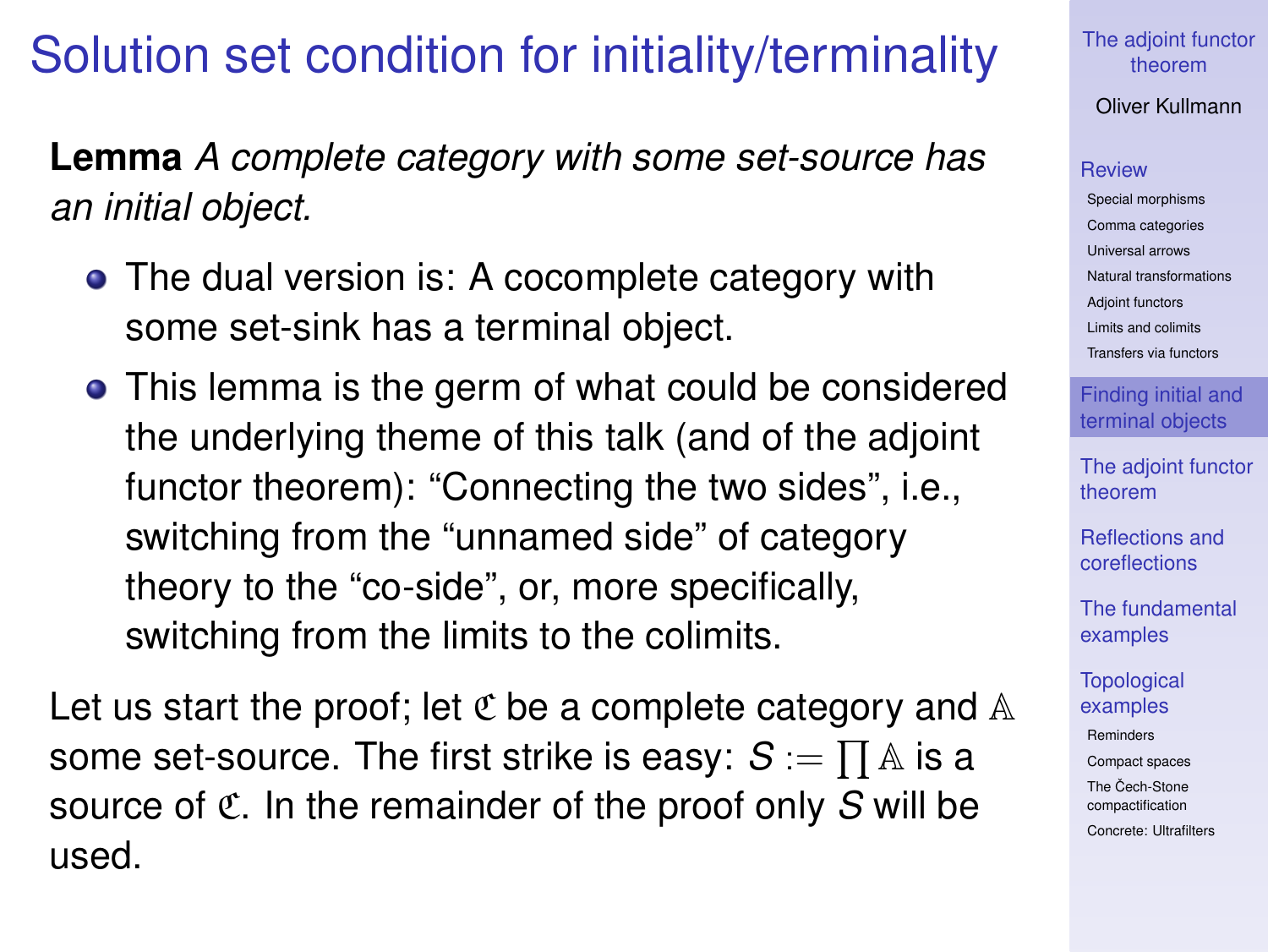### Killing endomorphisms

In general *S* need not to be an initial object.

In order to be initial, *S* must not have non-trivial endomorphisms. So consider an equaliser

$$
\sigma:E\to\mathcal{S}
$$

for the set of endomorphisms of *S*. We want to show that *E* now is an initial object. So consider some object *X* and two morphisms  $f, g : E \to X$ . We need to show that  $f = g$ holds.

Let  $\alpha$  :  $E' \to E$  be an equaliser of  $f, g$ . We need to show that  $\alpha$  is an isomorphism. Since every equaliser is a monomorphism, this is equivalent to showing that  $\alpha$  is a retraction.

[The adjoint functor](#page-0-0) theorem

Oliver Kullmann

#### **[Review](#page-4-0)**

[Special morphisms](#page-4-0) [Comma categories](#page-7-0) [Universal arrows](#page-9-0) [Natural transformations](#page-10-0) [Adjoint functors](#page-11-0) [Limits and colimits](#page-21-0) [Transfers via functors](#page-25-0)

[Finding initial and](#page-33-0) terminal objects

[The adjoint functor](#page-37-0) theorem

[Reflections and](#page-41-0) coreflections

[The fundamental](#page-47-0) examples

**[Topological](#page-50-0)** examples

[Reminders](#page-50-0)

[Compact spaces](#page-55-0)

The Cech-Stone [compactification](#page-57-0)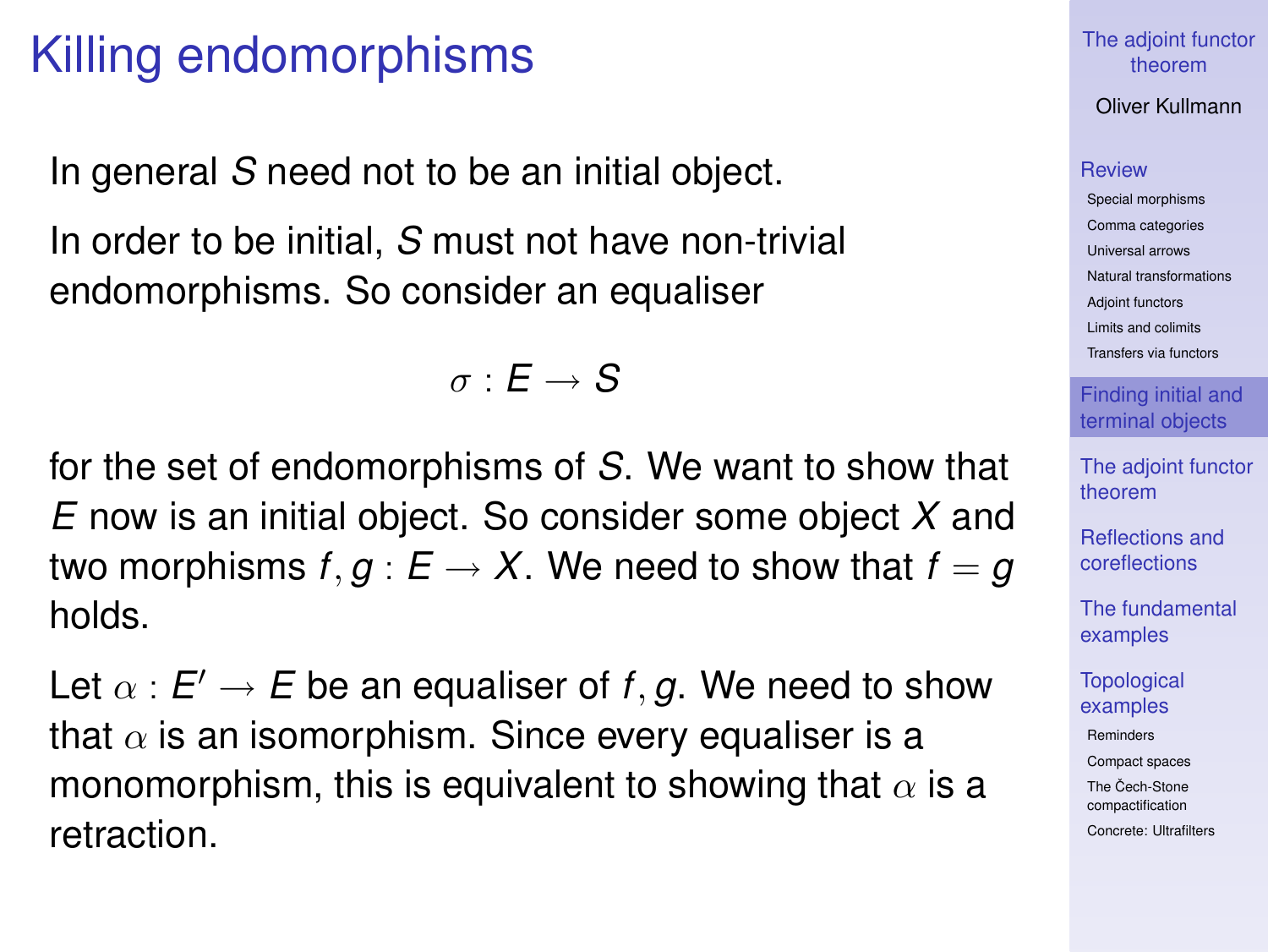### Round the circle

Since *S* is a source, we get some morphism  $\pi : S \to E'$ , yielding the diagram

> *E*  $\overline{\phantom{a}}$ α  $\overline{a}$  $E\frac{1}{\sqrt{2}}$ / *<sup>f</sup>* <sup>~</sup> ~ ~ ~ *g* A ŗ. A A A A A  $\overrightarrow{a}$  S π  $\bigwedge_{\alpha}$ *X X*

For the two endomorphisms  $\sigma \circ \alpha \circ \pi$  and id<sub>S</sub> of S:

$$
(\sigma\circ\alpha\circ\pi)\circ\sigma=\text{id}_S\circ\sigma,\Rightarrow\sigma\circ(\alpha\circ\pi\circ\sigma)=\sigma\circ\text{id}_E\,.
$$

σ is a monomorphism, so α ◦ π ◦ σ = id*E*. QED

#### [The adjoint functor](#page-0-0) theorem

Oliver Kullmann

### [Review](#page-4-0)

[Special morphisms](#page-4-0) [Comma categories](#page-7-0) [Universal arrows](#page-9-0) [Natural transformations](#page-10-0) [Adjoint functors](#page-11-0) [Limits and colimits](#page-21-0) [Transfers via functors](#page-25-0)

[Finding initial and](#page-33-0) terminal objects

[The adjoint functor](#page-37-0) theorem

[Reflections and](#page-41-0) coreflections

[The fundamental](#page-47-0) examples

**[Topological](#page-50-0)** examples

[Reminders](#page-50-0)

[Compact spaces](#page-55-0)

The Cech-Stone [compactification](#page-57-0)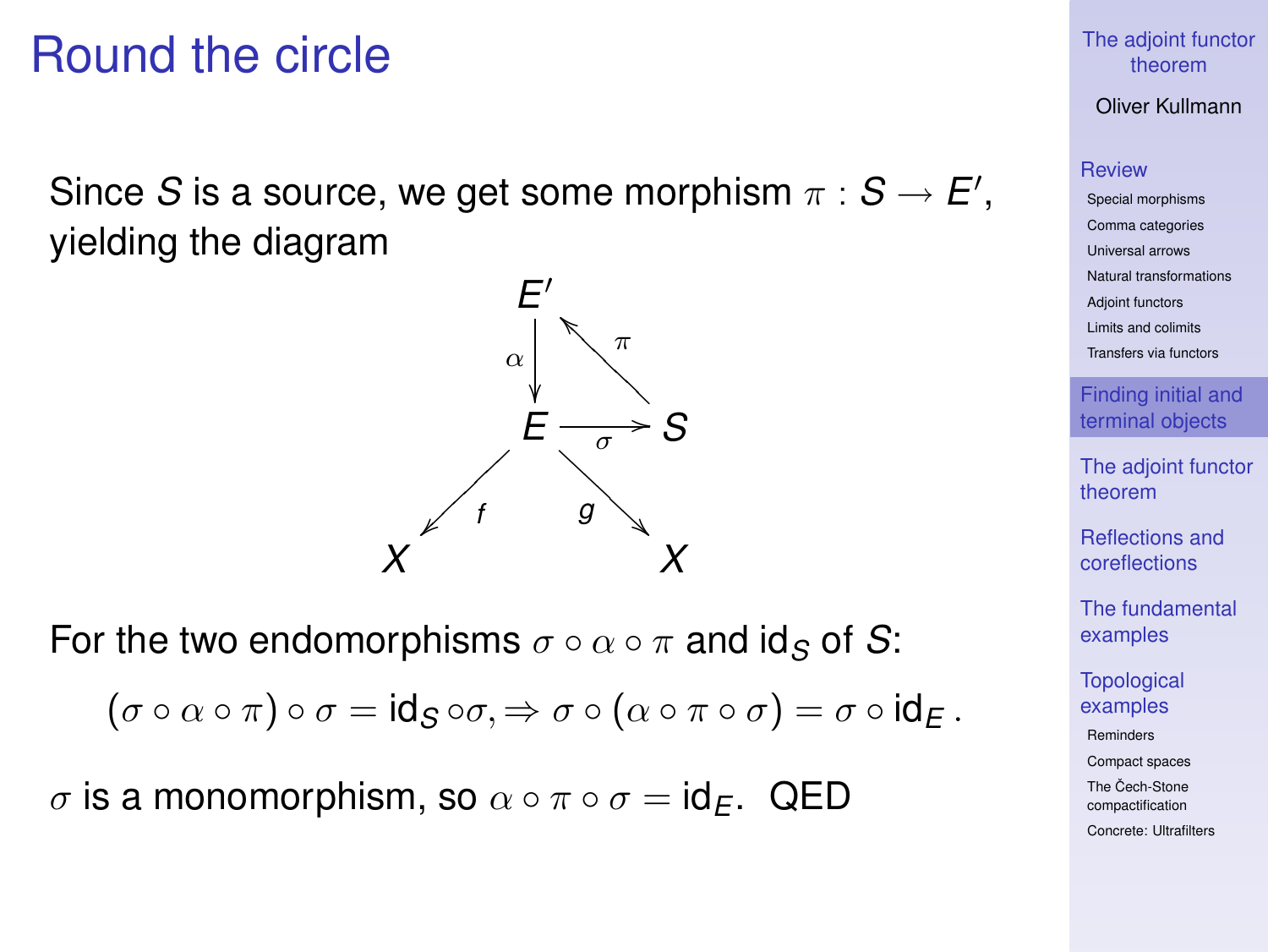### The adjoint functor theorem again

**Theorem** *Consider a complete category* C *with small morphism-sets, and a functor*  $V : \mathfrak{C} \to \mathfrak{S}$ .

*Then V has a left adjoint if and only if V is "continuous, and for every every*  $X \in Ob(G)$  *we have a "solution set", that is, a set-source in* (*X* ↓ *V*)*; explicitely stated, we require a family* (*Ai*)*i*∈*<sup>I</sup> of objects in* C *together with a family* (*fi*)*i*∈*<sup>I</sup> of morphisms f<sup>i</sup>* : *X* → *V*(*Ai*) *in* S *such that*

<span id="page-37-0"></span>*for all A*  $\in$  Obj $(\mathfrak{C})$  *and all f* :  $X \rightarrow V(A)$  *there is some i*  $\in I$ *together with some morphism*  $g : A_i \to A$  *in*  $\mathfrak C$  *with*  $f = V(g) \circ f_i$ .

#### [The adjoint functor](#page-0-0) theorem

Oliver Kullmann

#### **[Review](#page-4-0)**

[Special morphisms](#page-4-0) [Comma categories](#page-7-0) [Universal arrows](#page-9-0) [Natural transformations](#page-10-0) [Adjoint functors](#page-11-0) [Limits and colimits](#page-21-0) [Transfers via functors](#page-25-0)

[Finding initial and](#page-33-0) terminal objects

[The adjoint functor](#page-37-0) theorem

[Reflections and](#page-41-0) coreflections

[The fundamental](#page-47-0) examples

**[Topological](#page-50-0)** examples

[Reminders](#page-50-0)

[Compact spaces](#page-55-0)

The Cech-Stone [compactification](#page-57-0)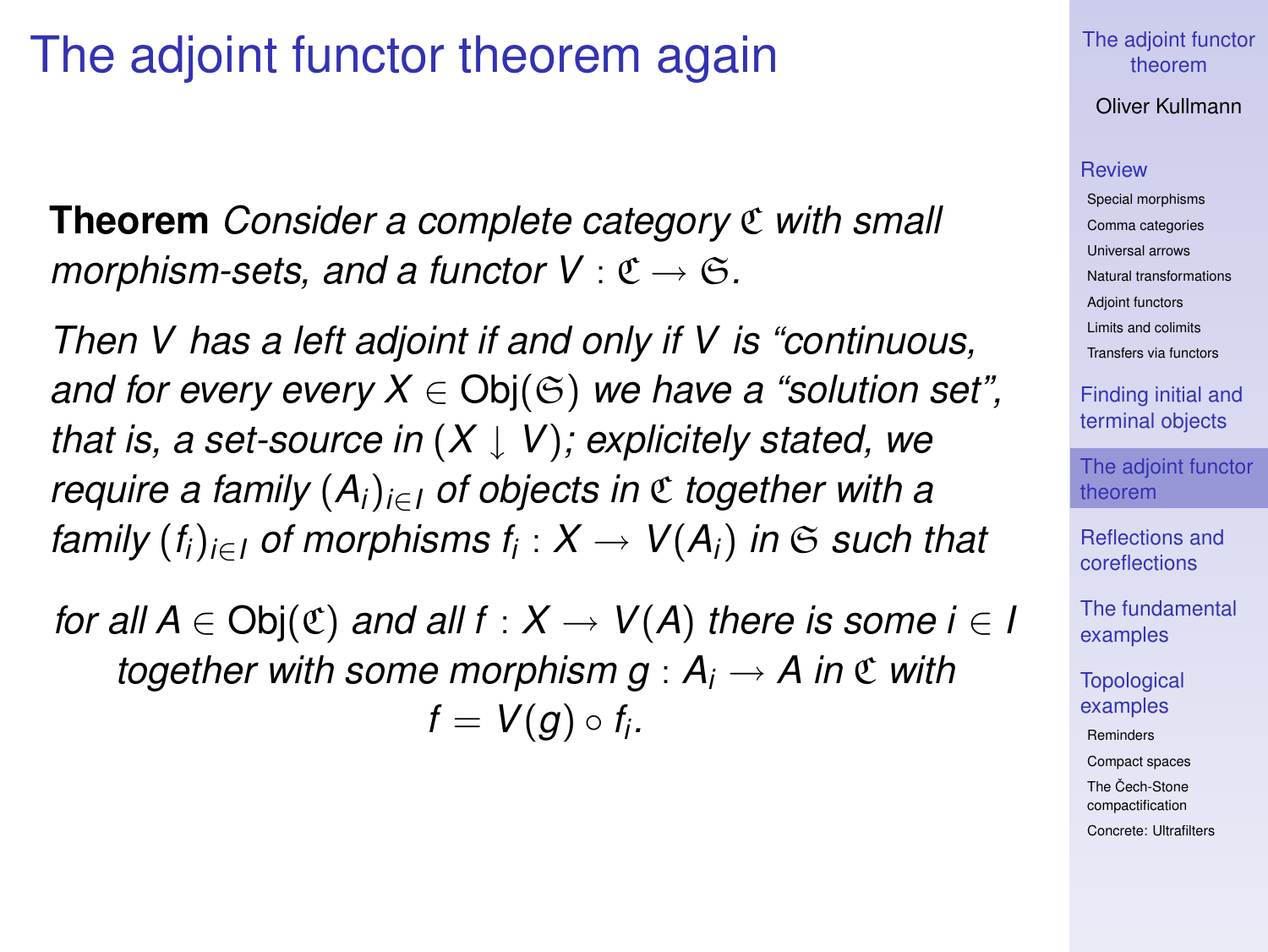## Finally the proof

Consider  $X \in Ob<sub>i</sub>(\mathfrak{C})$ .

- **1** We have to show the existence of a universal arrow from *X* to *V*.
- 2 In other words, we have to show the existence of an initial object in  $(X \downarrow V)$ .
- $\bullet$  Since *V* is continuous and  $\mathfrak C$  is complete, also  $(X \downarrow V)$  is complete.
- <sup>4</sup> Now the solution set condition just means that  $(X \downarrow V)$  has a set-source.
- **5** Thus by the previous lemma we get the initial object in  $(X \downarrow V)$ .

### QED

### [The adjoint functor](#page-0-0) theorem

Oliver Kullmann

### **[Review](#page-4-0)**

[Special morphisms](#page-4-0) [Comma categories](#page-7-0) [Universal arrows](#page-9-0) [Natural transformations](#page-10-0) [Adjoint functors](#page-11-0) [Limits and colimits](#page-21-0) [Transfers via functors](#page-25-0)

[Finding initial and](#page-33-0) terminal objects

[The adjoint functor](#page-37-0) theorem

[Reflections and](#page-41-0) coreflections

[The fundamental](#page-47-0) examples

**[Topological](#page-50-0)** examples

[Reminders](#page-50-0)

[Compact spaces](#page-55-0)

The Cech-Stone [compactification](#page-57-0)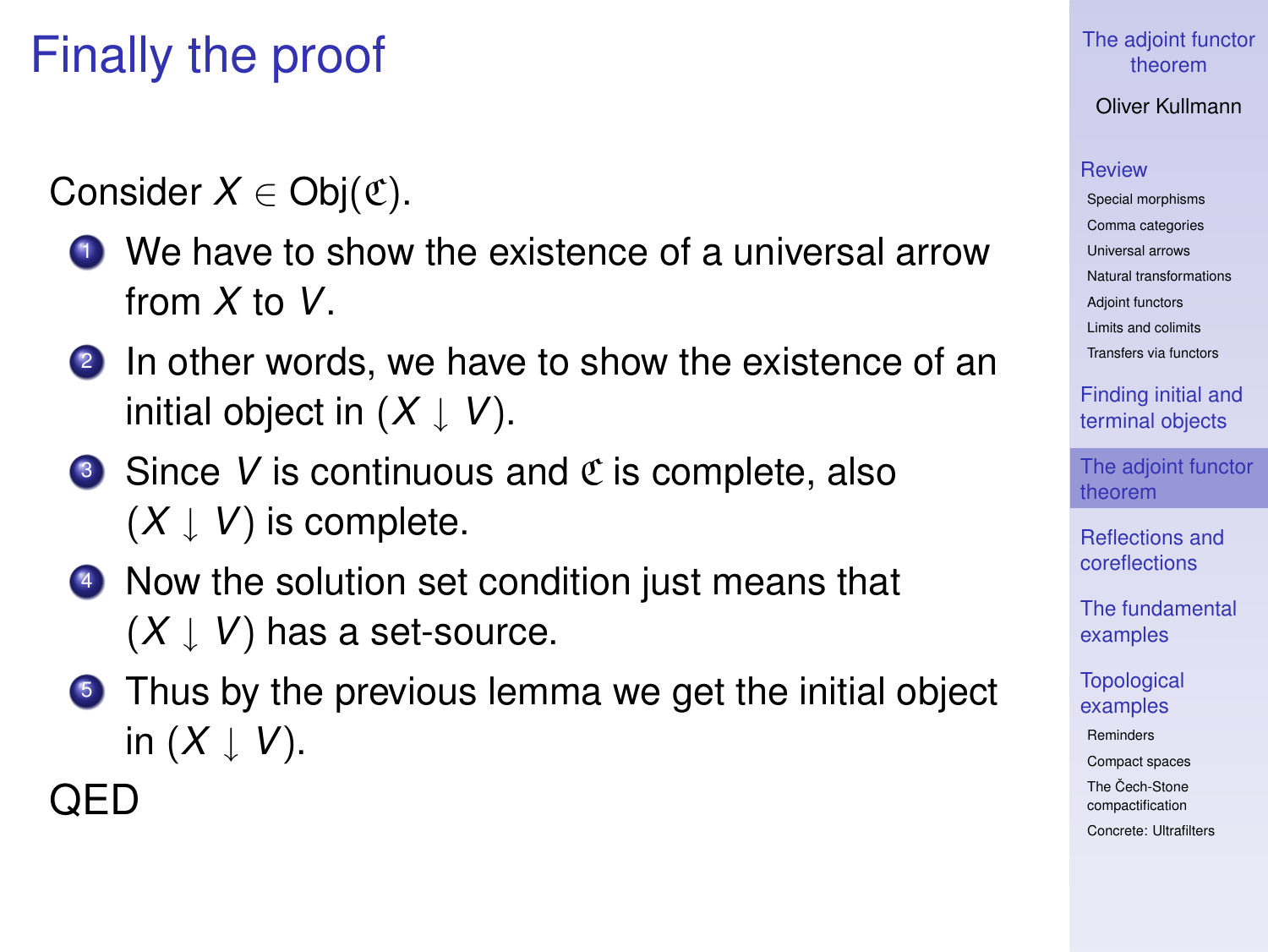### Generators and cogenerators

Consider a category  $\mathfrak C$ . A set  $\mathbb A$  of objects in  $\mathfrak C$  is a

- **e** generator set, if for every pair  $f, g: X \rightarrow Y$  of morphisms in  $\mathfrak C$  we have that  $f \neq g$  if and only if there is some  $A \in \mathbb{A}$  and a morphism  $\alpha : A \rightarrow X$  with  $f \circ \alpha \neq \mathbf{g} \circ \alpha$ .
- **e** cogenerator set, if for every pair  $f, g: X \to Y$  of morphisms in  $\mathfrak C$  we have that  $f \neq g$  if and only if there is some  $A \in A$  and a morphism  $\alpha : Y \to A_i$  with  $\alpha \circ f \neq \alpha \circ g$ .
- If |A| = 1, then we just speak of a **generator** resp. a **cogenerator**. For example, in the category  $\Im \mathfrak{C} \mathfrak{D}$  of sets:
	- $\bigcirc$  {0} is a generator.
	- $2 \{0, 1\}$  is a cogenerator.

### [The adjoint functor](#page-0-0) theorem

Oliver Kullmann

### **[Review](#page-4-0)**

[Special morphisms](#page-4-0) [Comma categories](#page-7-0) [Universal arrows](#page-9-0) [Natural transformations](#page-10-0) [Adjoint functors](#page-11-0) [Limits and colimits](#page-21-0) [Transfers via functors](#page-25-0)

[Finding initial and](#page-33-0) terminal objects

[The adjoint functor](#page-37-0) theorem

[Reflections and](#page-41-0) coreflections

[The fundamental](#page-47-0) examples

**[Topological](#page-50-0)** examples

[Reminders](#page-50-0)

[Compact spaces](#page-55-0)

The Cech-Stone [compactification](#page-57-0)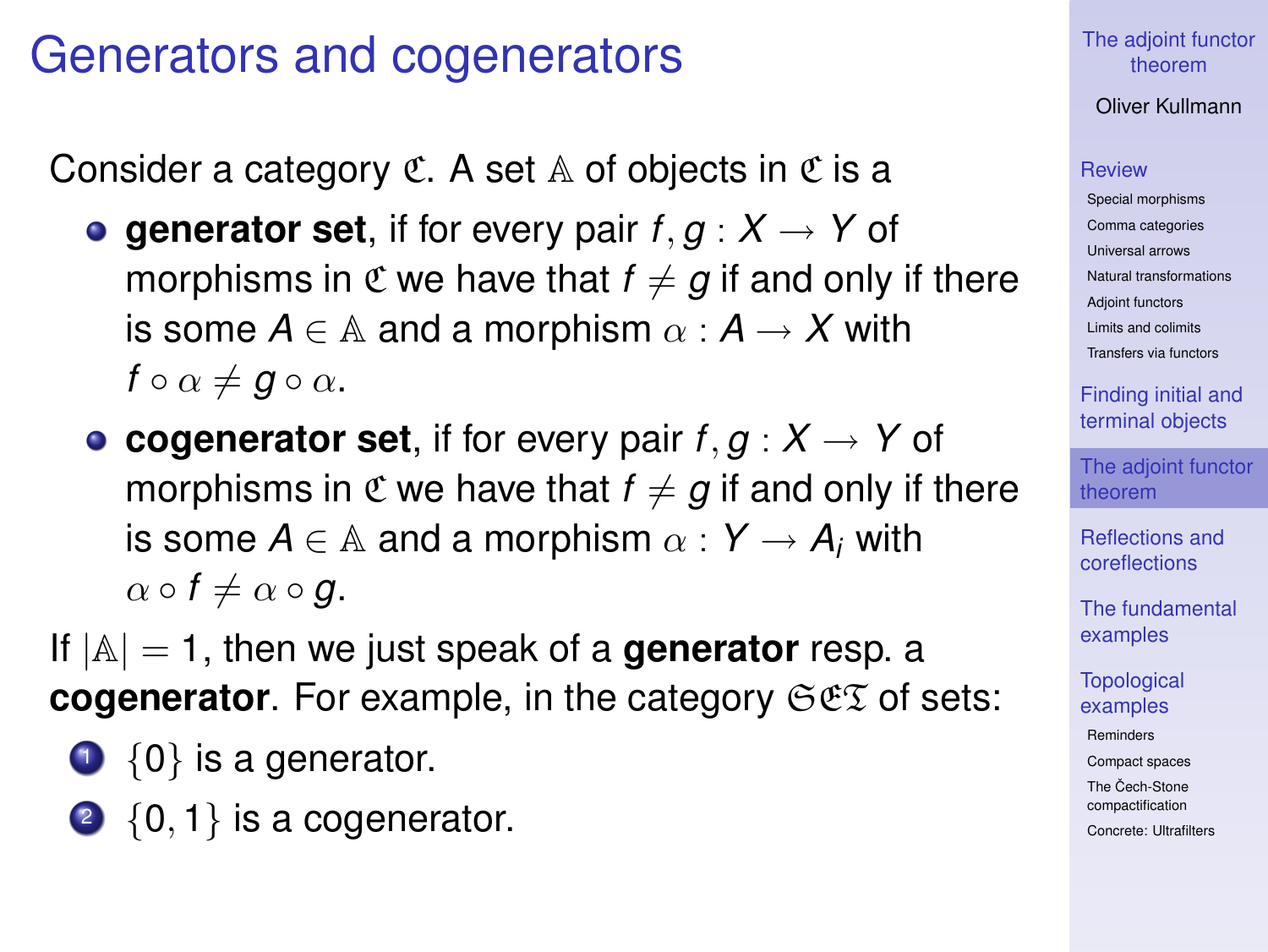### Eliminating the solution set condition

**Lemma** *Consider a complete category* C *with small morphism-sets, and a functor V* : C → S*. Furthermore assume that*

- <sup>1</sup> C *has a cogenerator set.*
- 2 C *is concrete*.
- <sup>3</sup> *Every monomorphism in* C *is injective.*
- <sup>4</sup> *Every bijective morphism in* C *is an isomorphism.*

*Then V has a left adjoint if and only if V is continuous.*

#### [The adjoint functor](#page-0-0) theorem

Oliver Kullmann

#### **[Review](#page-4-0)**

[Special morphisms](#page-4-0) [Comma categories](#page-7-0) [Universal arrows](#page-9-0) [Natural transformations](#page-10-0) [Adjoint functors](#page-11-0) [Limits and colimits](#page-21-0) [Transfers via functors](#page-25-0)

[Finding initial and](#page-33-0) terminal objects

[The adjoint functor](#page-37-0) theorem

[Reflections and](#page-41-0) coreflections

[The fundamental](#page-47-0) examples

**[Topological](#page-50-0)** examples

[Reminders](#page-50-0)

[Compact spaces](#page-55-0)

The Cech-Stone [compactification](#page-57-0)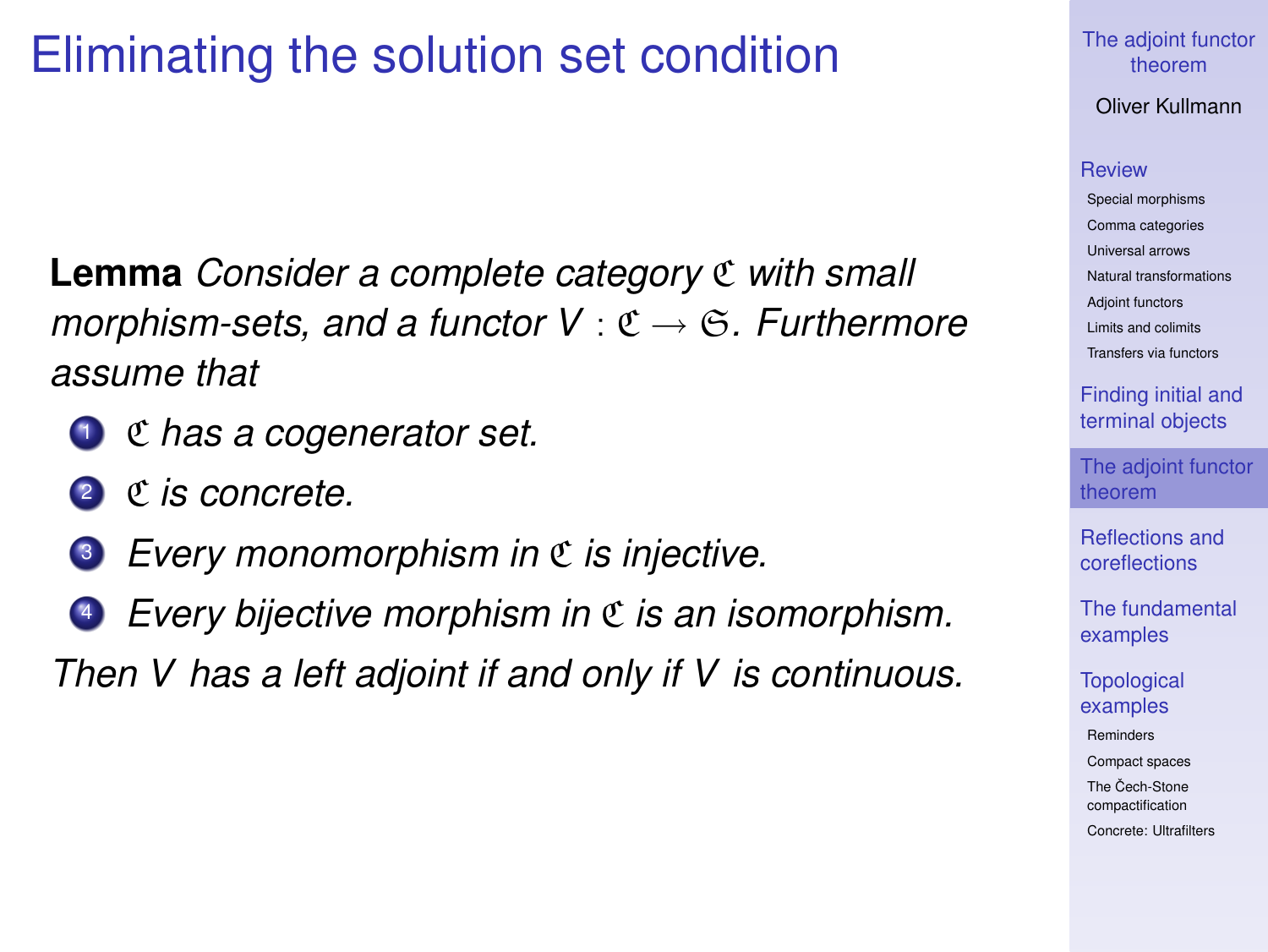### Left adjoints for embeddings

We consider now the problem of finding a left adjoint for some embedding into a category C.

W.l.o.g. we can take this embedding as the canonical embedding of a sub-category  $\mathfrak U$  of  $\mathfrak C$ .

A left adjoint  $F: \mathfrak{C} \to \mathfrak{U}$  of this embedding now is called a **reflector** for U, and is characterised by canonical isomorphisms for

 $Mor_{U}(F(X), Y) \cong Mor_{\sigma}(X, Y)$ 

<span id="page-41-0"></span>for  $X \in Ob(\mathfrak{C})$  and  $Y \in Ob(\mathfrak{U})$ .

### [The adjoint functor](#page-0-0) theorem

Oliver Kullmann

#### **[Review](#page-4-0)**

[Special morphisms](#page-4-0) [Comma categories](#page-7-0) [Universal arrows](#page-9-0) [Natural transformations](#page-10-0) [Adjoint functors](#page-11-0) [Limits and colimits](#page-21-0) [Transfers via functors](#page-25-0)

[Finding initial and](#page-33-0) terminal objects

[The adjoint functor](#page-37-0) theorem

[Reflections and](#page-41-0) coreflections

[The fundamental](#page-47-0) examples

**[Topological](#page-50-0)** examples

[Reminders](#page-50-0)

[Compact spaces](#page-55-0)

The Cech-Stone [compactification](#page-57-0)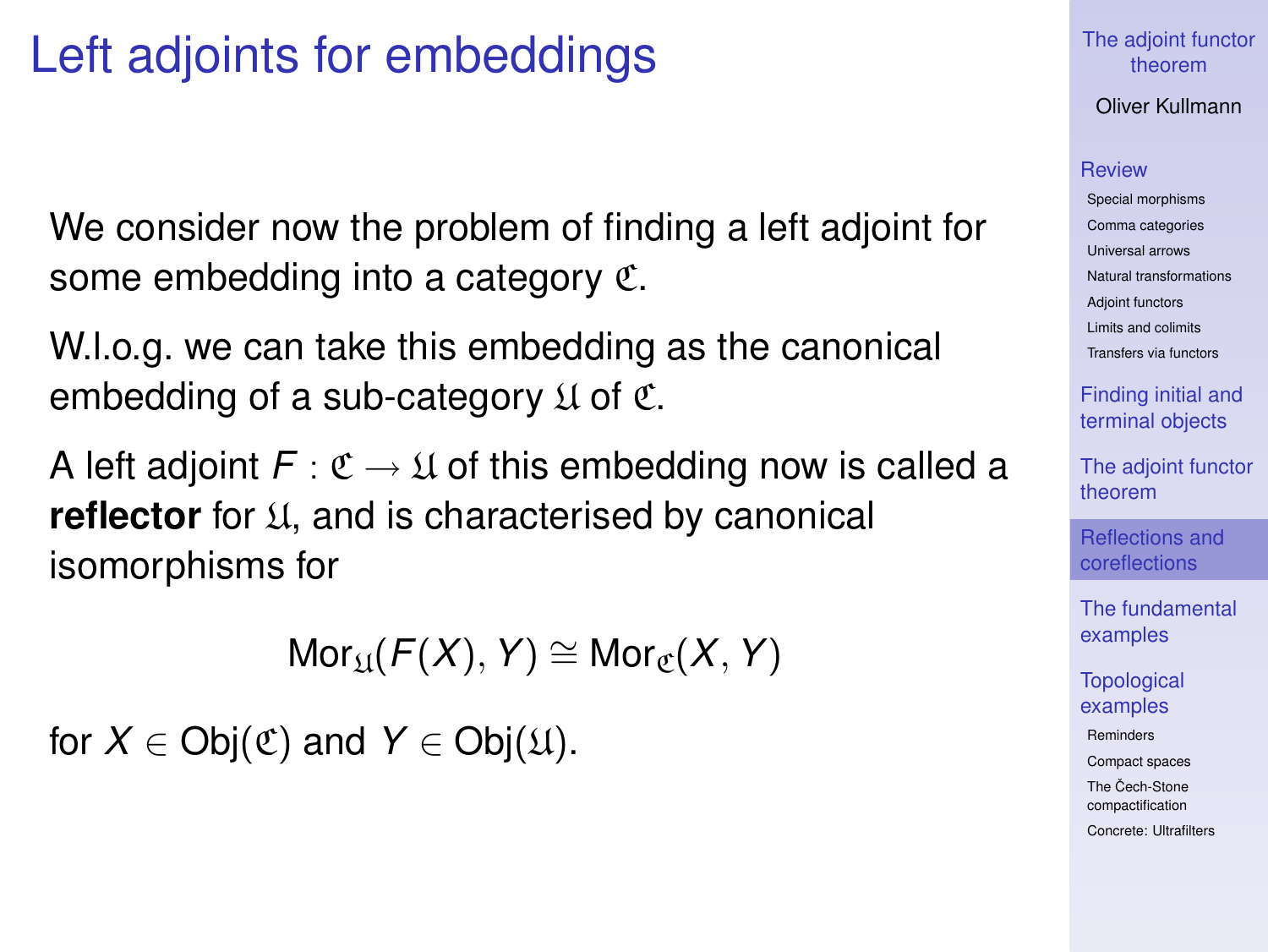### Reflective and coreflective subcategories

- $\bullet$  A reflector for a subcategory  $\mathfrak U$  of some category  $\mathfrak C$  is a left-adjoint of the canonical embedding, and if such a reflector exists, then U is called a **reflective subcategory** of C.
- $\bullet$  Dually, a coreflector for a subcategory  $\mathfrak U$  of some category  $\mathfrak C$  is a right-adjoint of the canonical embedding, and if such a coreflector exists, then  $\mathfrak U$  is called a **coreflective subcategory** of C.

[The adjoint functor](#page-0-0) theorem

Oliver Kullmann

#### **[Review](#page-4-0)**

[Special morphisms](#page-4-0) [Comma categories](#page-7-0) [Universal arrows](#page-9-0) [Natural transformations](#page-10-0) [Adjoint functors](#page-11-0) [Limits and colimits](#page-21-0) [Transfers via functors](#page-25-0)

[Finding initial and](#page-33-0) terminal objects

[The adjoint functor](#page-37-0) theorem

[Reflections and](#page-41-0) coreflections

[The fundamental](#page-47-0) examples

**[Topological](#page-50-0)** examples

[Reminders](#page-50-0)

[Compact spaces](#page-55-0)

The Cech-Stone [compactification](#page-57-0)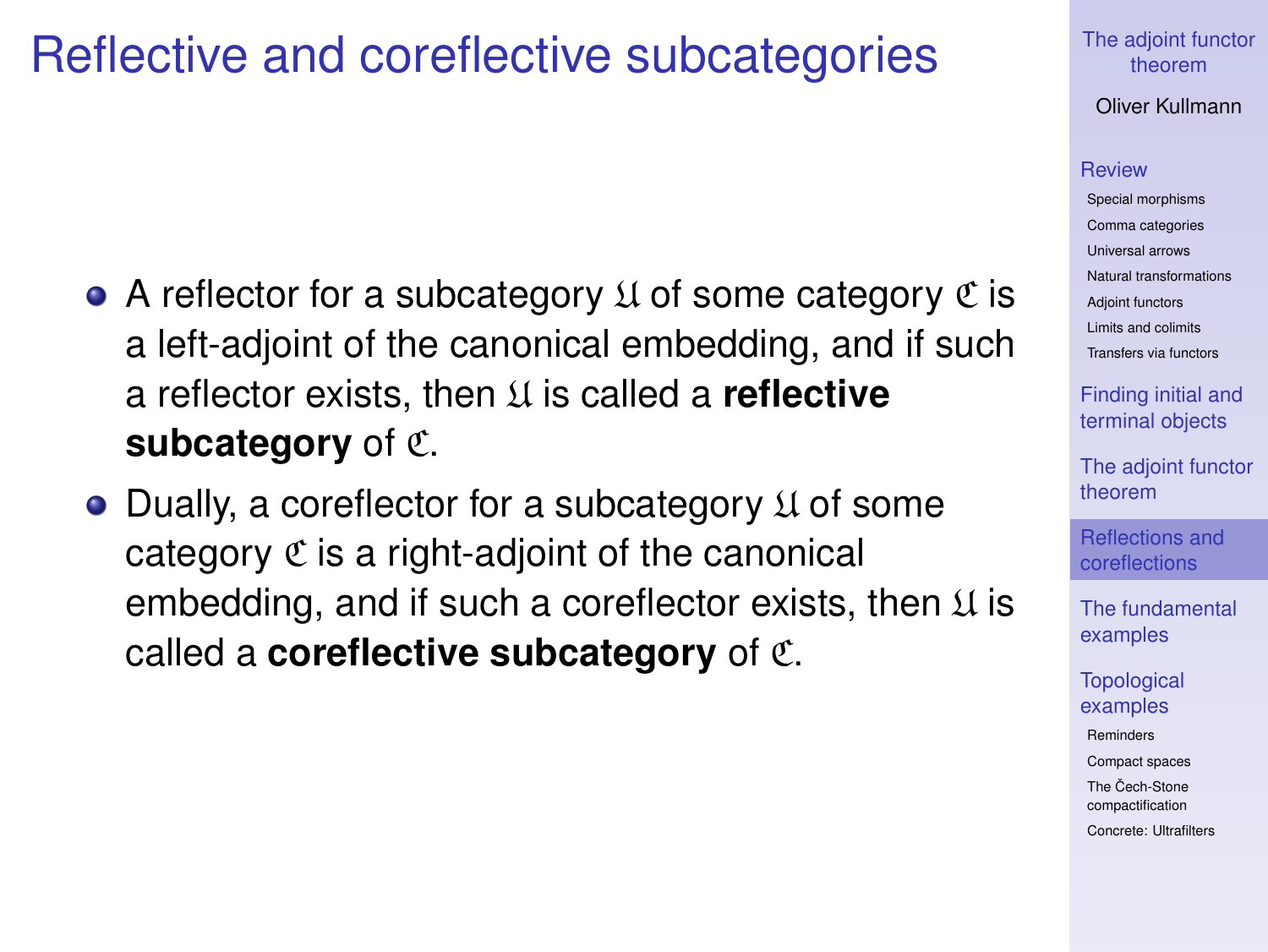### Left adjoints for full embeddings

Since every embedding is faithful, the counits of the adjunction are always epimorphisms.

Now in the important situation, that  $\mathfrak U$  is a *full subcategory*, the counits are isomorphisms, and then w.l.o.g. the counits can be assumed to be the identities and *F* is identical on  $\Pi$ .

So in this situation the inverse of the adjunction-isomorphism takes a very simple form:

$$
g:X\to Y\iff F(g):F(X)\to Y.
$$

The other direction is given by

$$
f: F(X) \to Y \iff f \circ \varphi_X : X \to Y,
$$

using the unit  $\varphi_X : X \to F(X)$  of the adjunction.

[The adjoint functor](#page-0-0) theorem

Oliver Kullmann

#### **[Review](#page-4-0)**

[Special morphisms](#page-4-0) [Comma categories](#page-7-0) [Universal arrows](#page-9-0) [Natural transformations](#page-10-0) [Adjoint functors](#page-11-0) [Limits and colimits](#page-21-0) [Transfers via functors](#page-25-0)

[Finding initial and](#page-33-0) terminal objects

[The adjoint functor](#page-37-0) theorem

[Reflections and](#page-41-0) coreflections

[The fundamental](#page-47-0) examples

**[Topological](#page-50-0)** examples

[Reminders](#page-50-0)

[Compact spaces](#page-55-0)

The Cech-Stone [compactification](#page-57-0)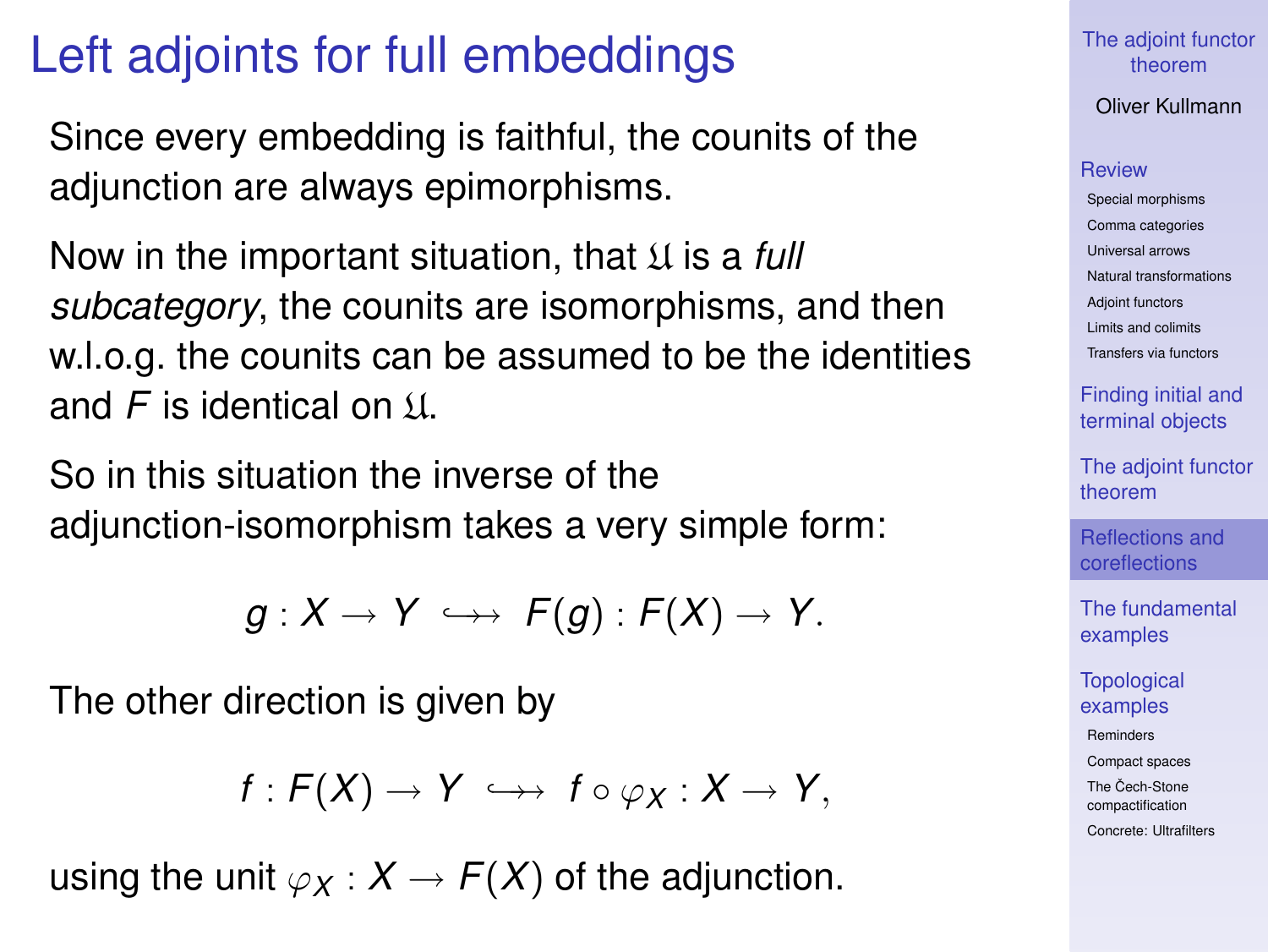### Meaning of full (co)reflective subcategories

Assume that  $\mathfrak U$  is a full subcategory of  $\mathfrak C$ .

- **1** U is reflective iff there exists a functor  $F : \mathfrak{C} \to \mathfrak{U}$ , identical on U, such that for every *general object*  $X \in Ob_i(\mathfrak{C})$  and for every *special object*  $S \in Ob_i(\mathfrak{U})$ the morphisms from *X* to *S* are, via *F*, in 1-1 correspondence to the morphisms from  $F(X)$  to  $S$  — *F*(*X*) is the *most general specialisation* of *X* loosing nothing w.r.t. morphisms **on** *X* into special spaces.
- 2 U is coreflective iff there exists a functor  $G: \mathfrak{C} \to \mathfrak{U}$ , identical on U, such that for every *general object Y*  $\in$  Obj $(\mathfrak{C})$  and for every *special object*  $S \in$  Obj $(\mathfrak{U})$ the morphisms from *S* to *Y* are, via *G*, in 1-1 correspondence to the morphisms from *S* to *G*(*Y*) so *G*(*Y*) is the *most general specialisation* loosing nothing w.r.t. morphisms **into** *Y* from special spaces.

[The adjoint functor](#page-0-0) theorem

Oliver Kullmann

#### **[Review](#page-4-0)**

[Special morphisms](#page-4-0) [Comma categories](#page-7-0) [Universal arrows](#page-9-0) [Natural transformations](#page-10-0) [Adjoint functors](#page-11-0) [Limits and colimits](#page-21-0) [Transfers via functors](#page-25-0)

[Finding initial and](#page-33-0) terminal objects

[The adjoint functor](#page-37-0) theorem

[Reflections and](#page-41-0) coreflections

[The fundamental](#page-47-0) examples

**[Topological](#page-50-0)** examples

[Reminders](#page-50-0)

[Compact spaces](#page-55-0)

The Cech-Stone [compactification](#page-57-0)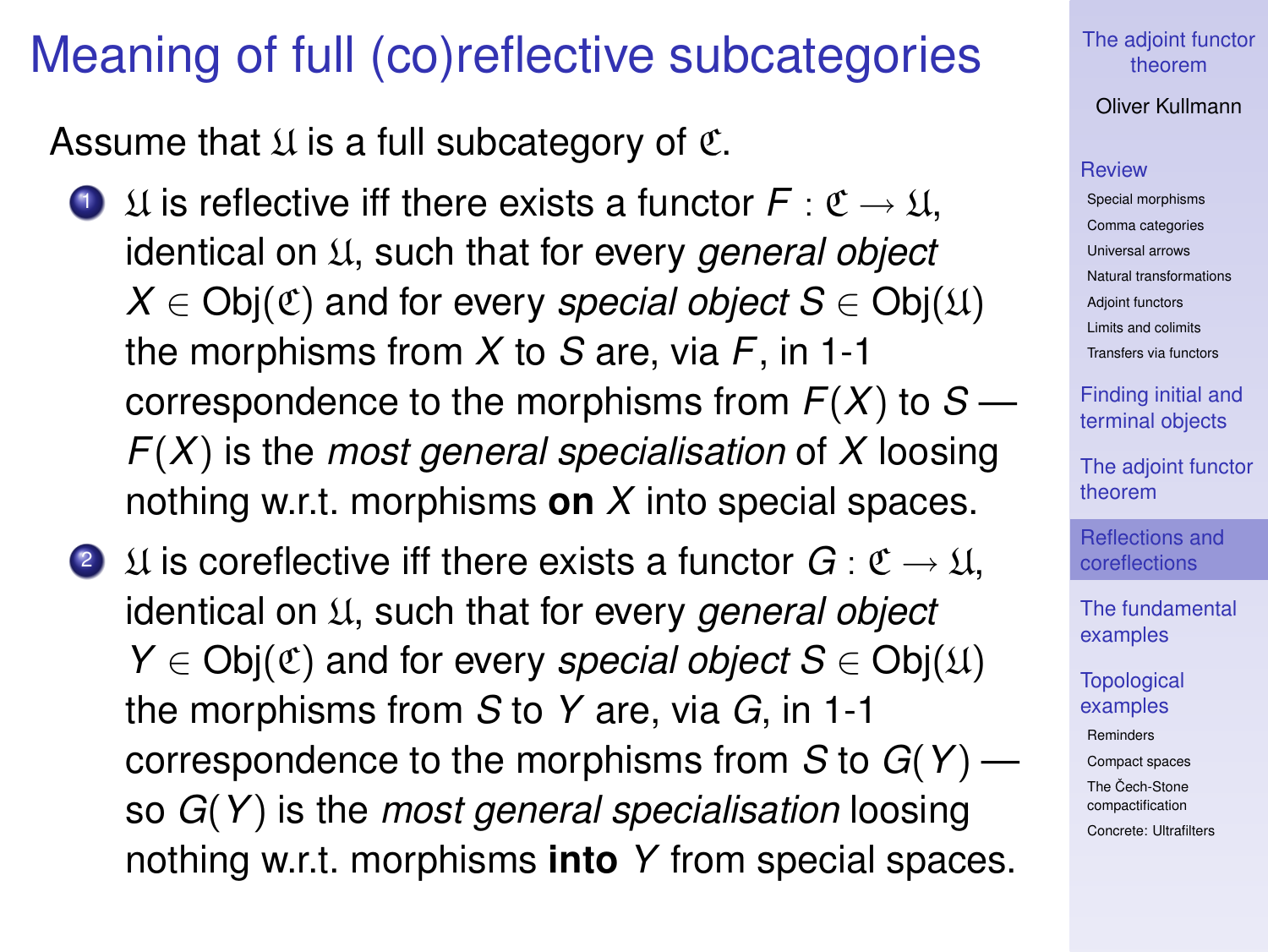## Inheriting (co)limits

Consider a (co)complete category  $\mathfrak C$  and a subcategory  $\mathfrak U$ . We want to construct a (co)reflection for  $\mathfrak U$ , that is a left resp. right adjoint for  $J: \mathfrak{U} \hookrightarrow \mathfrak{C}$ . To apply the adjoint functor theorem, we need U to be (co)complete, and *J* to respect (co)limits.

The easiest way here is to inherit all (co)limits from  $\mathfrak C$  (if possible):

U **inherits (co)limits** from C if every limit in C for objects and morphisms in  $\mathfrak U$  can be realised in  $\mathfrak U$ .

If U inherits (co)limits, then U is (co)complete and *J* is (co)continuous.

### [The adjoint functor](#page-0-0) theorem

Oliver Kullmann

#### **[Review](#page-4-0)**

[Special morphisms](#page-4-0) [Comma categories](#page-7-0) [Universal arrows](#page-9-0) [Natural transformations](#page-10-0) [Adjoint functors](#page-11-0) [Limits and colimits](#page-21-0) [Transfers via functors](#page-25-0)

[Finding initial and](#page-33-0) terminal objects

[The adjoint functor](#page-37-0) theorem

[Reflections and](#page-41-0) coreflections

[The fundamental](#page-47-0) examples

**[Topological](#page-50-0)** examples

[Reminders](#page-50-0)

[Compact spaces](#page-55-0)

The Cech-Stone [compactification](#page-57-0)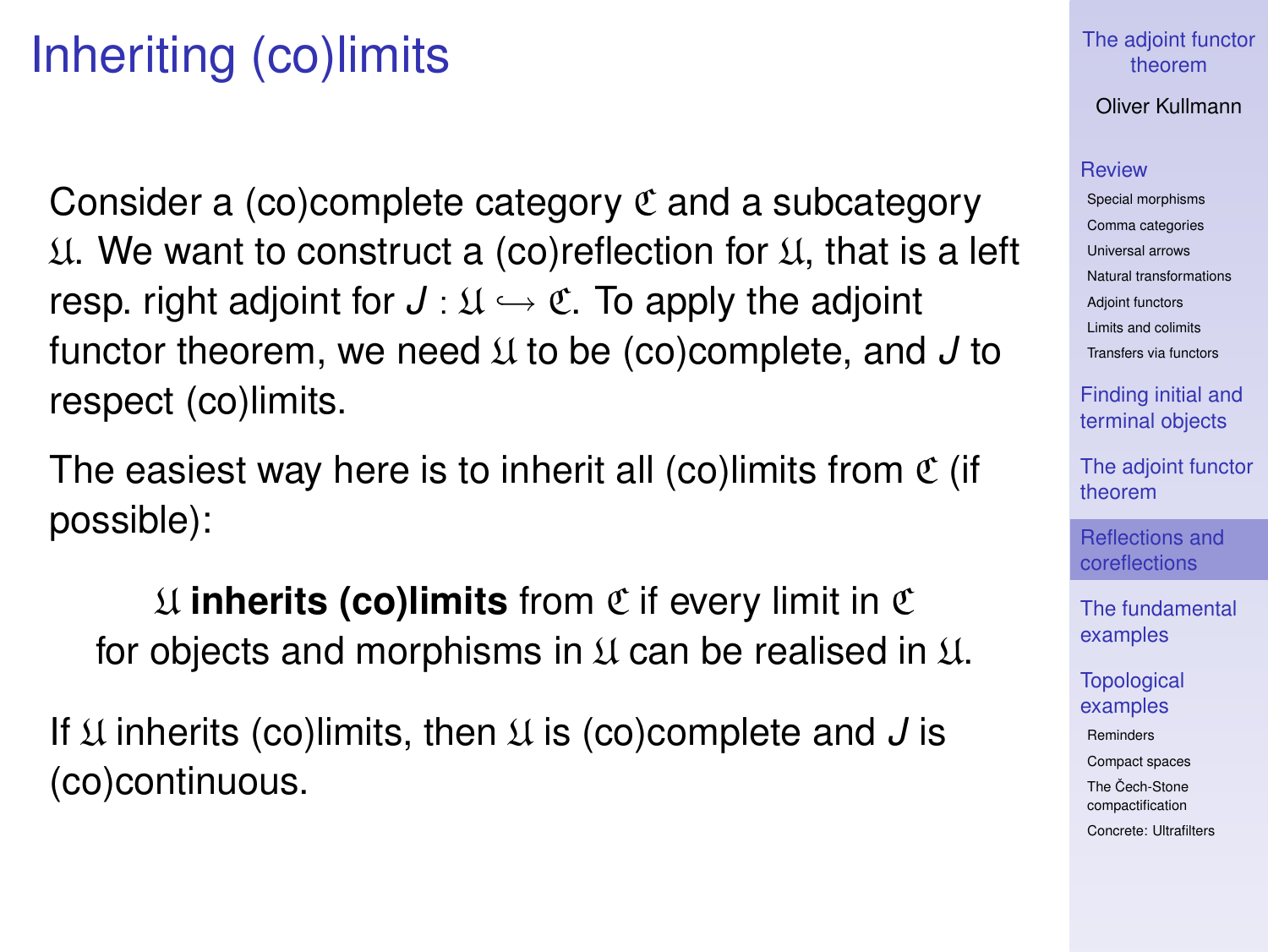### Constructing reflections

**Lemma** *Consider a concrete and complete category* C*.*

Let  $\mathfrak U$  *be a subcategory such that* 

- 1 I**nherits limits from**  $\mathfrak{C}$
- <sup>2</sup> *Every monomorphism in* U *is injective.*
- <sup>3</sup> *Every bijective morphism in* U *is an isomorphism.*
- <sup>4</sup> U *has a cogenerator set.*

*Then*  $\mathfrak U$  *is a reflective subcategory of*  $\mathfrak C$ *.* 

### [The adjoint functor](#page-0-0) theorem

Oliver Kullmann

#### **[Review](#page-4-0)**

[Special morphisms](#page-4-0) [Comma categories](#page-7-0) [Universal arrows](#page-9-0) [Natural transformations](#page-10-0) [Adjoint functors](#page-11-0) [Limits and colimits](#page-21-0) [Transfers via functors](#page-25-0)

[Finding initial and](#page-33-0) terminal objects

[The adjoint functor](#page-37-0) theorem

[Reflections and](#page-41-0) coreflections

[The fundamental](#page-47-0) examples

**[Topological](#page-50-0)** examples

[Reminders](#page-50-0)

[Compact spaces](#page-55-0)

The Cech-Stone [compactification](#page-57-0)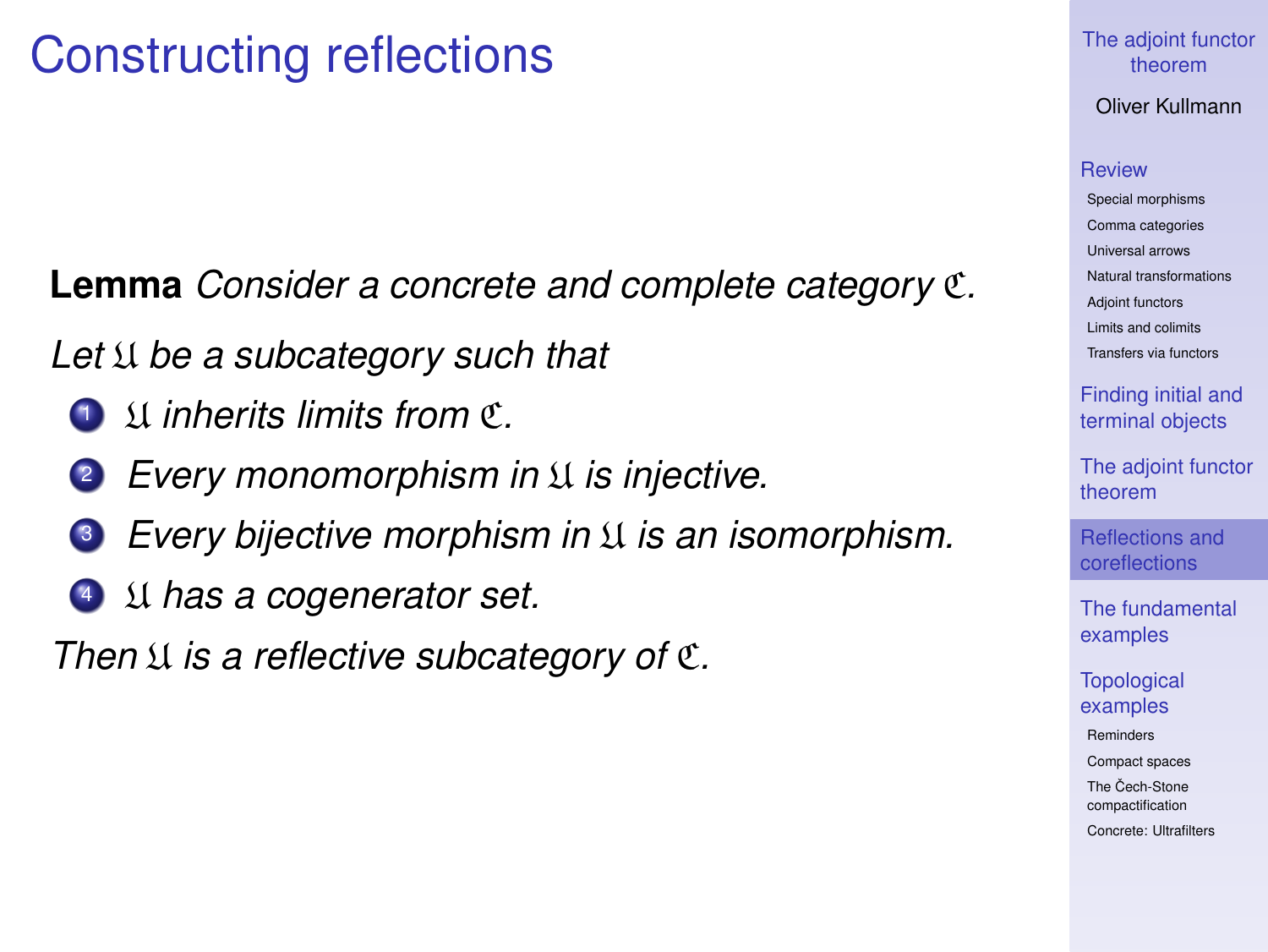### Direct examples for reflections I

- The category of all preordered (or thin) categories is a reflective full i-c subcategory of  $\mathfrak{C} \mathfrak{A} \mathfrak{T}$ .
- <span id="page-47-0"></span>• The category  $\mathfrak{PORO}$  of all partially ordered sets is a reflective full i-c subcategory of  $\Omega\mathcal{D}\mathcal{R}\mathcal{D}$ .

### [The adjoint functor](#page-0-0) theorem

Oliver Kullmann

#### **[Review](#page-4-0)**

[Special morphisms](#page-4-0) [Comma categories](#page-7-0) [Universal arrows](#page-9-0) [Natural transformations](#page-10-0) [Adjoint functors](#page-11-0) [Limits and colimits](#page-21-0) [Transfers via functors](#page-25-0)

[Finding initial and](#page-33-0) terminal objects

[The adjoint functor](#page-37-0) theorem

[Reflections and](#page-41-0) coreflections

[The fundamental](#page-47-0) examples

**[Topological](#page-50-0)** examples

[Reminders](#page-50-0)

[Compact spaces](#page-55-0)

The Cech-Stone [compactification](#page-57-0)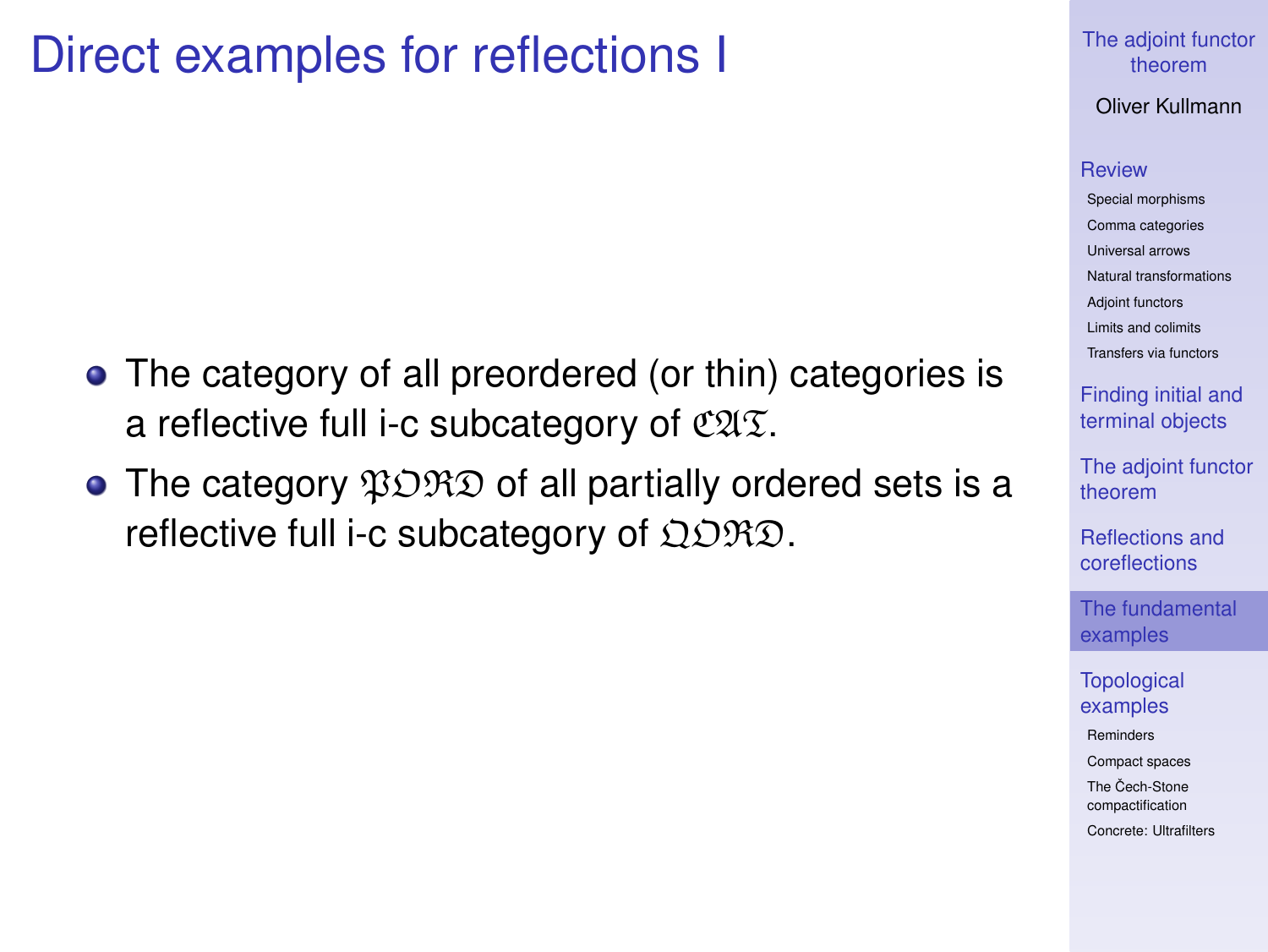### Direct examples for reflections II

- $\bullet$  The category of all  $T_0$ -spaces is a reflective full i-c subcategory of  $\Sigma$  $\mathfrak{DB}$ .
- $\bullet$   $\mathfrak{MOM}$  can be canonically identified with the (non-full) subcategory of  $\Im \mathfrak{B}$  given by all semigroups with neutral element (then uniquely determined) together with neutral-element preserving homomorphisms. Then  $\mathfrak{M} \mathfrak{M}$  is a reflective sub-category of  $\mathfrak{S} \mathfrak{G} \mathfrak{R}$ . (Note that here the reflector is not identical on the monoids, and the counit is only pointwise epimorph; the reflector is faithful (actually an embedding), and accordingly all units are pointwise monomorph.)

#### [The adjoint functor](#page-0-0) theorem

Oliver Kullmann

#### **[Review](#page-4-0)**

[Special morphisms](#page-4-0) [Comma categories](#page-7-0) [Universal arrows](#page-9-0) [Natural transformations](#page-10-0) [Adjoint functors](#page-11-0) [Limits and colimits](#page-21-0) [Transfers via functors](#page-25-0)

[Finding initial and](#page-33-0) terminal objects

[The adjoint functor](#page-37-0) theorem

[Reflections and](#page-41-0) coreflections

[The fundamental](#page-47-0) examples

**[Topological](#page-50-0)** examples

[Reminders](#page-50-0)

[Compact spaces](#page-55-0)

The Cech-Stone [compactification](#page-57-0)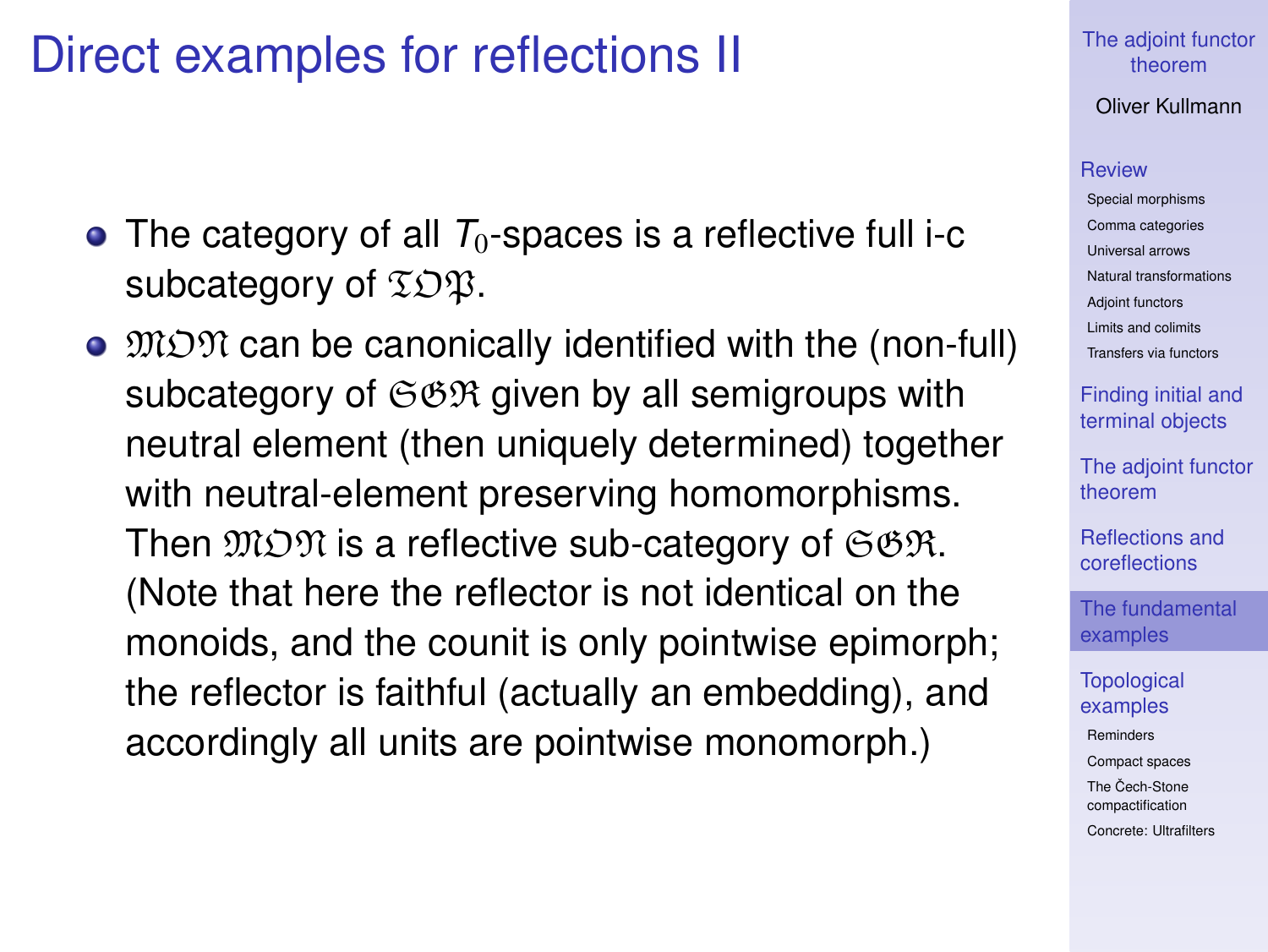### Basic (direct) examples for coreflections

- The category  $\Im \mathfrak{E} \Im$  of all sets has a canonical i-c full embedding into  $\mathfrak{PORO}$  (using discrete orders). Then  $\Im \mathfrak{ex}$  is a coreflective subcategory of  $\mathfrak{PORO}$ .
- The category of all discrete categories is a coreflective (i-c full) subcategory of  $\mathfrak{C} \mathfrak{A} \mathfrak{T}$ .
- $\bullet$  QORD is canonically isomorphic to  $\mathfrak{STOR}$ , the i-c full subcategory of  $\Sigma \mathcal{D} \mathfrak{P}$  given by the condition, that arbitrary intersections of open sets are open.  $\mathfrak{SEDB}$ is a coreflective subcategory of  $\mathfrak{TDR}$ .

#### [The adjoint functor](#page-0-0) theorem

Oliver Kullmann

#### **[Review](#page-4-0)**

[Special morphisms](#page-4-0) [Comma categories](#page-7-0) [Universal arrows](#page-9-0) [Natural transformations](#page-10-0) [Adjoint functors](#page-11-0) [Limits and colimits](#page-21-0) [Transfers via functors](#page-25-0)

[Finding initial and](#page-33-0) terminal objects

[The adjoint functor](#page-37-0) theorem

[Reflections and](#page-41-0) coreflections

[The fundamental](#page-47-0) examples

**[Topological](#page-50-0)** examples

[Reminders](#page-50-0)

[Compact spaces](#page-55-0)

The Cech-Stone [compactification](#page-57-0)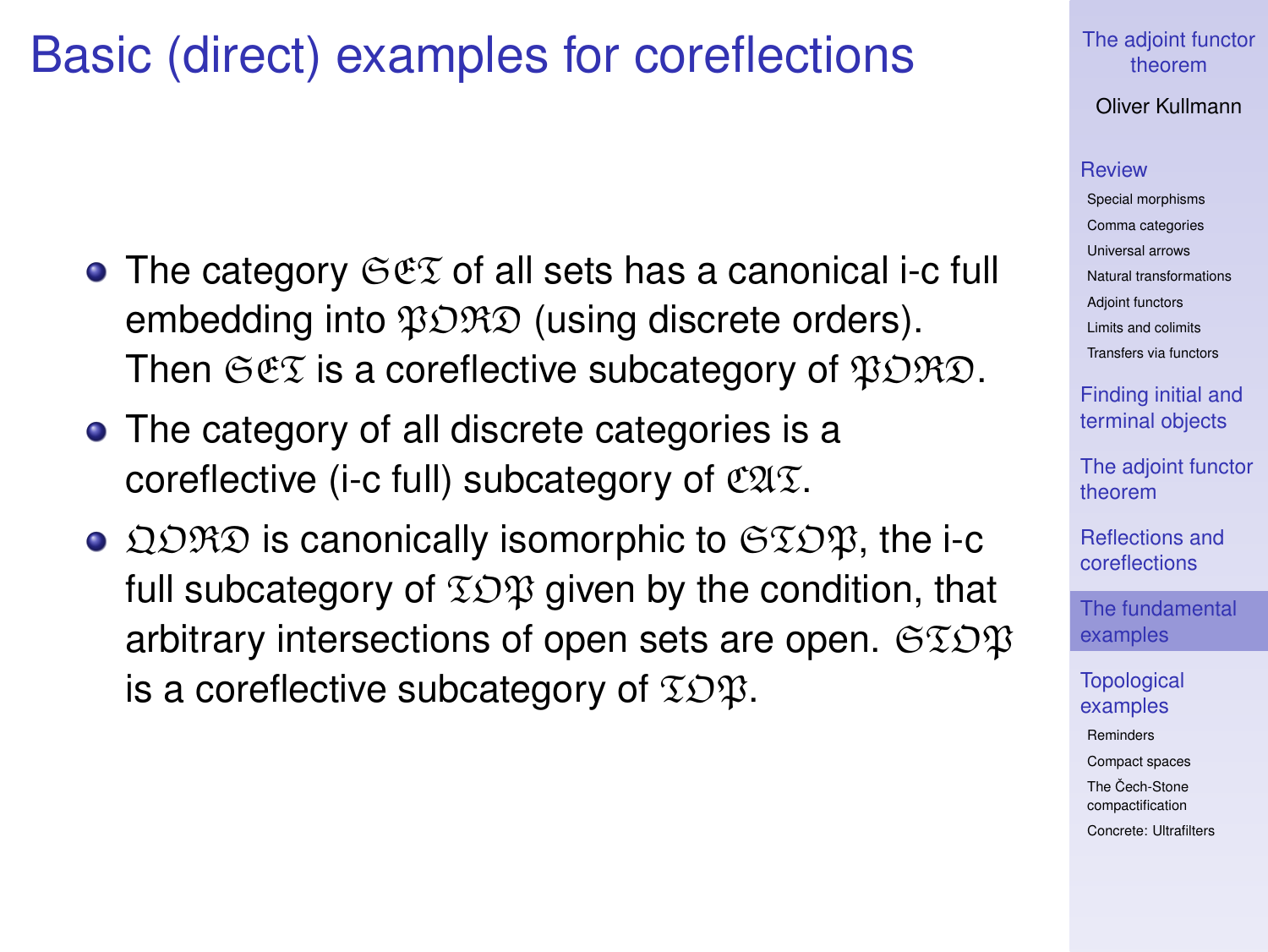### Reminder

- A topological space is a pair  $(X, \tau)$ , where X is a set and  $\tau \subseteq \mathbb{P}(X)$  is closed under finite intersections and arbitrary unions.
- The category  $\Sigma \mathcal{D} \mathfrak{P}$  of topological spaces has a natural i-c full embedding (via dualisation) into the category of all closure systems (pairs  $(X, M)$ , where  $M \subseteq \mathbb{P}(X)$  is closed under arbitrary intersections), which in turn is an i-c full subcategory of *S*(*P* <sup>−</sup>).
- The category  $\mathfrak{FIDB}$  of  $\mathcal{T}_2$ -topological spaces (two distinct points can be separated by disjoint open sets) is an i-c full subcategory of  $\mathfrak{TDR}$ .
- A topological space is quasi-compact if every open cover has a finite sub-cover. A topological space *X* is compact if  $X$  is  $T_2$  and quasi-compact.
- <span id="page-50-0"></span> $\bullet$  The category  $\mathfrak{CDMR}$  of compact topological spaces is an i-c full subcategory of  $\Sigma \mathcal{D} \mathfrak{P}$ .

[The adjoint functor](#page-0-0) theorem

Oliver Kullmann

### [Review](#page-4-0)

[Special morphisms](#page-4-0) [Comma categories](#page-7-0) [Universal arrows](#page-9-0) [Natural transformations](#page-10-0) [Adjoint functors](#page-11-0) [Limits and colimits](#page-21-0) [Transfers via functors](#page-25-0)

[Finding initial and](#page-33-0) terminal objects

[The adjoint functor](#page-37-0) theorem

[Reflections and](#page-41-0) coreflections

[The fundamental](#page-47-0) examples

**[Topological](#page-50-0)** examples

[Reminders](#page-50-0)

[Compact spaces](#page-55-0)

The Cech-Stone [compactification](#page-57-0)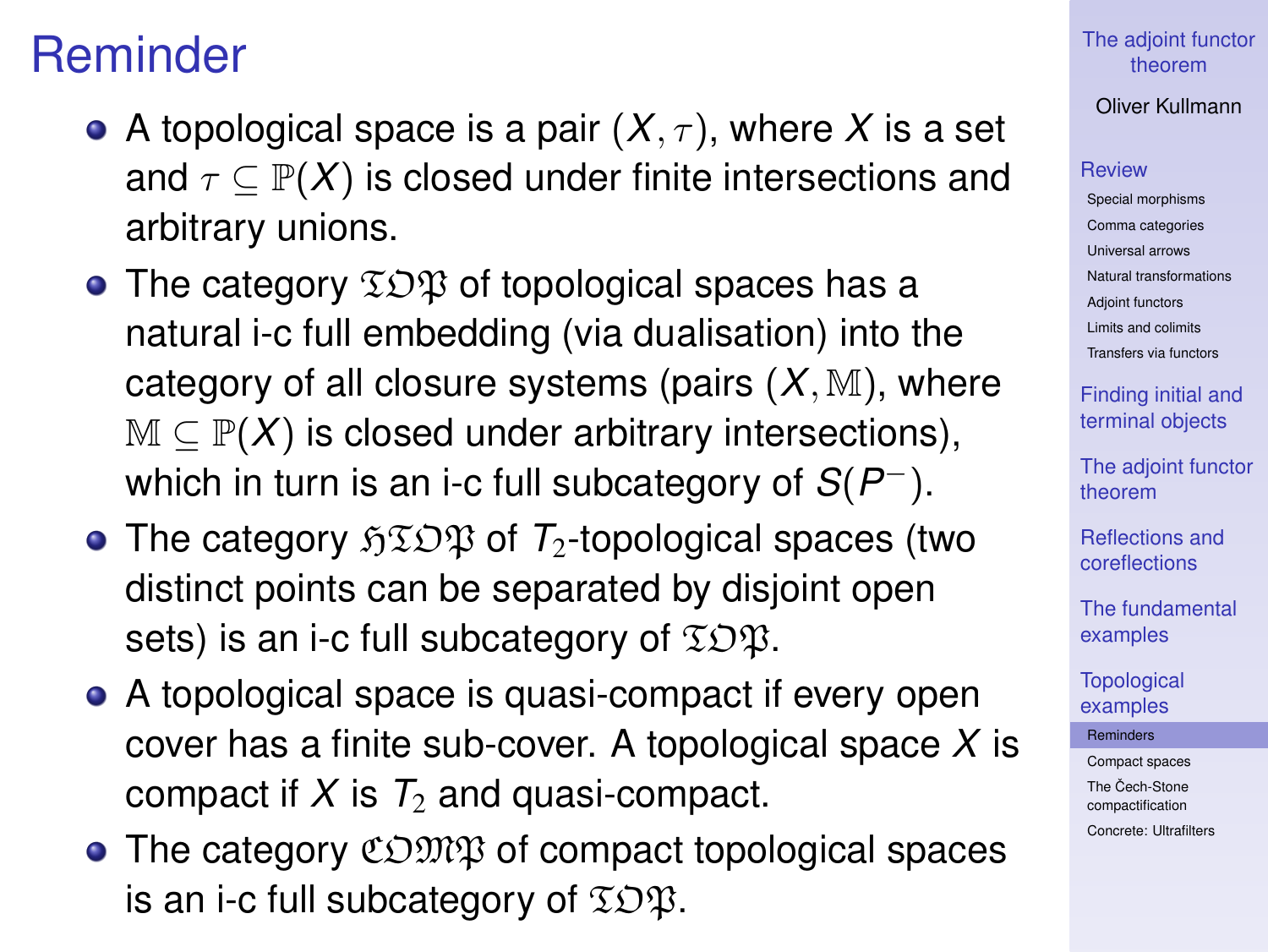### The forgetful functor for all spaces

Consider  $V : \mathfrak{T} \mathfrak{O} \mathfrak{P} \rightarrow \mathfrak{S} \mathfrak{E} \mathfrak{T}$ .

 $\bullet$  *D* :  $\mathfrak{S}\mathfrak{C}\mathfrak{T} \to \mathfrak{IDB}$ ,  $S \mapsto (S, \mathbb{P}(X))$  is the canonical left adjoint of *V*.

(*D* is also an i-c full embedding, and a right-inverse of *V*.)

•  $I: \mathfrak{S} \mathfrak{C} \mathfrak{I} \to \mathfrak{ID} \mathfrak{P}, S \mapsto (S, \{\emptyset, S\})$  is the canonical right adjoint of *V*.

(*I* is also an i-c full embedding, and a right-inverse of *V*.)

Thus *V* respects all limits and colimits.

- However, *V* for example does neither detect products nor coproducts.
- On the other hand, by considering initial and final structures, we see that *V* uniquely lifts limits and colimits.

So  $\Sigma$  $\mathfrak{D}\mathfrak{P}$  is complete and cocomplete.

[The adjoint functor](#page-0-0) theorem

Oliver Kullmann

### **[Review](#page-4-0)**

[Special morphisms](#page-4-0) [Comma categories](#page-7-0) [Universal arrows](#page-9-0) [Natural transformations](#page-10-0) [Adjoint functors](#page-11-0) [Limits and colimits](#page-21-0) [Transfers via functors](#page-25-0)

[Finding initial and](#page-33-0) terminal objects

[The adjoint functor](#page-37-0) theorem

[Reflections and](#page-41-0) coreflections

[The fundamental](#page-47-0) examples

**[Topological](#page-50-0)** examples

[Reminders](#page-50-0)

[Compact spaces](#page-55-0)

The Cech-Stone [compactification](#page-57-0)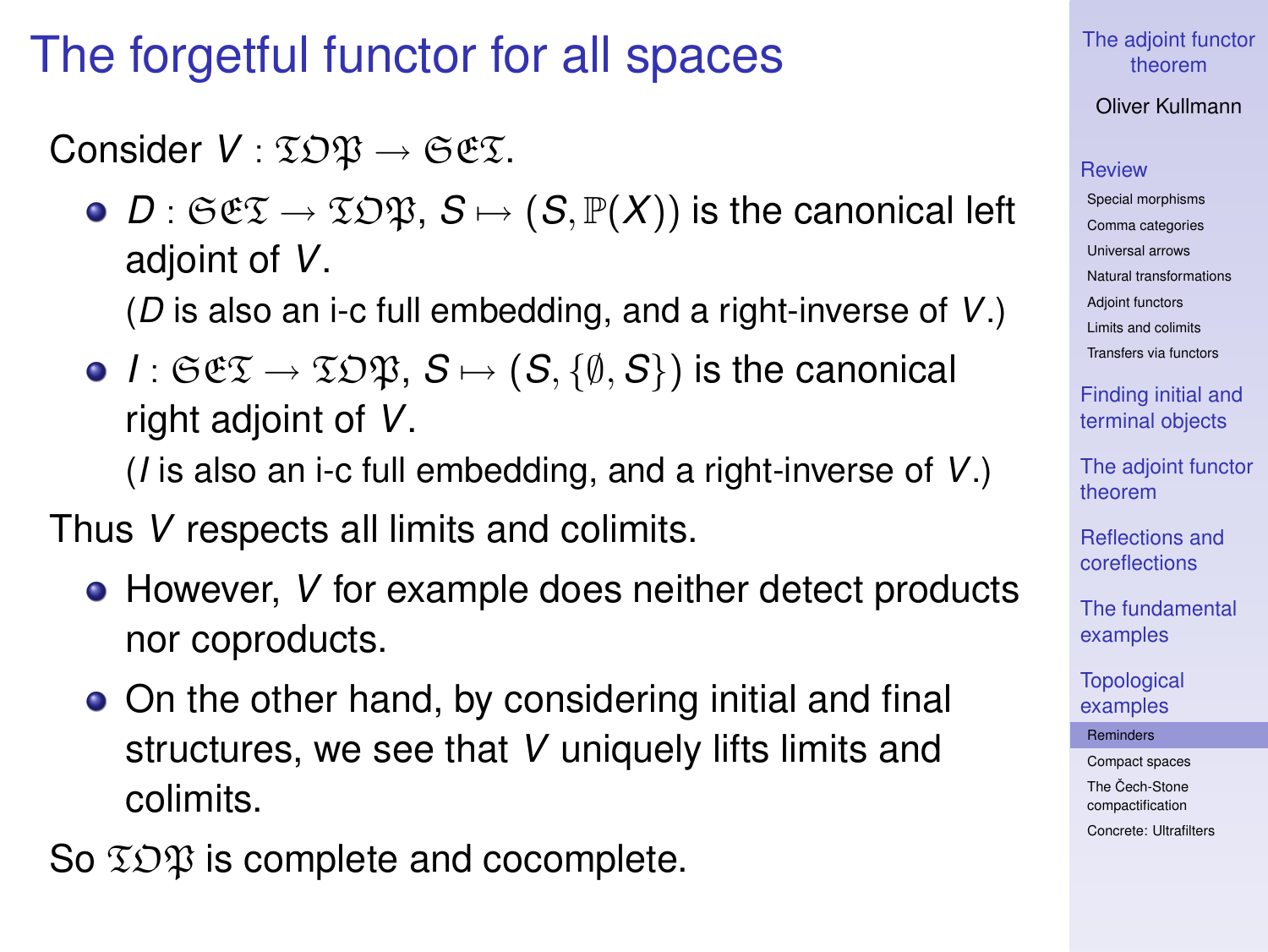### The subcategories of (in)discrete spaces

We have seen the adjoint pairs (*D*,*V*) and (*V*, *I*), Regarding the images

- $\bullet$   $D(\mathfrak{S}\mathfrak{C}\mathfrak{T})$ , the i-c full subcategory of discrete spaces (every subset is open)
- *I*( $C\epsilon\mathcal{I}$ ), the i-c full subcategory of indiscrete spaces (no subset other than the empty set and the full set is open)

### we can consider the functors

- $\bullet$  *V*<sub>*D*</sub> :  $\Sigma$ *D* $\mathfrak{P} \rightarrow D(\mathfrak{S} \mathfrak{E} \mathfrak{T})$
- $V_I : \mathfrak{T} \mathfrak{O} \mathfrak{P} \rightarrow I(\mathfrak{S} \mathfrak{E} \mathfrak{T}).$

We obtain that

- $D(\mathfrak{S}\mathfrak{C}\mathfrak{T})$  is a bi-coreflective subcategory of  $\mathfrak{T}D\mathfrak{P}$
- $\bullet$  *I*( $\Im$  $\mathfrak{E}$ ) is a bi-reflective subcategory of  $\Im$  $\Im$  $\mathfrak{B}$ .

#### [The adjoint functor](#page-0-0) theorem

Oliver Kullmann

### **[Review](#page-4-0)**

[Special morphisms](#page-4-0) [Comma categories](#page-7-0) [Universal arrows](#page-9-0) [Natural transformations](#page-10-0) [Adjoint functors](#page-11-0) [Limits and colimits](#page-21-0) [Transfers via functors](#page-25-0)

[Finding initial and](#page-33-0) terminal objects

[The adjoint functor](#page-37-0) theorem

[Reflections and](#page-41-0) coreflections

[The fundamental](#page-47-0) examples

**[Topological](#page-50-0)** examples

[Reminders](#page-50-0)

[Compact spaces](#page-55-0)

The Cech-Stone [compactification](#page-57-0)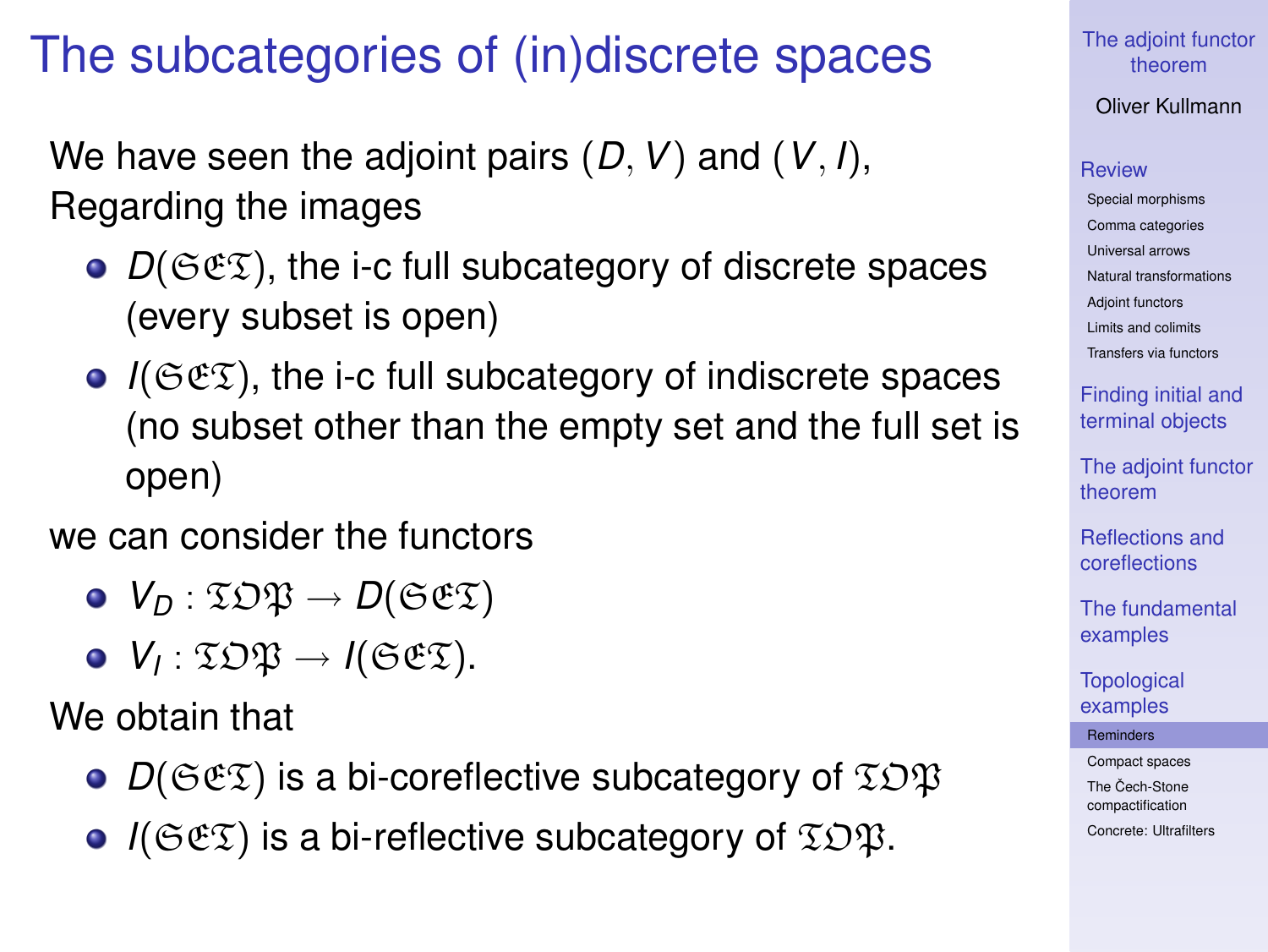### Remarks regarding monos and epis

Since  $\Sigma$ O $\mathfrak P$  is a concrete category, every monomorphism is injective, every epimorphism is surjective (and this is inherited for every sub-category). By the existence of the left- and right-adjoint we also get the inverse. However, for that we do not need such strong means:

- For every sub-category of  $\mathfrak{TDP}$  including all constant maps (for example for all full sub-categories) the monomorphisms are exactly the injective maps.
- For every sub-category of  $\Sigma$  $\mathfrak{D}\mathfrak{P}$  including some indiscrete space with at least two objects the epimorphisms are exactly the surjective maps.

We see a (typical) asymmetry: For many interesting sub-categories, monomorphisms are the injective maps, but often non-trivial indiscrete spaces are excluded (because of separation concerns), and so whether every epimorphisms needs to be surjective is open there.

### [The adjoint functor](#page-0-0) theorem

### Oliver Kullmann

#### **[Review](#page-4-0)**

[Special morphisms](#page-4-0) [Comma categories](#page-7-0) [Universal arrows](#page-9-0) [Natural transformations](#page-10-0) [Adjoint functors](#page-11-0) [Limits and colimits](#page-21-0) [Transfers via functors](#page-25-0)

[Finding initial and](#page-33-0) terminal objects

[The adjoint functor](#page-37-0) theorem

[Reflections and](#page-41-0) coreflections

[The fundamental](#page-47-0) examples

**[Topological](#page-50-0)** examples

[Reminders](#page-50-0)

[Compact spaces](#page-55-0)

The Cech-Stone [compactification](#page-57-0)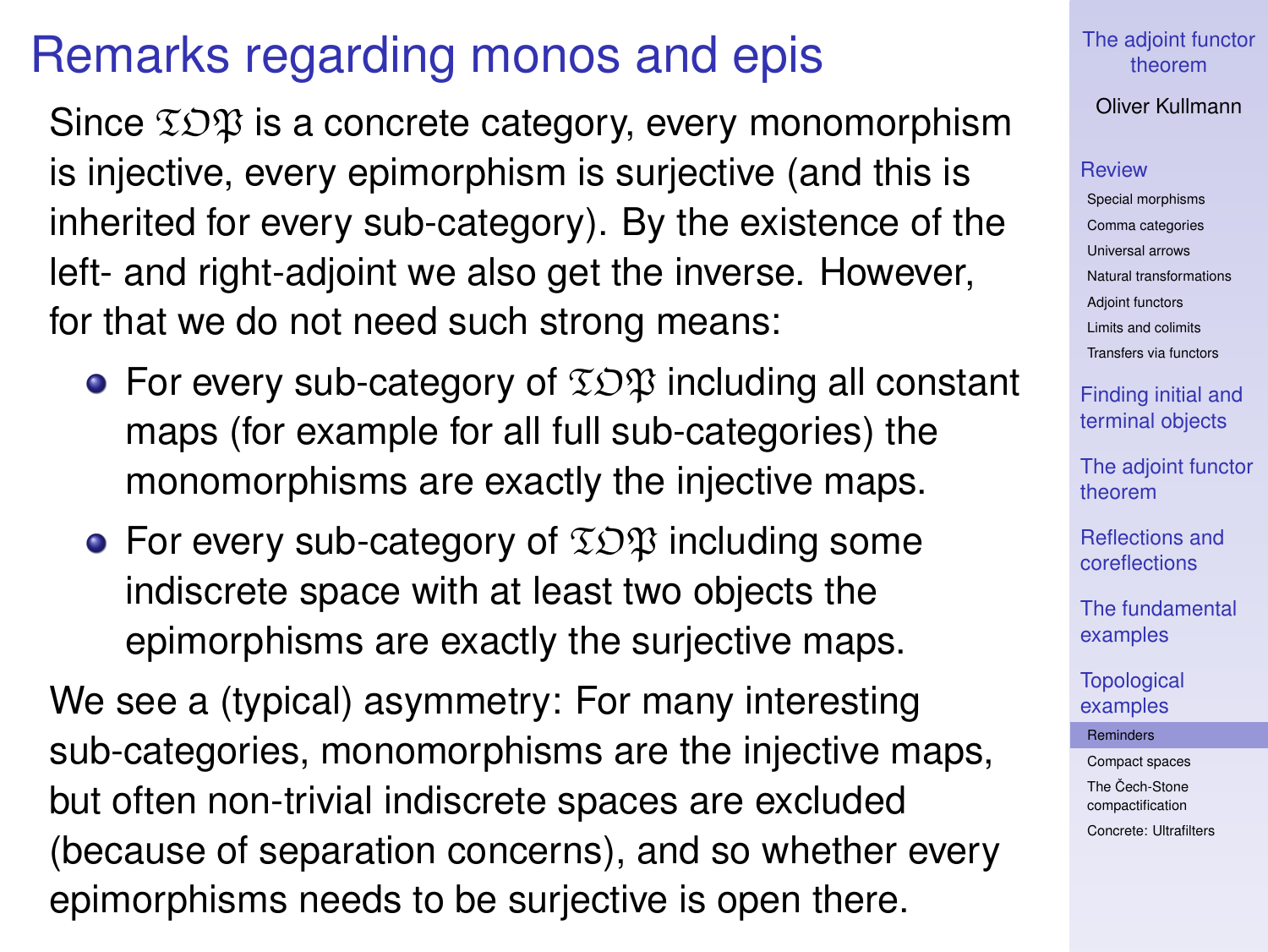## Regarding limits

To construct the limits in  $\Sigma \mathfrak{D} \mathfrak{P}$ , it suffices to know products and equalisers:

- The (canonical) product of a family (*Xi*)*i*∈*<sup>I</sup>* of spaces is the smallest topology on the product set  $\prod_{i \in I}$   $V(X_i)$ , such that all projections are continuous (in other words, the initial topology for the projection maps).
- The (canonical) equaliser of a family  $f_i: X \rightarrow Y$  of continuous maps is the sub-space given by  ${x \in X | (i \in I \mapsto f_i(x)) \text{ constant}$  together with the canonical embedding.

### [The adjoint functor](#page-0-0) theorem

Oliver Kullmann

#### **[Review](#page-4-0)**

[Special morphisms](#page-4-0) [Comma categories](#page-7-0) [Universal arrows](#page-9-0) [Natural transformations](#page-10-0) [Adjoint functors](#page-11-0) [Limits and colimits](#page-21-0) [Transfers via functors](#page-25-0)

[Finding initial and](#page-33-0) terminal objects

[The adjoint functor](#page-37-0) theorem

[Reflections and](#page-41-0) coreflections

[The fundamental](#page-47-0) examples

**[Topological](#page-50-0)** examples

[Reminders](#page-50-0)

[Compact spaces](#page-55-0)

The Cech-Stone [compactification](#page-57-0)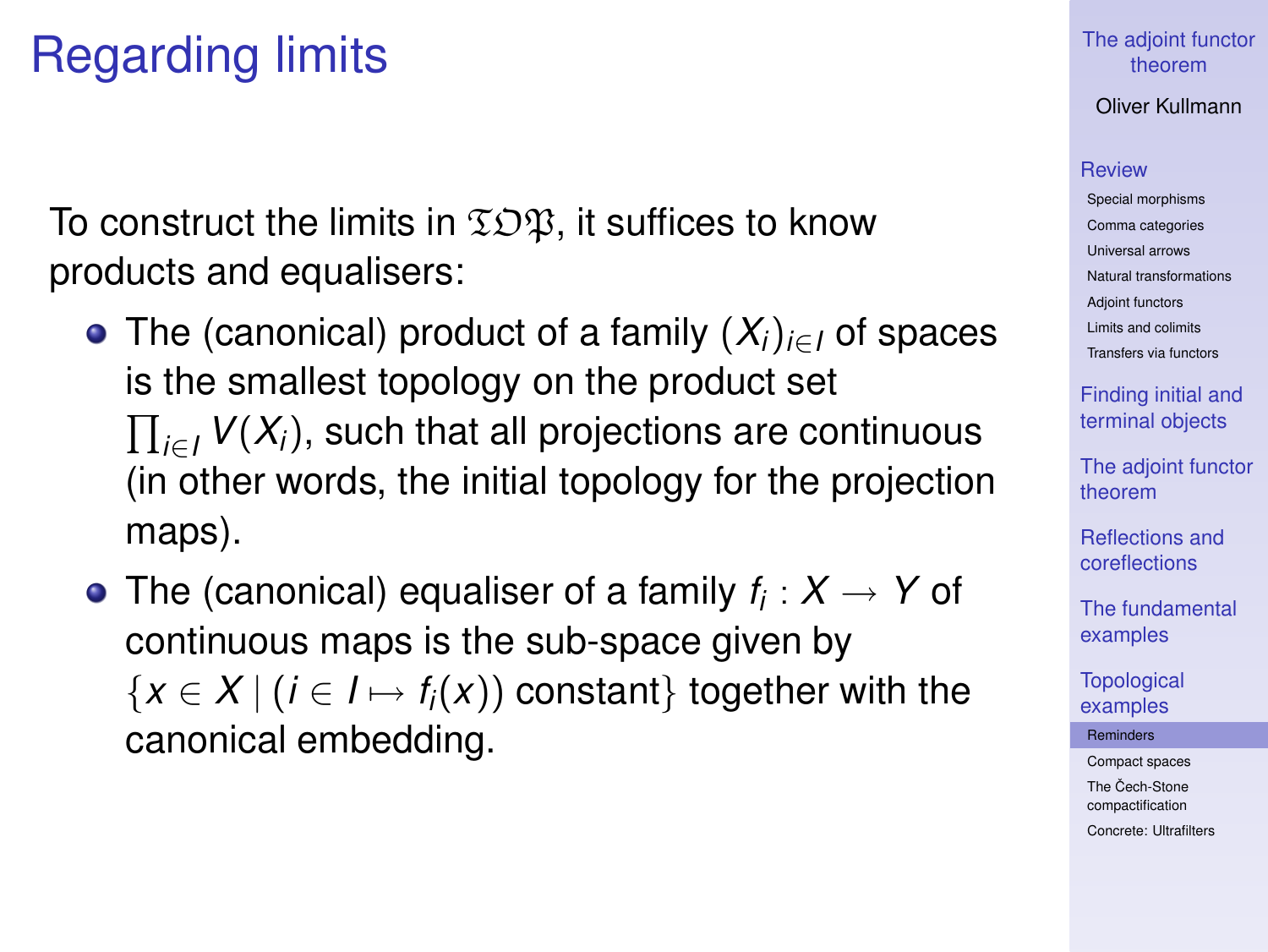### Compact spaces and their category

Regarding the category  $\mathfrak{CDMR}$  and the forgetful functor *V* : COMP → SET:

- $\bullet$  COMP is an i-c full subcategory of  $EDP$ .
- COMP is **balanced**:
	- The monomorphisms are exactly the injective maps (which are now closed maps, whence topological embeddings).
	- The epimorphisms are exactly the surjective maps.
- $\bullet$  COMP is closed under products in  $EDP$ (Tychonoff's theorem).
- $\bullet$  COMP is closed under equaliser formation in  $\Sigma$ OP (equalising sets are closed in Hausdorff spaces).

<span id="page-55-0"></span>Thus COMP inherits limits, whence *V* respects limits. Using balancedness appropriately, we also get

*V* respects and creates limits.

### [The adjoint functor](#page-0-0) theorem

### Oliver Kullmann

### **[Review](#page-4-0)**

[Special morphisms](#page-4-0) [Comma categories](#page-7-0) [Universal arrows](#page-9-0) [Natural transformations](#page-10-0) [Adjoint functors](#page-11-0) [Limits and colimits](#page-21-0) [Transfers via functors](#page-25-0)

[Finding initial and](#page-33-0) terminal objects

[The adjoint functor](#page-37-0) theorem

[Reflections and](#page-41-0) coreflections

[The fundamental](#page-47-0) examples

**[Topological](#page-50-0)** examples

[Reminders](#page-50-0)

[Compact spaces](#page-55-0)

The Cech-Stone [compactification](#page-57-0)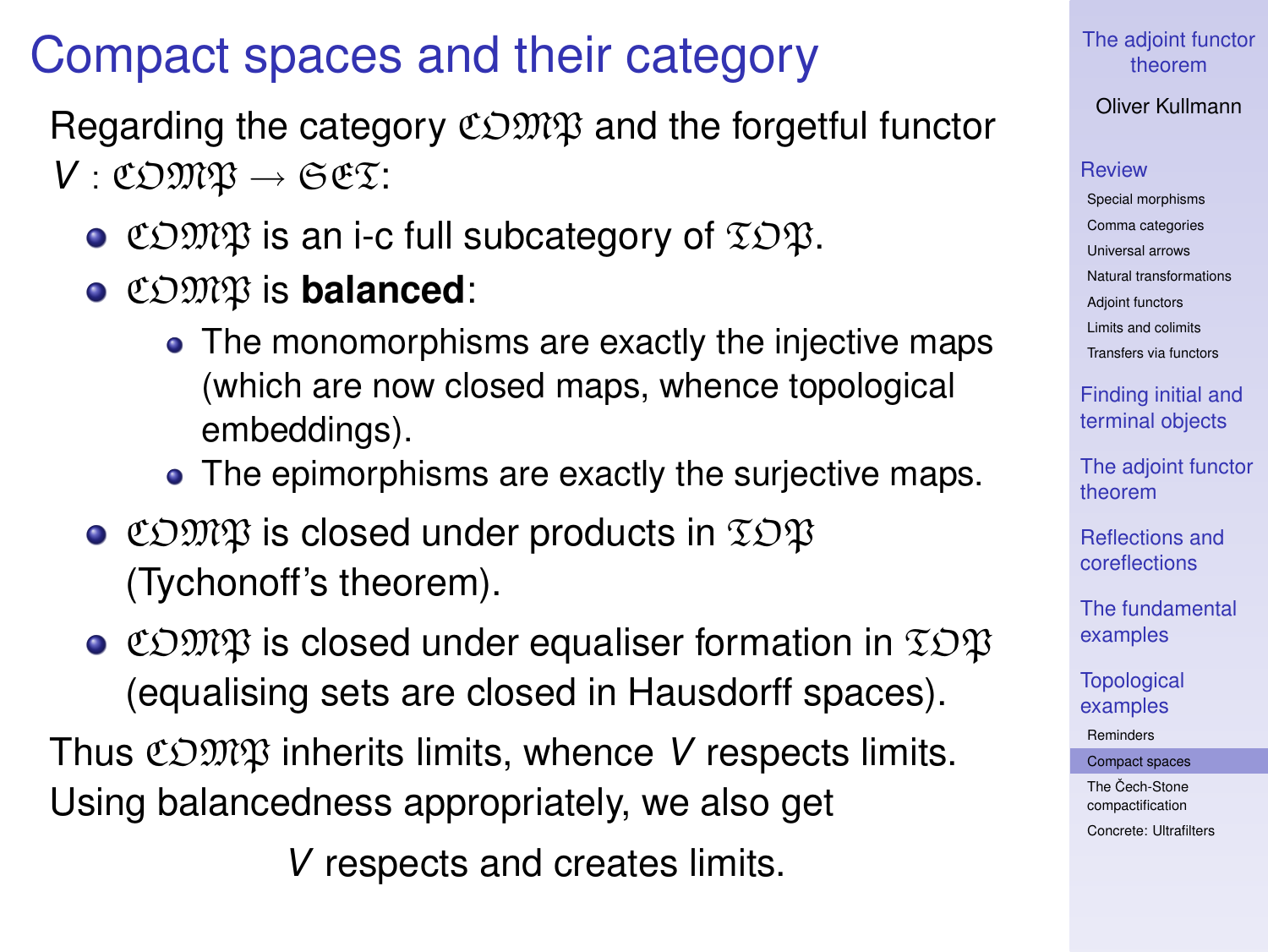## Applying the solution set condition

Our aim is to get a left-adjoint for  $V : \mathfrak{C} \mathfrak{O} \mathfrak{M} \mathfrak{P} \to \mathfrak{S} \mathfrak{C} \mathfrak{T}$ . Applying the solution set condition, for a set *S* we need to show

- the existence of a family  $(A_i)_{i \in I}$  of compact spaces together with maps  $f_i : S \to V(A_i)$ ,
- such that for all compact topological spaces *A* and every map  $f : S \to V(A)$  there is some  $i \in I$  and a continuous map  $g : A_i \to A$  such that  $f = V(G) \circ f_i.$

To construct such families (*Ai*)*i*∈*<sup>I</sup>* is left as an exercise (we want to apply stronger means).

### [The adjoint functor](#page-0-0) theorem

Oliver Kullmann

#### **[Review](#page-4-0)**

[Special morphisms](#page-4-0) [Comma categories](#page-7-0) [Universal arrows](#page-9-0) [Natural transformations](#page-10-0) [Adjoint functors](#page-11-0) [Limits and colimits](#page-21-0) [Transfers via functors](#page-25-0)

[Finding initial and](#page-33-0) terminal objects

[The adjoint functor](#page-37-0) theorem

[Reflections and](#page-41-0) coreflections

[The fundamental](#page-47-0) examples

**[Topological](#page-50-0)** examples

[Reminders](#page-50-0)

[Compact spaces](#page-55-0)

The Cech-Stone [compactification](#page-57-0)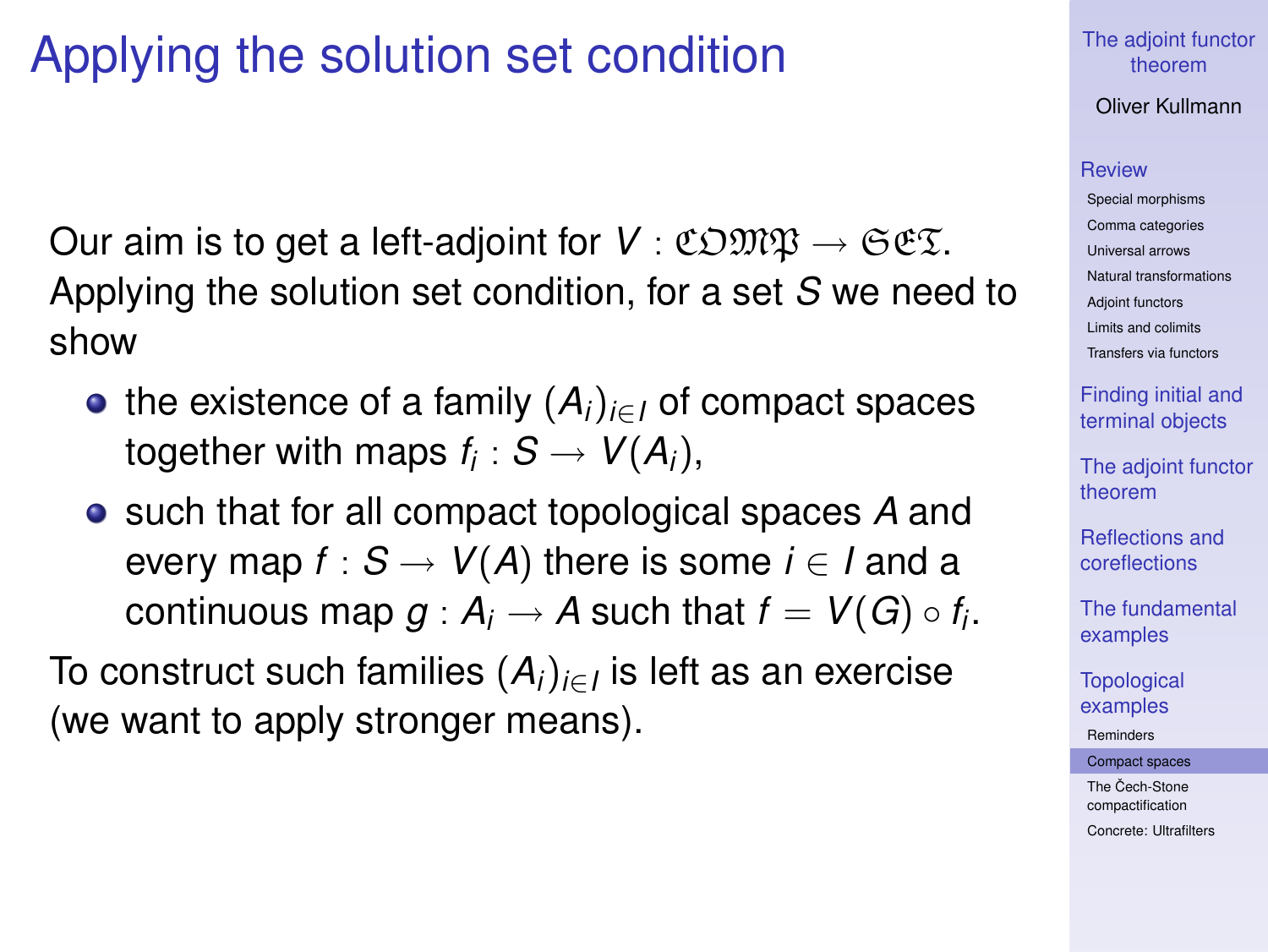### COMP as a reflective subcategory of  $\mathfrak{IDP}$

We know that  $\Sigma \mathfrak{D} \mathfrak{P}$  is concrete and complete.

- **1** COMP inherits limits.
- **2** In monomorphisms in COMP are exactly the injective continuous maps.
- **3** The isomorphisms in  $\mathfrak{CDMR}$  are exactly the bijective continuous maps.

To apply the lemma about the existence of reflections, we need a cogenerator (set). Consider the unit interval  $I = [0, 1]$  (a compact space):

By Urysohn's lemma for every compact space *K* and  $x, y \in K$ ,  $x \neq y$ , there exists a continuous  $f: K \rightarrow I$  with  $f(x) = 0$  and  $f(y) = 1$ .

<span id="page-57-0"></span>Thus *I* is a generator for COMP. Thus COMP is a reflective subcategory of  $\Sigma$  $\mathfrak{D}\mathfrak{P}$ .

[The adjoint functor](#page-0-0) theorem

Oliver Kullmann

### **[Review](#page-4-0)**

[Special morphisms](#page-4-0) [Comma categories](#page-7-0) [Universal arrows](#page-9-0) [Natural transformations](#page-10-0) [Adjoint functors](#page-11-0) [Limits and colimits](#page-21-0) [Transfers via functors](#page-25-0)

[Finding initial and](#page-33-0) terminal objects

[The adjoint functor](#page-37-0) theorem

[Reflections and](#page-41-0) coreflections

[The fundamental](#page-47-0) examples

**[Topological](#page-50-0)** examples

[Reminders](#page-50-0)

[Compact spaces](#page-55-0)

The Cech-Stone [compactification](#page-57-0)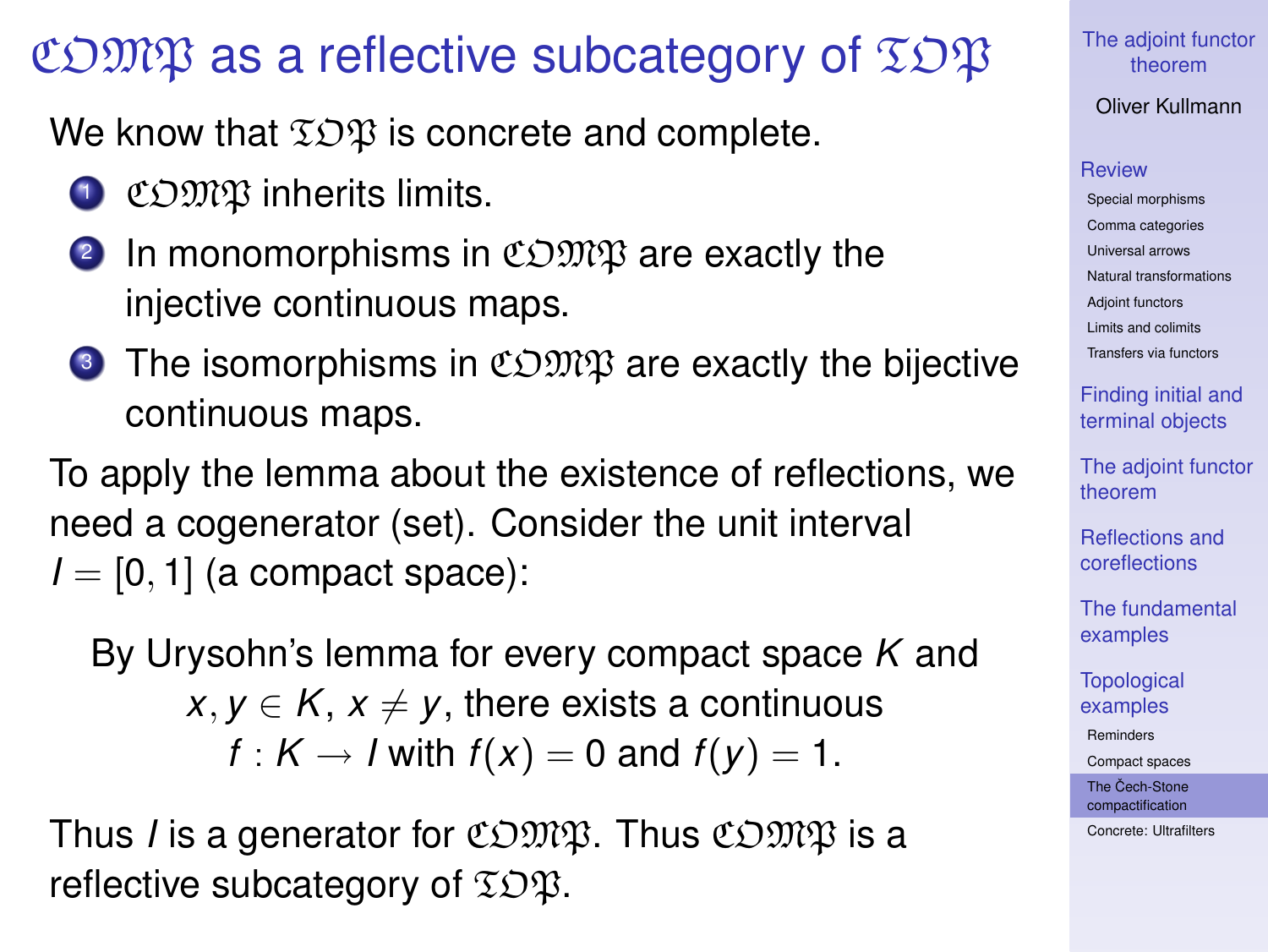# The Cech-Stone compactification

By the lemma about the existence of reflections, we now get:

There exists a reflection  $\beta':\mathfrak{TDB}\to\mathfrak{CDMB}.$ 

 $\beta'(X)$  for a topological space  $X$  is called the  $\mathsf{\check{C}ech\text{-}Stone}$ **compactification** of *X*:

- For X completely regular  $\beta'(X)$  is a compactification of *X* in the normal sense (while otherwise no compactifications in the normal sense exists).
- Restricting  $\beta'$  to  $\mathfrak{HIDB}$  we obtain an epi-reflector.
- Restricting  $\beta'$  further to  $D(\mathfrak{Sex})$ , via the identification of discrete spaces and sets we obtain a left adjoint of the forgetful functor  $\mathfrak{CDMR} \to \mathfrak{SES}.$

In the remainder, a concrete construction for  $\beta(X)$  for concrete spaces *X* is outlined.

### [The adjoint functor](#page-0-0) theorem

### Oliver Kullmann

### **[Review](#page-4-0)**

[Special morphisms](#page-4-0) [Comma categories](#page-7-0) [Universal arrows](#page-9-0) [Natural transformations](#page-10-0) [Adjoint functors](#page-11-0) [Limits and colimits](#page-21-0) [Transfers via functors](#page-25-0)

[Finding initial and](#page-33-0) terminal objects

[The adjoint functor](#page-37-0) theorem

[Reflections and](#page-41-0) coreflections

[The fundamental](#page-47-0) examples

**[Topological](#page-50-0)** examples

[Reminders](#page-50-0)

[Compact spaces](#page-55-0)

The Cech-Stone [compactification](#page-57-0)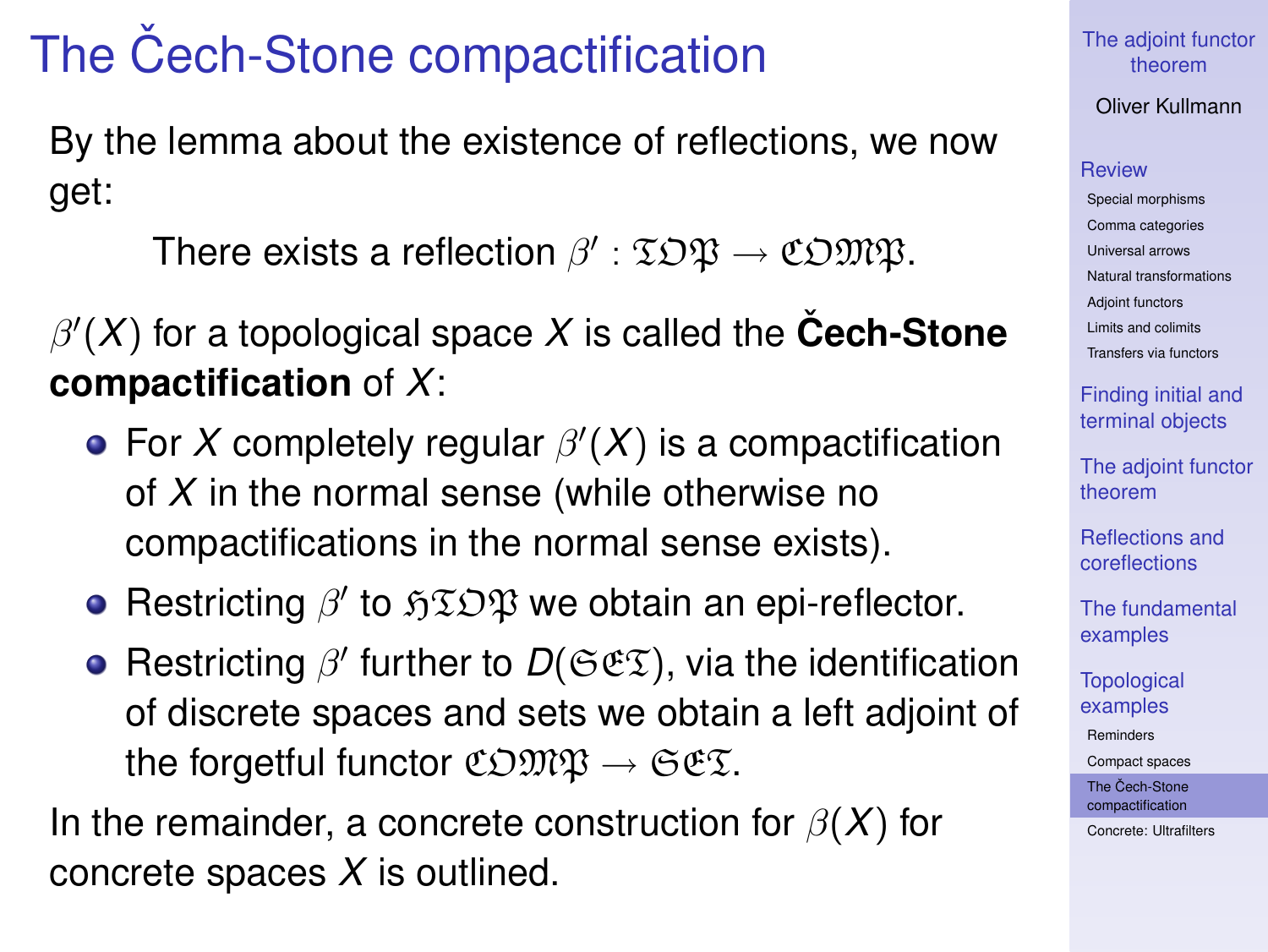# The Cech-Stone compactification of discrete spaces

Given a discrete topological space *X*, the topology of β*X* is as follows:

<sup>1</sup> For *A* ⊆ *X* let

$$
[A]:=\{F\in\beta X: A\in\mathcal{F}\}
$$

and let  $\mathbb{B} := \{ [A] : A \in \mathbb{P}(X) \}.$ 

<sup>2</sup> B is stable under finite intersection, and thus the closure of B creates a topology on β*X*.

The basic facts about the topological space β*X*:

- $\Theta$   $\beta$ (X) is compact.
- *X* is considered to be a subspace of β*X* via the (topological) embedding  $x \in X \mapsto \mathfrak{G} \mathfrak{F}(x) \in \beta X$ .
- <span id="page-59-0"></span>*X* is a discrete and dense subset of β*X*.

[The adjoint functor](#page-0-0) theorem

Oliver Kullmann

### **[Review](#page-4-0)**

[Special morphisms](#page-4-0) [Comma categories](#page-7-0) [Universal arrows](#page-9-0) [Natural transformations](#page-10-0) [Adjoint functors](#page-11-0) [Limits and colimits](#page-21-0) [Transfers via functors](#page-25-0)

[Finding initial and](#page-33-0) terminal objects

[The adjoint functor](#page-37-0) theorem

[Reflections and](#page-41-0) coreflections

[The fundamental](#page-47-0) examples

**[Topological](#page-50-0)** examples

[Reminders](#page-50-0)

[Compact spaces](#page-55-0)

The Cech-Stone [compactification](#page-57-0)